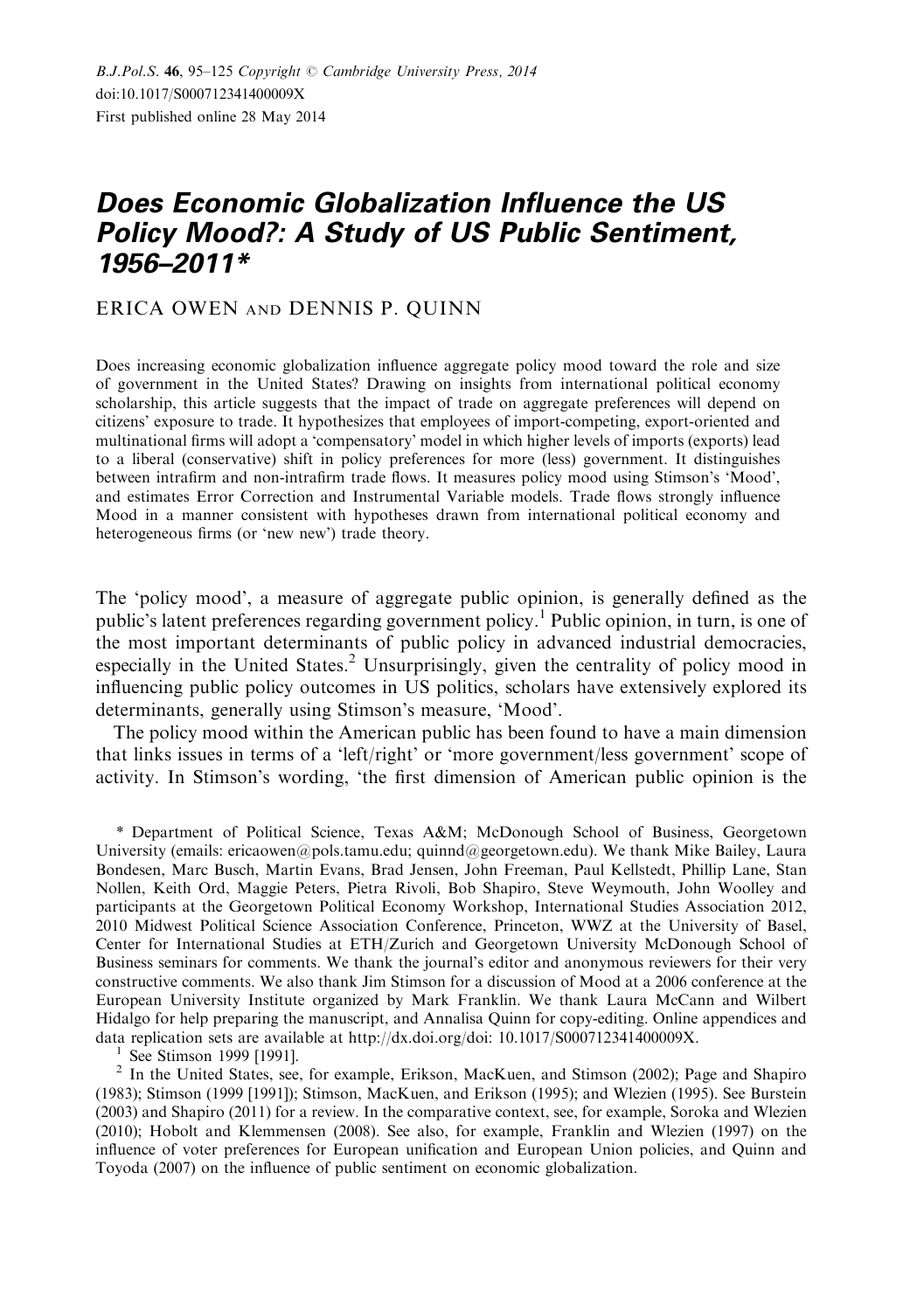welfare state/size of government controversy that divides the parties'.<sup>3</sup> Erikson, MacKuen and Stimson, in perhaps the most systematic study of Mood, reported that current inflation and changing unemployment are associated with rightward and leftward shifts (respectively) in Mood during the period 1956–96.<sup>4</sup>

However, marked changes in the US economy in the past few decades have had important implications for both the economic realities facing citizens and their preferences about the role and size of the government. Of particular interest to this article is the US economy's growing integration into the world economy in terms of flows of goods, services and finance, with resulting direct and indirect effects on growth, prices, employment, wages and job security. The impact of this increased economic integration on aggregate measures of the public's attitudes has yet to be studied, a lacuna we seek to address.

In this article, we incorporate insights from international political economy (IPE) and international economics into the literature on aggregate US public opinion. We propose that citizens whose livelihoods depend on the success of import-competing, exportoriented and multinational firms face an economic reality that indicators of unemployment or growth only loosely reflect. Therefore, by introducing indicators of imports and exports into the empirical analyses of Mood, we will improve the explanatory power of the resulting models by better capturing the microeconomic climates associated with citizen exposure to trade.

The article proceeds as follows. We begin by reviewing the literature on the determinants of Mood, as the macroeconomic determinants and econometric methods of this literature form the baseline of our investigation. We next review the literature on the internationalization of the US economy, particularly focusing on multinational corporations, foreign direct investment, and trade in goods and services. We review (1) the theory and findings regarding the economic outcomes of import-competing firms compared to those of export-oriented and multinational firms and (2) studies on the consequences of economic globalization for attitudes toward government spending.

We propose that economic globalization variables influence policy mood through their effect on the real economy, and do so in a manner consistent with what IPE research terms the 'compensation hypothesis'. We use Stimson's 'Mood' as the dependent variable in the investigation. To test the hypotheses, we use Error Correction (EC) and instrumental variables (IV) models. In particular, IV methods allow us to account for unobservable variables that are potentially related to firm-specific characteristics but that might also be correlated with trade flows.

The main period of study is the US policy mood from 1956–2011. We also examine the separate effects on Mood of within-firm imports or exports (that is, intrafirm trade flows) by US multinational corporations (MNCs) and US affiliates of foreign multinationals, compared to non-intrafirm trade flows from 1983–2011. (The sample is determined by data availability.) We find that rising imports (exports) are associated with a leftward (rightward) shift in Mood. The estimated effects are particularly pronounced for increasing non-intrafirm imports into the United States. The key results for the effects of imports on Mood are generally robust, providing strong support for the main argument of this article. Finally, we examine whether Mood's established effect on social

 $\frac{3}{4}$  Stimson [2004,](#page-28-0) 81.<br> $\frac{4}{4}$  Erikson, MacKuen, and Stimson [2002](#page-26-0).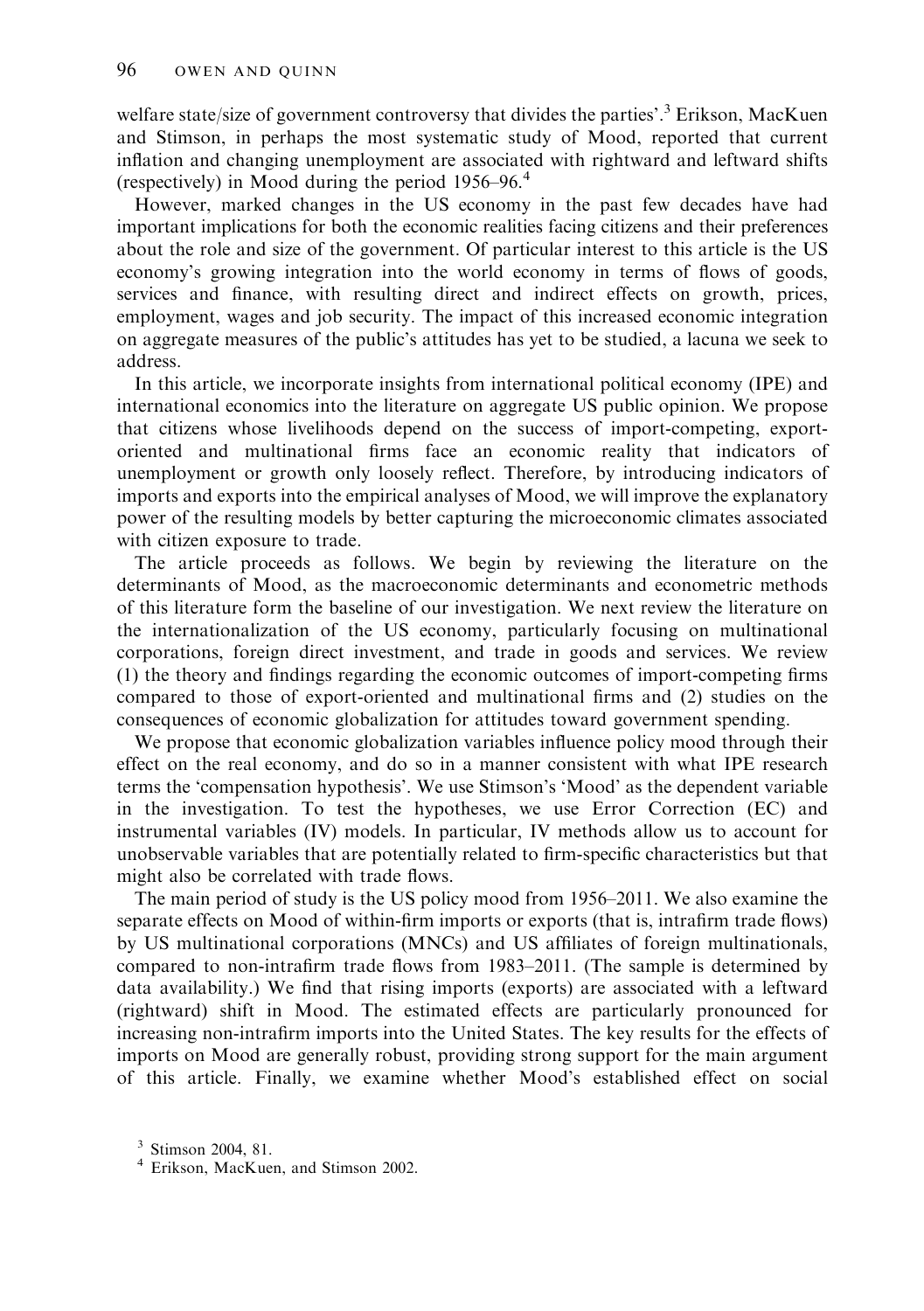expenditures is moderated by changing trade flows. In very exploratory work, we find that import flows, especially non-intrafirm imports, moderate Mood's effect on social expenditures.

## PRIOR STUDIES OF THE DETERMINANTS OF MOOD

Previous models of the determinants of Mood can be grouped into those that emphasize broad macroeconomic conditions and those that focus on previous policies. Foremost in the first group is work that has focused on the effect of the state of the macroeconomy on Mood. Erikson, MacKuen and Stimson found that increasing rates of unemployment lead to a liberal policy mood shift, while increases in consumer price indices bring forth a conservative shift.<sup>5</sup> In other words, the public prefers more government spending when unemployment is high, and less government spending when inflation is high.

Durr suggested that prospective economic expectations influence policy mood.<sup>6</sup> In a study of the quarterly version of Mood from 1968–88, Durr found that citizen expectations of weak future economic performance moved Mood rightward (which he interpreted as being consistent with a 'budget' model), whereas expectations of prosperity led citizens to support greater government involvement in the economy.

Stevenson builds on Durr's work, and proposes a version of a 'consumer choice' model, which he extends to an analysis of fourteen advanced democracies, using two measures of policy mood: Kim and Fording's indicator of median voter ideology and an indicator of ideological self-placement.<sup>7</sup> Like Durr, Stevenson argues that policy mood will move to the left when the economy is expanding and to the right as it contracts, because voters make demands subject to a budget constraint.<sup>8</sup> This hypothesis is similar to Durr's, though Stevenson uses lagged values of economic performance rather than an expectations measure. Stevenson's results show that prior levels of growth (positively), inflation (negatively) and unemployment (negatively) influenced Mood.<sup>9</sup>

An alternative explanation for shifts in policy preferences, which was first proposed by Wlezien, suggests that citizens respond 'thermostatically' to prior policies.<sup>10</sup> In other words, preferences move leftward after periods of lower levels of government spending and rightward after periods of higher levels of government spending. Similarly, Stevenson proposes a policy reaction hypothesis, in which government spending and partisanship are used as a heuristic for current policy.<sup>11</sup> Erikson, MacKuen and Stimson also found that an indicator of prior government policies was negatively associated with Mood, confirming Wlezien's finding of a thermostatic reaction to government policies.<sup>12</sup> They found that higher levels of government involvement produce a conservative shift, and lower levels produce a liberal shift.

<sup>5</sup> Erikson, MacKuen, and Stimson [2002.](#page-26-0)<br>
<sup>6</sup> Durr [1993](#page-26-0).<br>
<sup>7</sup> Kim and Fording [1998;](#page-27-0) Stevenson [2001](#page-28-0).<br>
<sup>8</sup> de Neve ([2014\)](#page-26-0) tests Durr's hypothesis using a measure of the ideology of the median voter as the dependent variable,

 $\frac{1}{9}$  More recently, Kelly and Enns ([2010\)](#page-27-0) examine the effects of economic inequality on Mood. Their findings suggest that an increase in inequality leads to a conservative shift in the opinion of the American public. <sup>10</sup> Wlezien [1995;](#page-28-0) see also Bølstad [2012.](#page-26-0)<br><sup>11</sup> Stevenson [2001](#page-28-0). <sup>12</sup> Erikson, MacKuen, and Stimson [2002.](#page-26-0)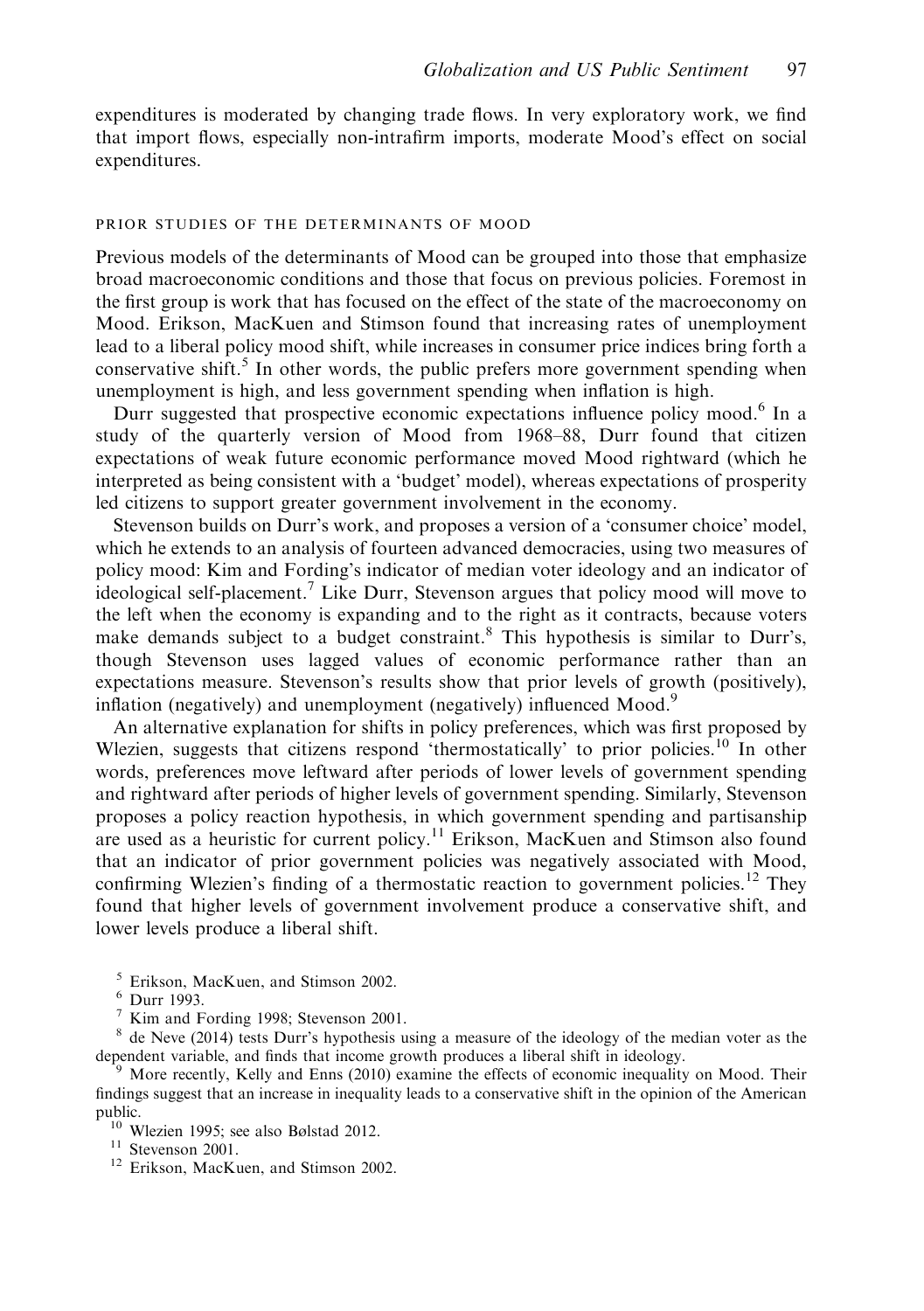The literature has not examined the possible effects of increased cross-border trade linkages on policy mood. Increasing international trade integration has changed the structure of the US economy and introduced new factors that might also shape the policy mood.

## INTRAFIRM AND NON-INTRAFIRM TRADE AND THE ECONOMY: FIRM-SPECIFIC MICROECONOMIC CLIMATES

The increasing integration of the United States into the world economy has important consequences for public preferences regarding the role and size of government. Imports plus exports of goods and services (as a percentage of gross domestic product, GDP) have risen from under 7 per cent in 1956 to roughly 29 per cent in 2010.<sup>13</sup> Within these flows, however, is evidence of deterioration in the US economy's relative world position. The United States has gone from a net exporter to a net importer: the trade deficit averaged  $-4.5$  per cent of GDP for the first decade of the twenty-first century.

Multinational corporations (MNCs) play a central role in US trade flows. Considering intrafirm, related party and arm's length trading jointly, MNCs mediate 90 per cent of US imports and exports.14 Much of the growth in US trade flows over time, and over 60 per cent of the US trade deficit from 1982–2010, arises from intrafirm trading by MNCs.<sup>15</sup> In turn, intrafirm trading follows from MNC foreign direct investment (FDI) to and from the United States. In 2010, intrafirm imports by MNCs totaled just over \$800 billion, accounting for roughly 5.5 per cent of US GDP and 35 per cent of total imports. An additional \$300 billion in imports came from 'related party' trading.<sup>16</sup> In contrast to MNC intrafirm imports, a much smaller share of US exports is classified as MNC intrafirm exports (\$500 billion in 2010, or a little more than 25 per cent of US exports), and related party (but not intrafirm) trading accounts for a vanishingly small share of exports (2 per cent). $^{17}$ 

This article assumes that the magnitude and direction of trade flows influence the US policy mood. We further posit that intrafirm and non-intrafirm flows will differently affect Mood through different distributional consequences for citizens. That is, the presence or absence of an ownership relationship between the parties involved in trade flows will influence the effects of the trade flows on Mood.

We begin by reviewing the recent literature on the behavior of firms engaged in trade and FDI. We next discuss the implications and evidence regarding the economic consequences of firm activity in exports and imports on citizens. Drawing on what is termed in economics the 'heterogeneous firms' (or 'new new') trade theory, we suggest

- 
- 

<sup>13</sup> BEA [2011](#page-26-0); Heston, Summers, and Aten [2006.](#page-27-0)<br><sup>14</sup> Bernard, Jensen, and Schott [2009](#page-26-0).<br><sup>15</sup> The analyses are based on the authors' calculation from Ruhl [\(2013\)](#page-28-0); BEA Balance of Payments<br>tables; and Jensen, Quinn, and Weymou

<sup>16</sup> The intrafirm trading data are taken from Ruhl ([2013\)](#page-28-0) and BEA. Intrafirm transactions are defined, as is standard, by an equity ownership of at least 10 per cent by one of the parties of the other party in the transaction. That is, intrafirm trading by definition must follow from FDI. 'Related Party' transactions include intrafirm trading, but the Census Bureau has a 6 per cent equity threshold and allows for other contractual considerations for a trade's inclusion in 'related party' trades. For an exceptionally clear review of the data and issues, see Ruhl ([2013\)](#page-28-0). <sup>17</sup> See especially Ruhl [\(2013](#page-28-0)).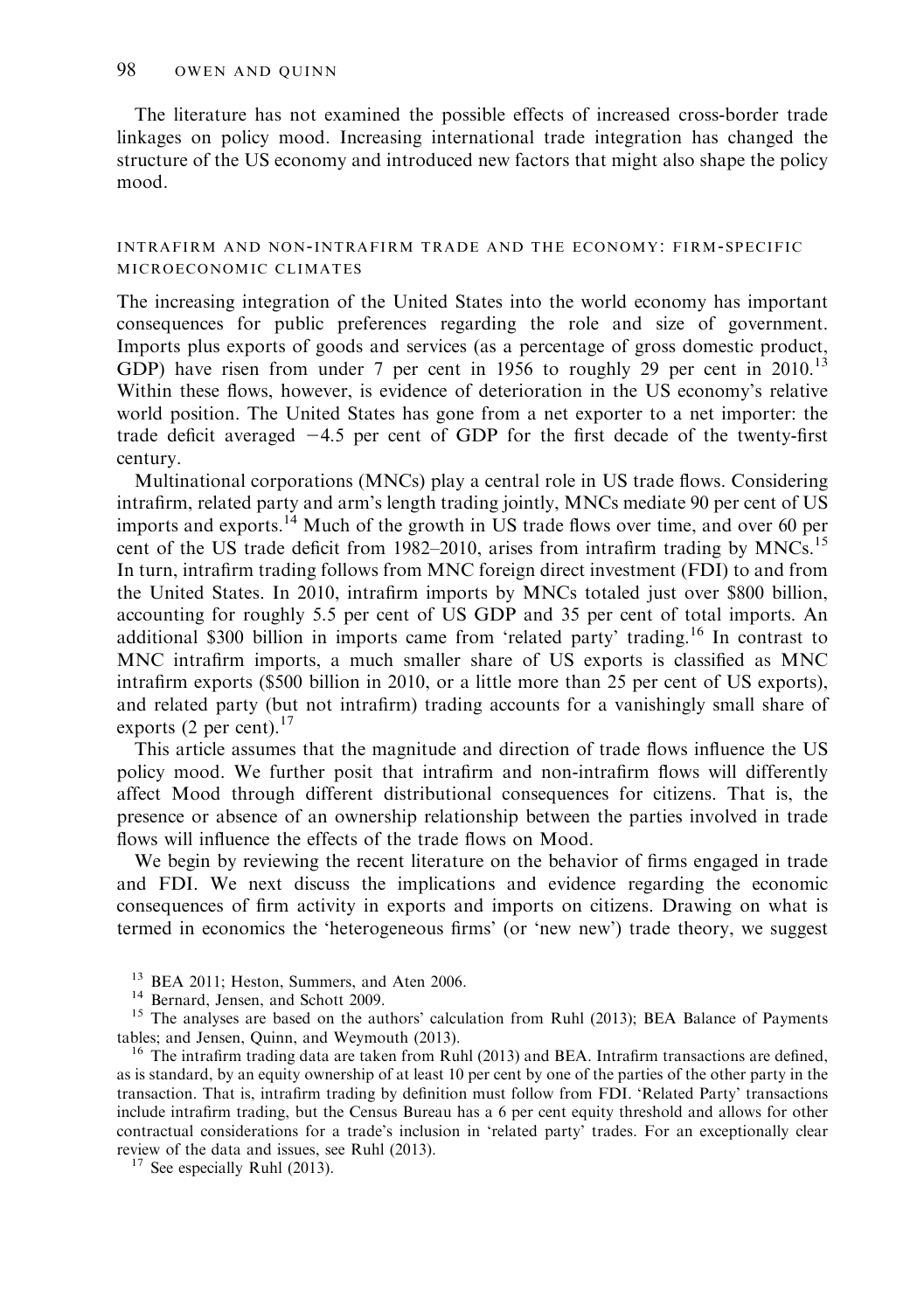that the effects of trade on the economy are primarily generated through the behavior of heterogeneous firms involved in either intrafirm or non-intrafirm trading.<sup>18</sup>

# Heterogeneous Firms in FDI and Trade

The primary insight from the heterogeneous firms trade theory is that firms with different levels of productivity also have different international strategies, with divergent consequences for their respective demands for skilled, semi-skilled and unskilled labor. Yeaple and Tomiura empirically confirm earlier findings that only firms with productivity levels above a certain threshold are able to engage in exporting, and demonstrate that only those above an even higher cut-off undertake FDI and engage in subsequent intrafirm trading.<sup>19</sup> In a study of US firms, Ramondo, Rappoport and Ruhl found that the largest MNCs (with very high levels of US employment) were most responsible for intrafirm imports into and exports from the United States. $20$ 

In particular, purely domestic firms in the tradable sectors (that is, those that face import competition) have different value chains and factor inputs from non-MNC export-oriented firms, which in turn have different value chains and factor inputs from MNCs. Both exporters and MNCs employ more skilled labor than less productive, domestically oriented firms. Multinationals employ even more skilled labor than domestically based exporters.<sup>21</sup>

Because the United States is relatively well endowed with skilled labor and capital, firms in labor-intensive tradable goods industries tend to face greater import competition. These firms are likely to fail or change industries, and their plants are both more likely to close and more likely to have lower employment and wage growth.<sup>22</sup>

Yet firms that export generally have superior economic performance on many dimensions (higher employment, sales, wages, productivity and investment) than firms that do not export.<sup>23</sup> Thus rising exports tend to benefit employees of exporting firms, which on average utilize skilled labor more intensively.

The exceptions to increasing firm mortality and morbidity in import-competing industries are firms that have relocated production abroad (for example, offshoring), and are importing back into the United States. Intrafirm imports are often intermediate goods that MNCs use to lower the prices of final products and to otherwise enhance the productivity of the home-based operations; as a result, they are not threatening to MNC employees.<sup>24</sup>

<sup>18</sup> The 'new new' trade theory is in contrast to intra- and inter-industry trade predicted by new and neoclassical trade theory, respectively. Intra-industry trade is conceived of as trade between nations with similar capital-labor ratios and similar comparative advantages: the US trade in pharmaceutical products with Switzerland is an example. Inter-industry trade is conceived as a trade between nations with different capital-labor ratios and different comparative advantages: the US trade in textiles with China is an example. Inter-industry effects are referred to as Heckscher-Olin 'factor endowment' effects. See, for example, Mayda and Rodrik [\(2005](#page-27-0)) and Helpman [\(2014](#page-27-0)) for a review. See also Bernard et al. [2007;](#page-26-0) Melitz [2003](#page-27-0).<br><sup>19</sup> Yeaple's [\(2009\)](#page-29-0) study examines US firms using the BEA database. Tomiura's ([2007\)](#page-28-0) study examines

118,000 Japanese manufacturing firms.<br>
<sup>20</sup> Ramondo, Rappoport, and Ruhl [2013](#page-28-0).<br>
<sup>21</sup> Yeaple [2009](#page-29-0).<br>
<sup>22</sup> Bernard, Jensen, and Schott [2006](#page-26-0).<br>
<sup>23</sup> Bernard and Jensen [1999](#page-26-0).<br>
<sup>24</sup> See Gawande, Hoekman, and Cui ([2014\)](#page-27-0); Helpman,

- 
- 
- 
- 

Rappoport, and Ruhl ([2013\)](#page-28-0) for discussions.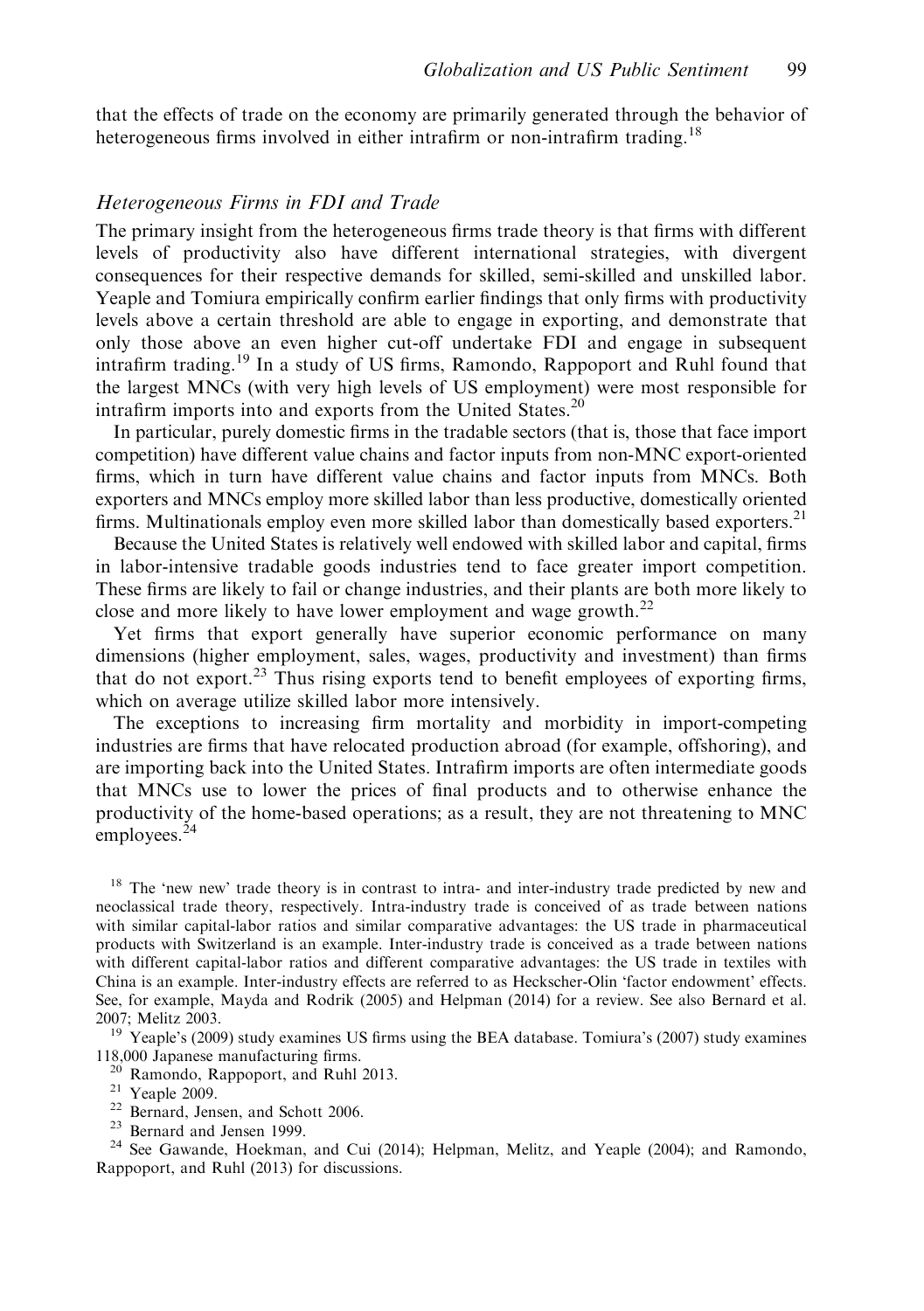# Winners and Losers from Intrafirm and non-Intrafirm Trade

The gains from trade tend to be focused among exporting firms and firms with extensive intrafirm trade, while the burdens of trade and trade adjustment tend to be focused on importcompeting firms in the tradable sector. Thus citizens who benefit from trade tend to be skilled workers employed by exporting or multinational firms, while citizens hurt by trade tend to be unskilled workers in import-competing firms that do not export or engage in intrafirm trading.

This is in contrast to standard trade models, which interpret the distributional consequences of trade as manifested across factors (Heckscher-Ohlin) or sectors (Ricardo-Viner) or both. One of the key insights of heterogeneous firms theory is that the distributional consequences of trade do not follow industry or factor lines. This is also true of FDI patterns and the resulting intrafirm trading. Even though intrafirm trade is concentrated among a small number of very large MNCs and their affiliates, the MNCs are distributed across a very wide range of industries.<sup>25</sup>

Workers in import-competing firms face a variety of adjustment costs, including effects on the level of employment, wages and job security. In a survey of displaced workers, Kletzer finds that manufacturing workers displaced by import competition are less likely to be re-employed than manufacturing workers displaced for other reasons.<sup>26</sup> Furthermore, export-competing industries do not account for a large share of re-employment due to different factor demands. Among workers displaced from import-competing sectors, those re-employed have weekly earnings that are 13 per cent lower on average; approximately 25 per cent report wage losses of 30 per cent or more.<sup>27</sup>

Holders of unskilled labor employed by import-competing firms are especially threatened by rising imports from low-wage countries, such as China, which have increased dramatically in low-wage, labor-intensive industries (such as textiles and apparel). Autor, Dorn and Hanson found that US local labor markets that are:

exposed to rising low-income country imports due to China's rising competitiveness experience increased unemployment, decreased labor-force participation, and increased use of disability and other transfer benefits, as well as lower wages.<sup>28</sup>

Heterogeneous firms trade theory implies that the microeconomic conditions facing employees will vary depending on their firms' value chains, product markets and strategies. Changes in (and levels of) trade flows will proxy for the firm-specific conditions facing employees in this study. MNC intrafirm imports are likely to be less threatening in terms of employment than are non-MNC imports due to the benefits for at least some employees and others affiliated with the MNCs. MNC intrafirm imports are therefore likely to have ambiguous effects on Mood. In contrast, non-intrafirm imports are likely to be threatening to lower-skilled workers without having intrafirm beneficiaries.

 $25$  Ramondo, Rappoport, and Ruhl ([2013\)](#page-28-0) examine manufacturing industries and create an index of intrafirm 'intensity'. Aggregating data to the two-digit International Standard Industry (ISI) groupings, they show that firms at the 75th percentile of intrafirm intensity have very similar intensity rankings across the entire range of manufacturing industries (Table 6, Panel 1, p. 30). They also find extensive heterogeneity in the intensity of intrafirm trade within three-digit NAICS-ISI industry codes, which is available in an online appendix (accessed at http://personal.lse.ac.uk/rappopor/research.html). Their results offer strong support for FDI and intrafirm trade being a source of intra-industry heterogeneity

<sup>&</sup>lt;sup>26</sup> Kletzer [2001.](#page-27-0)<br><sup>27</sup> Kletzer [2001,](#page-27-0) 4. <sup>28</sup> Autor, Dorn, and Hanson [2013,](#page-26-0) 2122.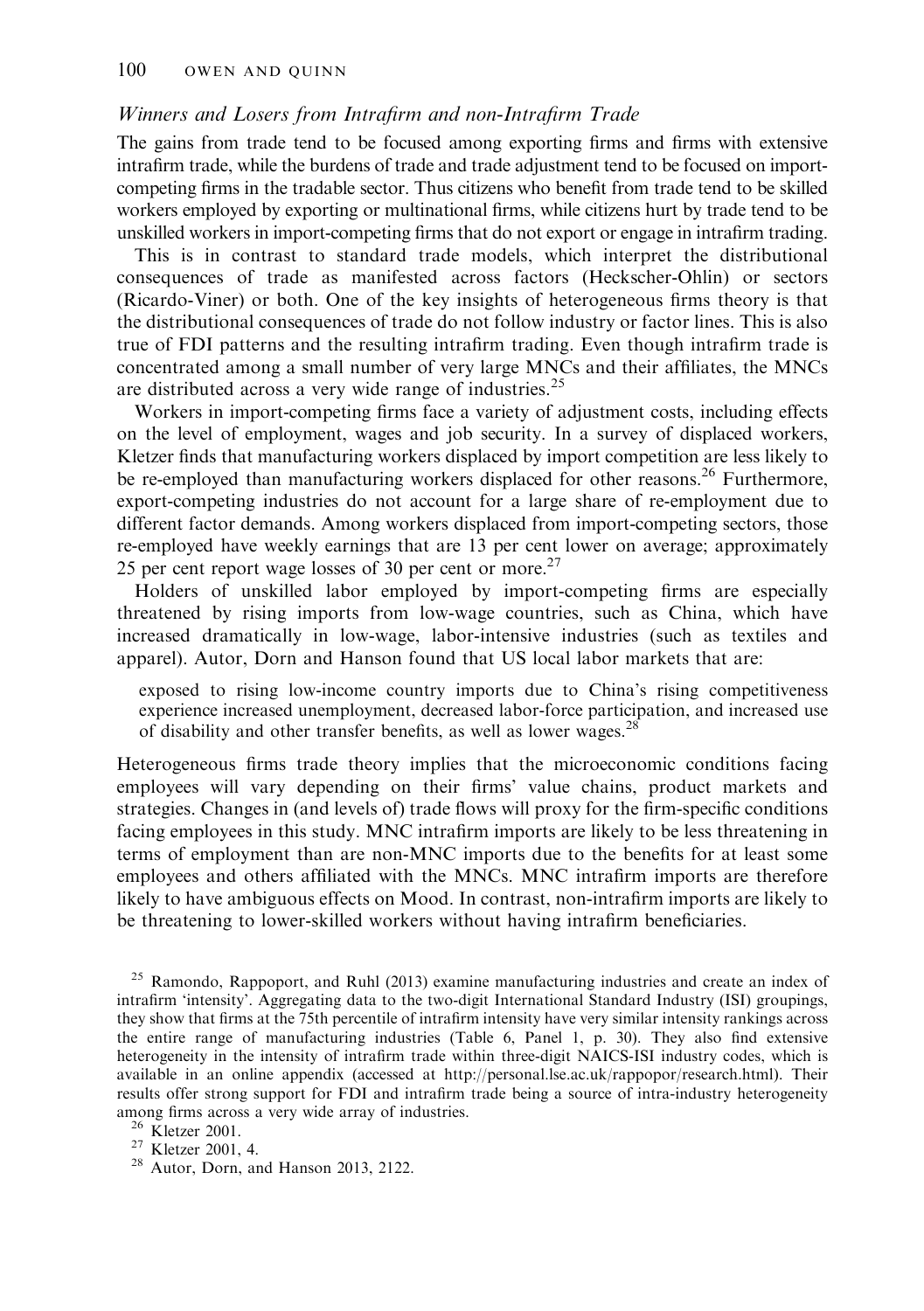Furthermore, these studies of the effects of firm strategies on employee work life suggest that the effect of the increasing importance of international trade in the US economy on Mood cannot be fully understood theoretically or econometrically by analyzing the unemployment rate alone. First, the distributional or welfare consequences of trade extend beyond employment levels. Trade changes the composition of firms in the economy; it is not just the quantity of work in the import-competing sectors that declines, but also its quality and composition in terms of wages, benefits, job security and skills. Secondly, trade is likely to affect Mood before the effects of rising imports or exports are reflected in the unemployment rate. Even before import-competing firms cut jobs, workers can anticipate the effects of reduced production orders (for example, shorter hours, reduced wages, eventual lay-offs). Employees of firms in the import-competing sector might retain their jobs or find new ones, but the terms of employment are likely to worsen in quality.

In summary, we expect that these different climates will affect citizen preferences regarding the role of government with a resulting shift in Mood. The argument about the palliative effect of MNC intrafirm trade flows vs. non-intrafirm flows on the demand for redistribution is consistent with recent studies on firm demands (or non-demands) for trade protection.<sup>29</sup> The next section further explores the literature on trade and citizen demands for protection and redistribution.

#### THE MICRO-CLIMATE FROM TRADE AND THE POLITICAL DEMAND FOR COMPENSATION

Although analysis of policy mood has generally centered on American politics, insights from the IPE literature have important implications for models of policy mood, in particular how the distributional consequences of the different facets of trade discussed above are likely to influence the demand for government spending. The 'compensation' model is a prominent international relations theory concerning how democratic governments manage the risks of international economic integration so as to generate continued support for integration and its associated benefits.<sup>30</sup> Its core thesis, as Kim puts it, is that 'economic globalization bolsters rather than undermines the welfare state by increasing public demand for social protection against externally generated economic instability'.<sup>31</sup> The compensation literature provides an important link between the distributional consequences of trade and preferences over government spending.

The starting point of the compensation hypothesis is that exposure to economic globalization increases the sense of economic insecurity, particularly of those in

 $29$  Gawande, Hoekman, and Cui [\(2014](#page-27-0)) found that extensive MNC value chains decreased the likelihood of increasing tariffs during the 2008 financial crisis. Jensen, Quinn, and Weymouth [\(2013\)](#page-27-0) found that increasing levels of related party (arm's length) imports into the United States were associated with marked decreases (increases) in antidumping trade filings, and with whether the International Trade Agency denied (affirmed) the trade dispute filing.

 $30$  The notion of compensation in international relations comes from the embedded liberalism literature, which suggests that governments can 'compensate' citizens for rising insecurity associated with international economic integration in exchange for continued support for openness (Ruggie [1982\)](#page-28-0). In the American politics literature, social spending is one proxy for prior policies to which citizens respond thermostatically (for example, Stevenson [2001;](#page-28-0) Wlezien [1995](#page-28-0)). However, social spending is also a mechanism of compensation, such that at higher levels of social spending, citizens feel more secure and thus demand less government spending. <sup>31</sup> Kim [2007](#page-27-0), 181.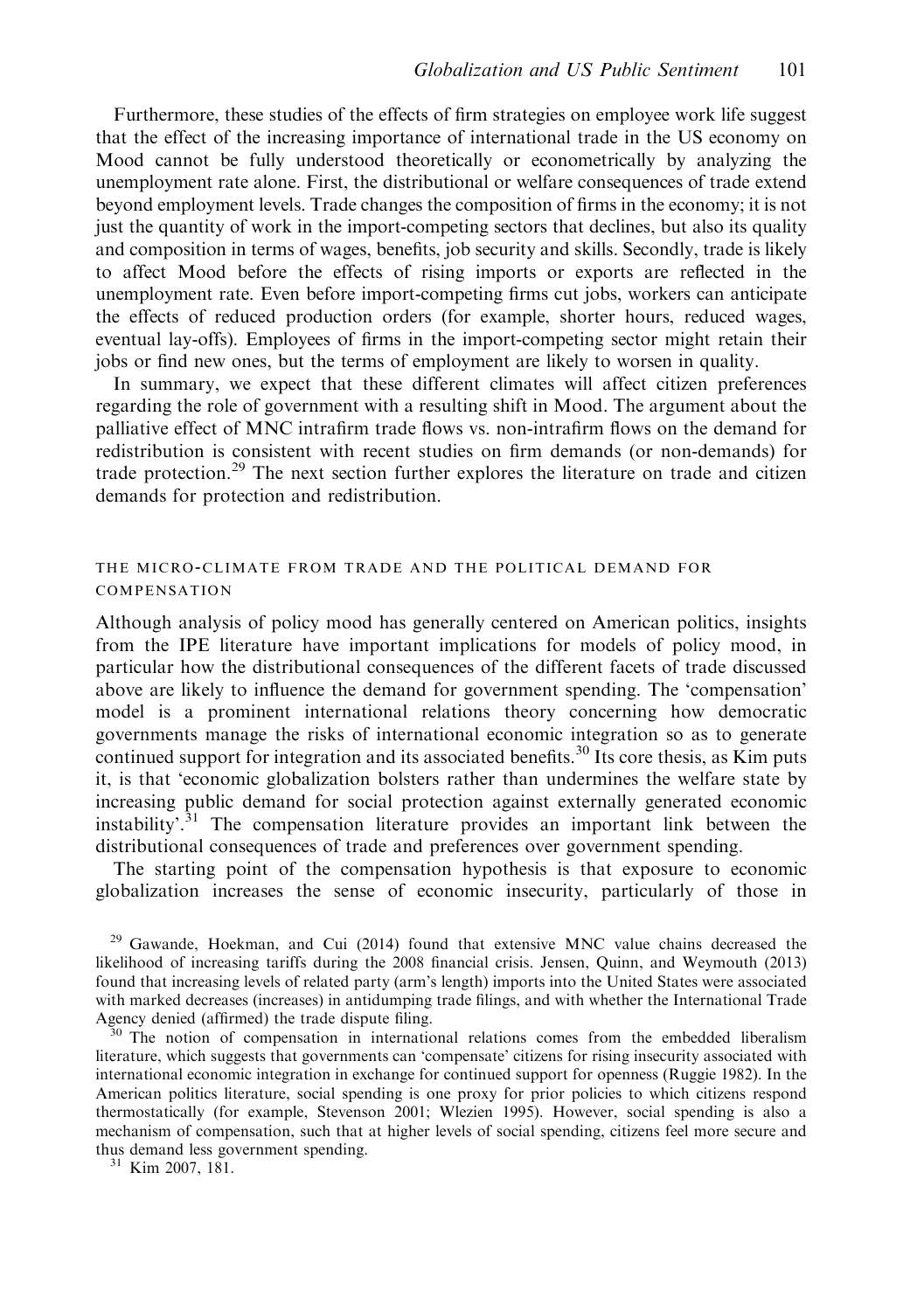import-competing sectors. In a systematic study of British respondents, Scheve and Slaughter find that inward FDI, and globalization more generally, generated increased risk (in terms of the volatility of wages and employment), thus increasing feelings of insecurity among workers.<sup>32</sup> Similarly, Walter finds in a study of Swiss respondents that individuals hurt by globalization, particularly trade, are more likely to express feelings of economic insecurity.<sup>33</sup> In a more general study of job insecurity, Aldrich et al. find that those with greater feelings of job insecurity are more likely to favor increased government spending and government provision of jobs.<sup>34</sup> Rehm argues that preferences regarding redistribution are a function of income and income prospects; those who are more exposed to risk are more likely to favor redistribution.<sup>35</sup> If trade has the distributional consequences posited above, Mood will likely shift leftwards among those whose current and future economic well-being is hurt by trade.

Therefore we expect citizens to feel greater insecurity regarding non-intrafirm imports for two main reasons. First, when operationalizing risk as the volatility of trade flows, as is standard, we observe markedly different patterns regarding the volatility of intrafirm MNC trade flows vs. non-intrafirm trade flows. For the available period, non-intrafirm imports and exports, measured as a percentage of US GDP, were more volatile (standard deviations of 1.8 and 1.2, respectively) than intrafirm imports and exports (standard deviations of 0.8 and 0.4, respectively).<sup>36</sup> Non-intrafirm trade flows also grew at a faster pace (2.6 per cent per year for imports; 2 per cent for exports) compared to intrafirm trade flows (1.8 per cent for imports; 0.8 per cent for exports). Secondly, while both intrafirm and non-intrafirm imports are likely to improve the efficiency of the US economy, the employment benefits to US citizens are likely to be far lower for non-intrafirm imports than intrafirm imports.

Micro-level evidence regarding the relationship between increasing integration with the world economy and spending confirms the broad trends described above. In surveys, the American public expresses limited enthusiasm for free trade *per se*, unless it is accompanied by 'government programs to help workers who lose their jobs'.<sup>37</sup> US respondents are concerned about workers losing jobs from trade because respondents generally believe that free trade hurts job security, and that imports cost more jobs than exports create.<sup>38</sup> This evidence suggests that a substantial portion of the public continues to have reservations about free trade because of its distributional effects on the number of jobs, wages and job security. In a study of US respondents, Ehrlich finds that those who report being hurt by trade are more likely to support trade-related unemployment insurance, and those who benefit from trade are more likely to oppose this form of compensation.<sup>39</sup> Walter finds that how one is affected by globalization affects preferences over welfare spending more

<sup>32</sup> Scheve and Slaughter [2004,](#page-28-0) 662.<br><sup>33</sup> Walter [2010.](#page-28-0)<br><sup>34</sup> [Aldrich et al. ND.](#page-25-0)<br><sup>35</sup> Rehm [2010](#page-28-0); see also Rehm, Hacker, and Schlesinger [2012](#page-28-0).<br><sup>36</sup> The substantive interpretation is that, for example, a one-standard-deviatio imports is equal to 1.8 per cent of US GDP.<br> $\frac{37}{10}$  Respondents who favored free trade if the 'government [has] programs to help workers who lose their

jobs' were 66, 73, 60 and 43 per cent of the 1999, 2002, 2004 and 2006 samples in surveys by the Program on

International Policy Attitudes (PIPA), Council on Foreign Relations (CCFR), PIPA and CCFR, respectively. <sup>38</sup> For example, in the Chicago Council of Foreign Relations survey of July 2004, 64 per cent of respondents said that international trade was bad for job security, and 56 per cent reported that trade was bad for creating jobs (CCFR [2006](#page-26-0) [2004], 41; CCFR 2007; Kull [2004](#page-27-0)). <sup>39</sup> Ehrlich [2010.](#page-26-0)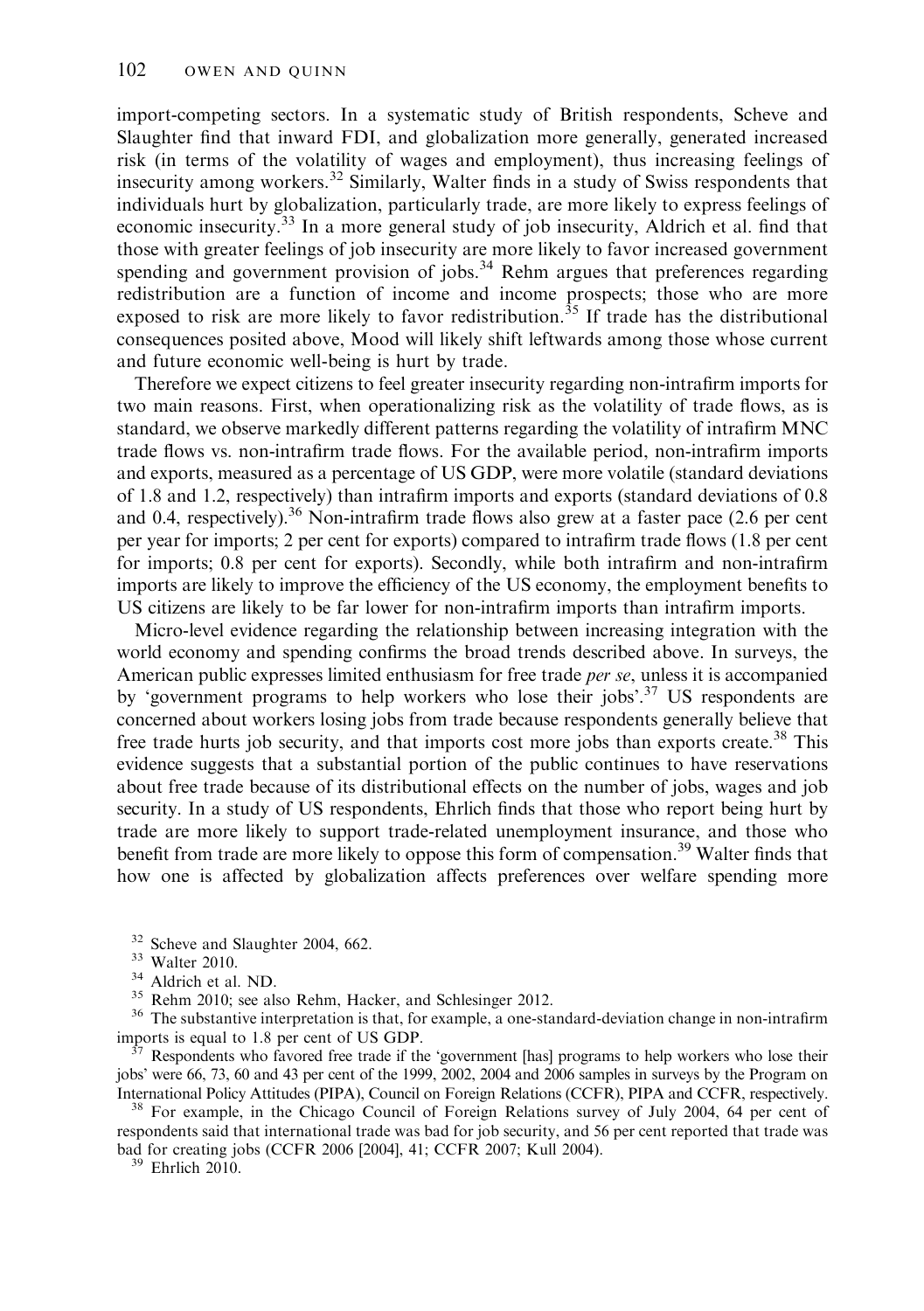generally, and that preferences over welfare spending affect vote choice.<sup>40</sup> Though not directly related to the argument tested in this article, recent studies by Margalit and Rickard suggest that politicians recognize the need, and have some ability, to garner public support for liberalization through compensation. $41$ 

Alternatively, technological innovation may produce some of the same costs and benefits to skilled and unskilled workers as does trade integration. Even if the US economy were to be closed to trade, technological innovation would likely benefit more highly skilled workers, and put downward pressure on wages and employment security for lower-skilled workers.<sup>42</sup> Thus increases in the skill premium or other indicators of technological advance may lead to a leftward shift in Mood, as unskilled workers in particular experience a decline in economic conditions and an increase in job insecurity. The processes of increasing technological innovation and increasing economic globalization are likely to occur in many firms simultaneously, a point that we address in the empirics.

# **Summary**

The prior literature on the determinants of Mood has emphasized domestic macroeconomic conditions – primarily inflation, unemployment and growth – and citizen reactions to prior government policies. However, the structure of the US economy has changed such that citizens' microeconomic experiences can no longer be fully represented by these domestic macroeconomic indicators. From heterogeneous firms trade theory, we propose that the increasing integration of the US economy into the world economy produces firm-specific microeconomies that are likely to influence their employees' Mood. Intrafirm imports by MNCs are likely to produce conflicting effects, since many MNC employees are likely to benefit from the enhanced profitability and employment opportunities of successful international firms. In contrast, increasing non-intrafirm imports are likely to have a broad leftward effect on Mood with little countervailing pressure.

#### HYPOTHESES

We propose that trade affects aggregate policy preferences, as measured by Mood, via political demands for more or less compensation, and that the direction and intensity of these demands depend on the relative gains or losses from trade. Although inflation and unemployment are still likely to be important determinants of Mood, trade affects a growing proportion of Americans and should therefore also be considered as a possible explanatory factor for shifts in aggregate public opinion.

As suggested above, trade has different distributional consequences for different segments of the US population.<sup>43</sup> We propose that the distributive consequences of trade

- 
- 

<sup>40</sup> Walter [2010;](#page-28-0) see also Guisinger [2009;](#page-27-0) Scheve and Slaughter [2001](#page-28-0).<br><sup>41</sup> Margalit [2011;](#page-27-0) Rickard [2012.](#page-28-0)<br><sup>42</sup> A vigorous academic debate has emerged over whether technological change per se or trade is more responsible for returns to skilled and unskilled labor in the United States. The conventional wisdom suggests that technological change is the key determinant (Krugman [2000](#page-27-0)), although recent work suggests that globalization factors also contribute to a rising skill premium (Burstein and Vogel 2010).

<sup>43</sup> This is in contrast to the notion of 'parallel publics', in which different subgroups have different levels of preferences, but change in a similar fashion (Page and Shapiro [1992](#page-27-0)). Page and Shapiro examine differences across subgroups based on political education. See also Althaus [2003;](#page-26-0) Enns and Kellstedt [2008;](#page-26-0) Erikson, MacKuen, and Stimson [2002.](#page-26-0)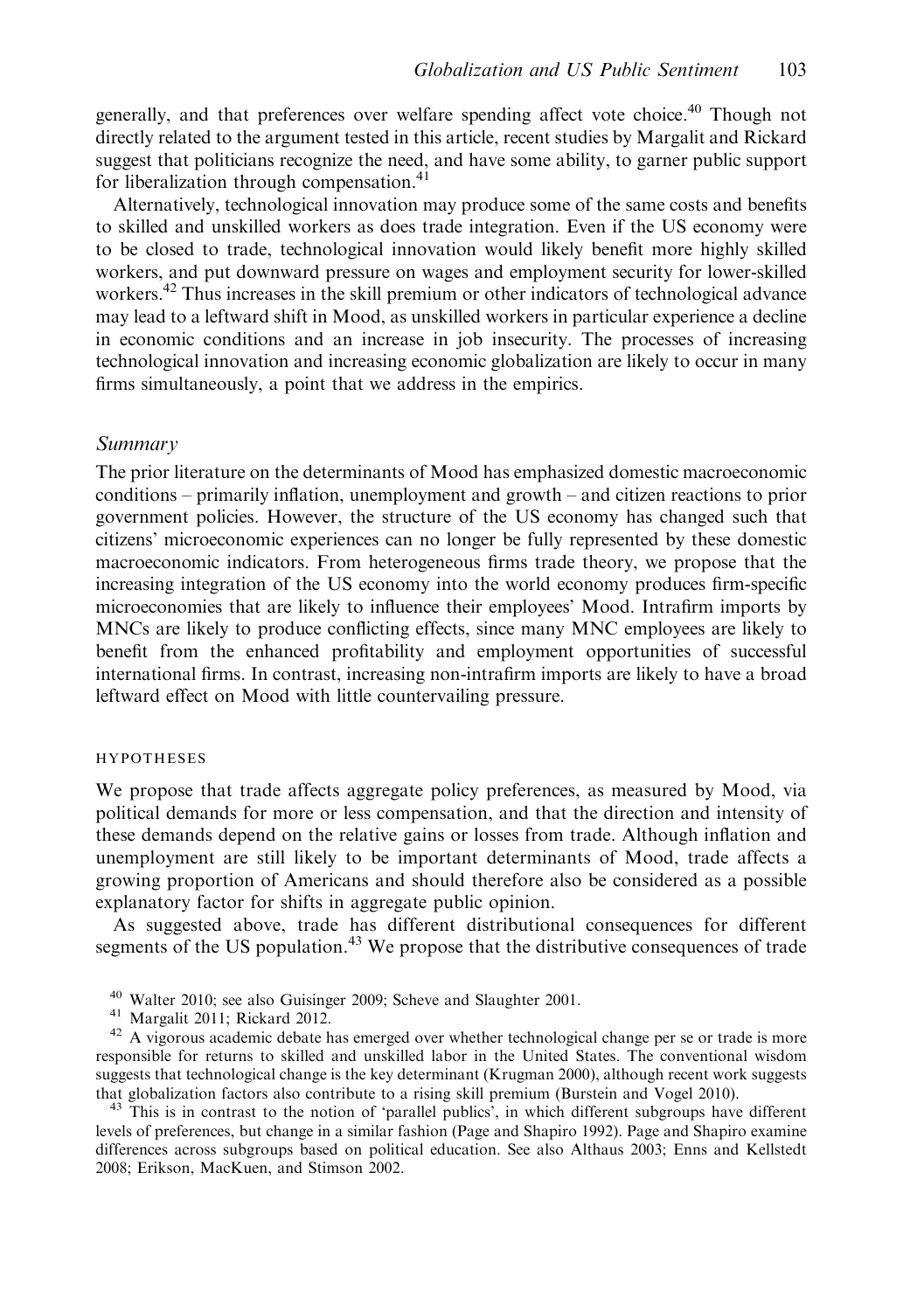|                                                | Citizens in prior<br>Mood models | Employee in<br>import-competing | Employee<br>exporters | Employee<br><b>MNCs</b>  | Aggregate<br>shift in Mood |
|------------------------------------------------|----------------------------------|---------------------------------|-----------------------|--------------------------|----------------------------|
| Unemployment<br>Inflation                      | $\Delta +$<br>$\Delta-$          |                                 |                       |                          | Left<br>Right              |
| Imports<br>Exports                             |                                  | $\Delta +$                      | $\Delta +$<br>Δ-      |                          | Left<br>Right              |
| Intrafirm imports<br>Intrafirm exports         |                                  | $\Delta +$                      | $\Delta +$            | $\Delta-$<br>$\Delta-$   | Ambiguous<br>Right         |
| Non-intrafirm imports<br>Non-intrafirm exports |                                  | $\Delta +$                      | Δ+<br>$\Lambda -$     | $\Delta +$<br>$\Delta -$ | Left<br>Right              |

TABLE 1 Macroeconomic and Microeconomic Conditions Affecting Mood

*Note*:  $\Delta$ + indicates a leftward shift in Mood;  $\Delta$  – indicates a rightward shift in Mood; a blank cell indicates no expected effects on Mood.

shift spending preferences to the left (larger or more active government) or right (smaller or less active government) according to the expectations presented in Table 1. Though employees observe specific firm-level characteristics, we cannot directly observe the microeconomic conditions facing citizens. Thus we look to macroeconomic indicators that capture these conditions. We suggest that individual microeconomic conditions, and thus relevant macroeconomic indicators, vary systematically according to whether citizens are employed in import-competing, export-oriented/multinational firms or firms in the non-tradable sector. Unemployment continues to capture microeconomic conditions for individuals in the non-tradable sector, while imports and exports capture at the macro level some of the microeconomic conditions for those employees in the tradable sectors.

Across all segments of the population, we expect that rising inflation will produce conservative shifts in policy mood, as suggested by the existing literature. However, we expect segmentation among workers regarding their responses to imports and exports, which depend on their employer's exposure to trade. Workers in the non-tradable sector are likely to be economically indifferent to the influences of trade *per se* (as their economic circumstances are unaffected), and therefore we have no expectation that their Mood will move systematically in response to trade.<sup>44</sup>

Our expectation is that increasing import shares will bring forth a leftward shift in policy mood among those employed by import-competing firms and domestically based export-only firms. Both types of firms face import competition without benefiting from internal-to-the-firm imports, and are likely to reduce hours and wages in response to reduced demand. Recognizing this, workers at these firms are likely to demand greater government spending to compensate them for rising economic insecurity. It is the microeconomic conditions facing the workers in these firms, and not unemployment per se, which will likely condition their policy mood preferences.

<sup>44</sup> Baker ([2005\)](#page-26-0) suggests that trade liberalization increases the price of goods using intensively the abundant factor, and decreases the price of those using intensively the scarce factor. Thus trade increases the consumption of labor-intensive goods in the United States, which is likely to benefit low-income workers in non-tradable sectors. An empirical implication would therefore be that rising imports lead to a rightward shift in Mood among this group. However, his findings at the individual level suggest that lowskill workers in the skill-abundant countries in particular tend to be protectionist, and that the poor are no more or less protectionist than the rich.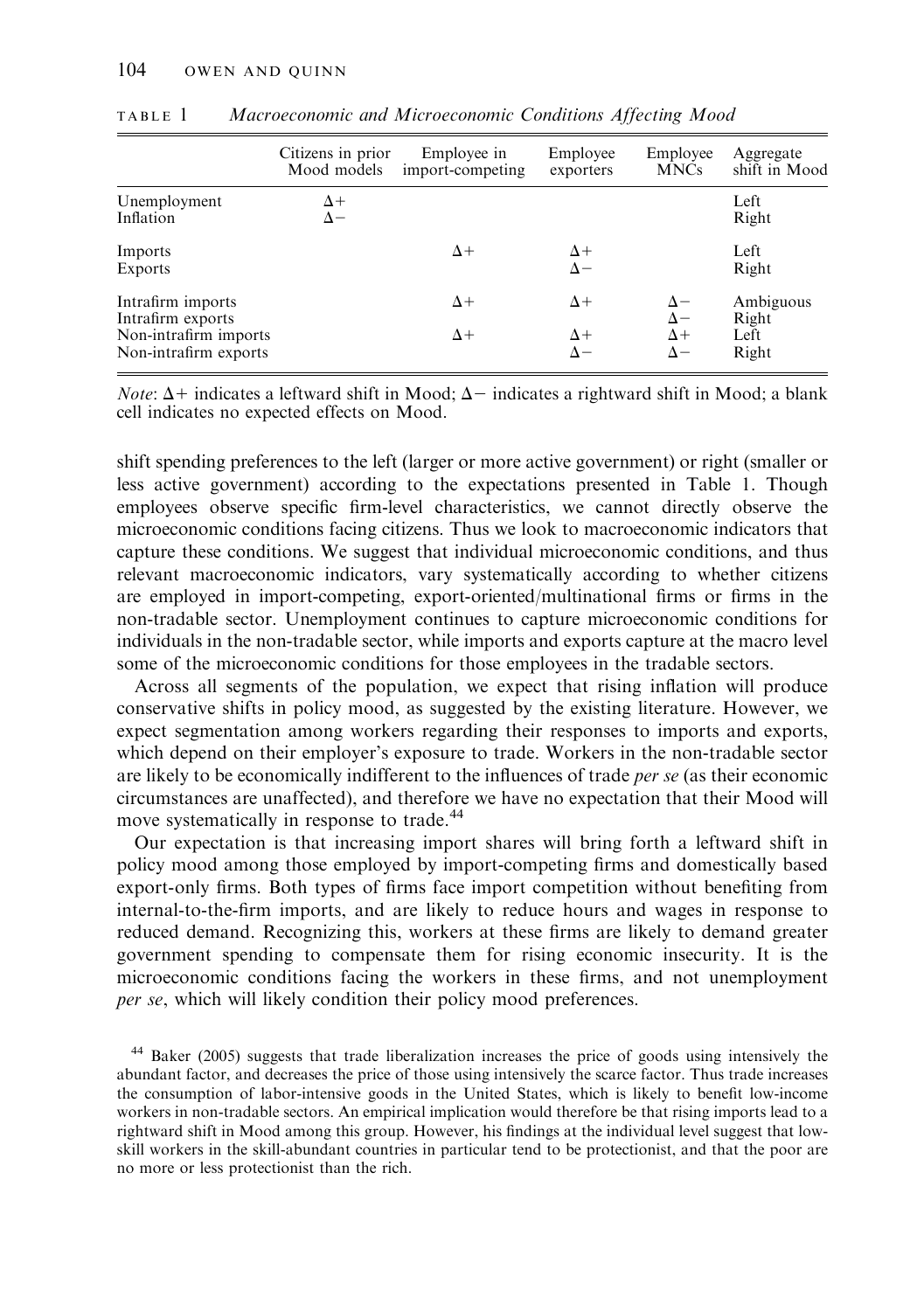However, rising exports benefit workers employed by exporting firms, which will lead to a conservative shift in opinion among them. As wages and employment increase, workers are better off, both in terms of current economic well-being and future job security (in other words, risk).

Intrafirm imports and exports, however, generate a new microeconomy for employees of multinationals. These intrafirm imports and exports benefit employees of multinational firms. Jensen, Quinn and Weymouth found that firms that engaged in FDI and subsequent intrafirm trade (that is, offshoring) were far more likely to survive than firms that did not engage in intrafirm importing.45 Intrafirm importing and exporting are likely to enhance at least some employees' job security, leading to a conservative shift in opinion for those employees.

In terms of aggregate shifts in public sentiment, we propose one case in which employees across different types of firms will shift their opinion in opposite directions in response to different types of imports. Intrafirm imports generate a leftward shift in opinion among employees of non-multinationals (as do imports in general), but this is likely to be offset by a competing rightward shift among employees of multinationals, who benefit from intrafirm imports.<sup>46</sup> Thus the aggregate effect of intrafirm imports on Mood is ambiguous.

We propose these testable implications for the relationship between increased US trade integration and Mood (controlling for other macroeconomic conditions and prior government policies):

HYPOTHESIS 1: Rising imports will produce a liberal shift in Mood.

HYPOTHESIS 2: Rising exports will produce a conservative shift in Mood.

Exports and imports are proposed to have divergent, and therefore offsetting, effects on Mood, which can be summarized in the US trade balance, which is equal to exports minus imports.

| HYPOTHESIS 3: Increases (decreases) in the US Balance of Trade will lead to a conservative |
|--------------------------------------------------------------------------------------------|
| (liberal) shift in Mood.                                                                   |

- HYPOTHESIS 4: Rising non-intrafirm imports will produce a liberal shift in Mood.
- HYPOTHESIS 5: Rising intrafirm MNC imports will have, in aggregate, a null effect on Mood.
- HYPOTHESIS 6: Increases (decreases) in the US non-intrafirm Balance of Trade will lead to a conservative (liberal) shift in Mood.

Importantly, our argument does not require that people necessarily have a clear causal understanding of how trade flows affect macroeconomic outcomes. The behavior of firms in an open economy has real microeconomic effects in terms of the level of employment, wages,

may be substantial.<br><sup>46</sup> For example, consider that in 1993, 59.3 per cent of all US manufacturing employees worked for MNCs engaged in intrafirm importing, while 31 per cent of US manufacturing employees worked for domestic-only firms, with an additional 10 per cent working for export-only US firms. The preferences of these workers, we believe, are likely to offset each other in the aggregate. These calculations are derived from publicly available data reported in Jensen, Quinn, and Weymouth [2013.](#page-27-0)

<sup>&</sup>lt;sup>45</sup> Jensen, Quinn, and Weymouth [\(2013](#page-27-0)) find that, of the 290,000 manufacturing firms extant in 1993, more than 200,000 had failed or merged by 2009. Employment in manufacturing declined by 5.5 million between 1993 and 2009. Of the employees of the firms that did survive until 2009, only 22 per cent (or 1.9 million workers) worked for purely domestically oriented firms (compared to 5.7 million employees in 1993 working in domestic-only firms). This suggests that (1) firms that did not offshore were less likely to survive and (2) the size of the conservative offset among MNC employees regarding intrafirm imports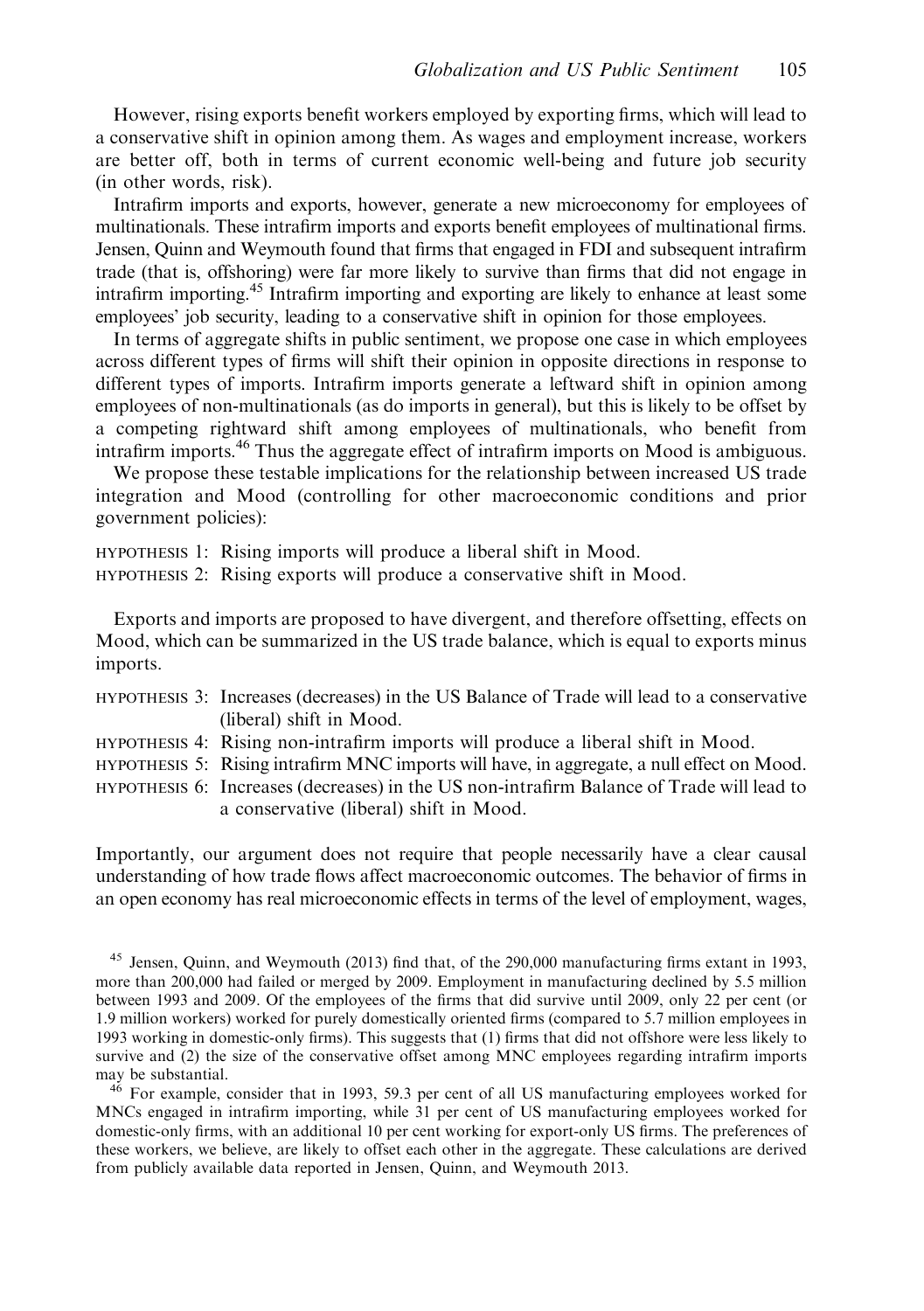productivity gains and so forth. Citizens do not have to be conscious of the macroeconomic linkages: they can observe the real microclimate around them, make inferences about future income and job security, and respond. Mood among uninformed individuals, as well as among political sophisticates, responds to basic economic cues, though sophisticates may respond more strongly to information.47 Moreover, rising sentiments of economic insecurity, regardless of whether the source is clearly known, are likely to have implications for policy preferences.48 Thus our argument does not require individuals to have an awareness of the real macroeconomic effects of trade. We will, even so, explore the possibility that trade's effects on Mood occur through a media effects channel.

#### DATA AND METHODS

In this section, we introduce the data and methods used to test the hypotheses. Although our argument generalizes to other countries, we test it in the context of the United States using annual data from  $1956-2011^{49}$  As discussed in more detail below, an error correction specification fits the theory and allows us to account for possible unit roots.

The dependent variable is change in policy mood, measured using Stimson's 'Mood'  $(throught 2011).<sup>50</sup>$  Mood is a measure of global attitudes toward government, which reflects the aggregate public's underlying support for government programs or involvement on a liberal-conservative scale across a variety of issues.<sup>51</sup> Latent factors are extracted from survey marginals (that is, the percent supporting the liberal position minus those supporting the conservative one) on policy-related survey items using an algorithm similar to principal components analysis.<sup>52</sup> This produces 'a composite measure, a weighted average, of survey respondents to many different policy issues'.<sup>53</sup> Mood is widely used in studies of American public opinion and public sentiment.

US Mood has a main dimension relating to the role and size of government in the economy. We use the change in Mood, which conveys variation along an axis of more or less government, where higher values indicate greater demand for government spending.<sup>54</sup> We include the lagged level of Mood as an independent variable.

The main independent variables are measures of international economic activity. First we examine the trade balance, which is equal to exports minus imports as a percent of GDP, as is standard in the IPE literature. Because we expect the direction of trade to affect Mood, exports and imports as a percent of GDP are included separately in our

one dimension estimated. We commence the study in 1956, consistent with Erikson, MacKuen, and Stimson ([2002\)](#page-26-0) and Stimson, MacKuen, and Erikson ([1995](#page-28-0)), using the Mood data for 1955 for the lagged level in the analysis. Erikson, MacKuen, and Stimson [\(2002](#page-26-0)) show that the first years are estimated with

very little public opinion data (219).<br><sup>51</sup> Erikson, MacKuen and Stimson [2002.](#page-26-0)<br><sup>52</sup> See Stimson [\(1999](#page-28-0) [1991]) for a detailed discussion of the measurement and estimation of Mood.<br><sup>52</sup> See Stimson (1999 [1991]) for a detai standard deviation of 4.4.

<sup>&</sup>lt;sup>47</sup> Enns and Kellstedt [2008](#page-26-0).<br><sup>48</sup> [Aldrich et al. ND,](#page-25-0) 14.<br><sup>49</sup> Firm production structures are 'sticky' and do not respond quickly to shifts in trade patterns (Campa and Goldberg [2001](#page-26-0)), making annual data, rather than quarterly data, more appropriate for this study. We also note that the error structure of the quarterly Mood series is complex with evidence of long-lagged autoregressive properties. Details are available from the authors.<br><sup>50</sup> Downloaded from http://www.unc.edu/~cogginse/Policy\_Mood.html. We use Release 2.13.12 with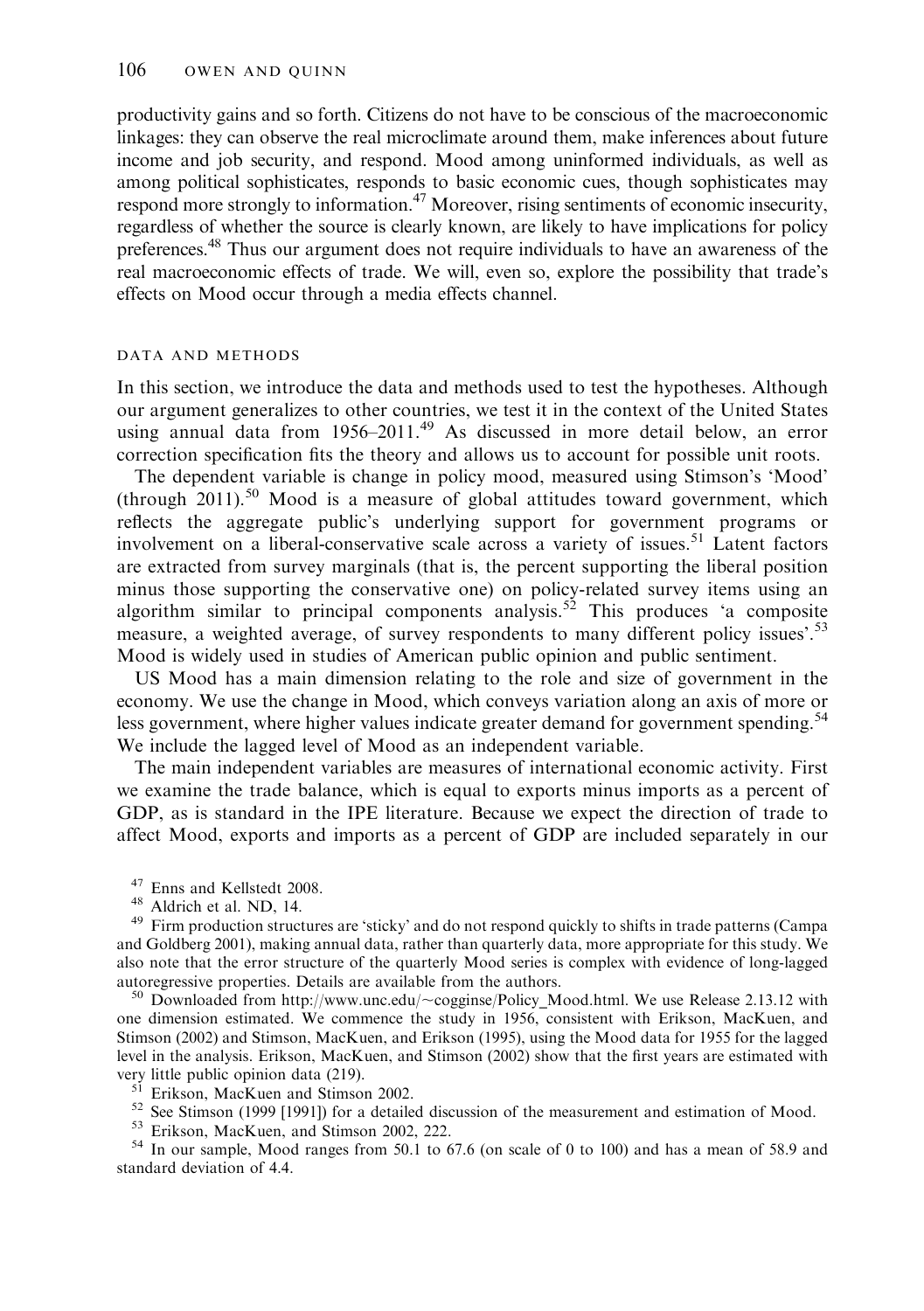main specification. (See the appendix for sources.) Data for US intrafirm exports and imports by US MNCs and US affiliates of foreign firms are available in a continuous series from 1982 onward. We create indicators of non-intrafirm imports and exports as well as indicators of intrafirm imports and exports, also as a percentage of US GDP.<sup>55</sup>

We also include other independent variables shown to influence Mood, including inflation and unemployment.<sup>56</sup> We use economic growth as a control, as proposed by Durr and Stevenson.<sup>57</sup> Finally, following Stevenson, we use government social expenditures as a percent of GDP as a proxy for prior policies.<sup>58</sup>

A necessary assumption of standard ordinary least squares (OLS) estimations is that the data are stationary. Many of the series are, however, possibly non-stationary, which can lead to biased inferences or potentially spurious regressions in an OLS framework. The possibility of unit roots in most of the series in levels cannot be rejected. We find, as have other investigators, that Mood potentially has a unit root. So too do the series for exports, imports, level of unemployment and government social expenditures in levels.<sup>59</sup> Inflation, growth, and changes in unemployment, imports and exports are stationary.

A standard estimation approach to time-series modeling in the presence of possible unit roots are Error Correction (EC) models, as used in Durr; Erikson, MacKuen and Stimson; Kelly and Enns and others.<sup>60</sup> EC methods are increasingly common in economics and political science in time series models where unit roots are suspected. One of the important properties of EC models is that they allow the dependent variable to respond to short-term changes in independent variables, and exhibit an equilibrium relationship with the longer-term levels of the independent variables. For variables that are in an equilibrium relationship with Mood, a shift in one of these variables causes Mood to shift as well, at an adjustment rate equal to  $\beta_l$ .

We note that Mood, a bounded variable, is potentially able to be in an equilibrium relationship with imports and exports because the estimated effects of imports and exports on Mood can offset each other. The estimated effect of the US Trade Balance summarizes the joint effects of imports and exports on Mood.

DeBoef and Keele suggest that EC models are also useful when examining the dynamic properties in stationary data.<sup>61</sup> Regarding model specification, we follow their recommendation to first examine the unrestricted model where variables have both short- and long-run effects. We include the lagged levels (the long-run variables) and the contemporaneous changes (the shock variables) for all independent variables. The unrestricted base EC Model 1 is:

$$
\Delta \text{Mod}_t = \beta_0 + \beta_1 (\text{Mod}_{t-1}) + \beta_2 (\text{Inflation}_{t-1}) + \beta_3 (\Delta \text{Inflation}_t) + \beta_4 (\text{Unemployment}_{t-1}) + \beta_5 (\Delta \text{Unemployment}_t) + \beta_6 (\text{Growth}_{t-1}) + \beta_7 (\Delta \text{Growth}_t) + \beta_8 (\text{Social Expenditures}_{t-1}) + \beta_9 (\Delta \text{Social Expenditures}_t) + \beta_{10} (\text{Import shares}_{t-1}) + \beta_{11} (\Delta \text{Import shares}_t) + \beta_{12} (\text{Export shares}_{t-1}) + \beta_{13} (\Delta \text{Export shares}_t) + \varepsilon_t \quad t = 1956 - 2011
$$
 (1)

- 
- 
- 
- <sup>55</sup> See Ruhl ([2013\)](#page-28-0) and Zeile [\(2003](#page-29-0)) for details.<br><sup>56</sup> Erikson, MacKuen, and Stimson [2002.](#page-26-0)<br><sup>57</sup> Durr [1993](#page-26-0); Stevenson [2001](#page-28-0).<br><sup>58</sup> See Jacoby ([2000\)](#page-27-0) for a discussion of public opinion responses to government spending.<br><sup>59</sup>
- 
- 
-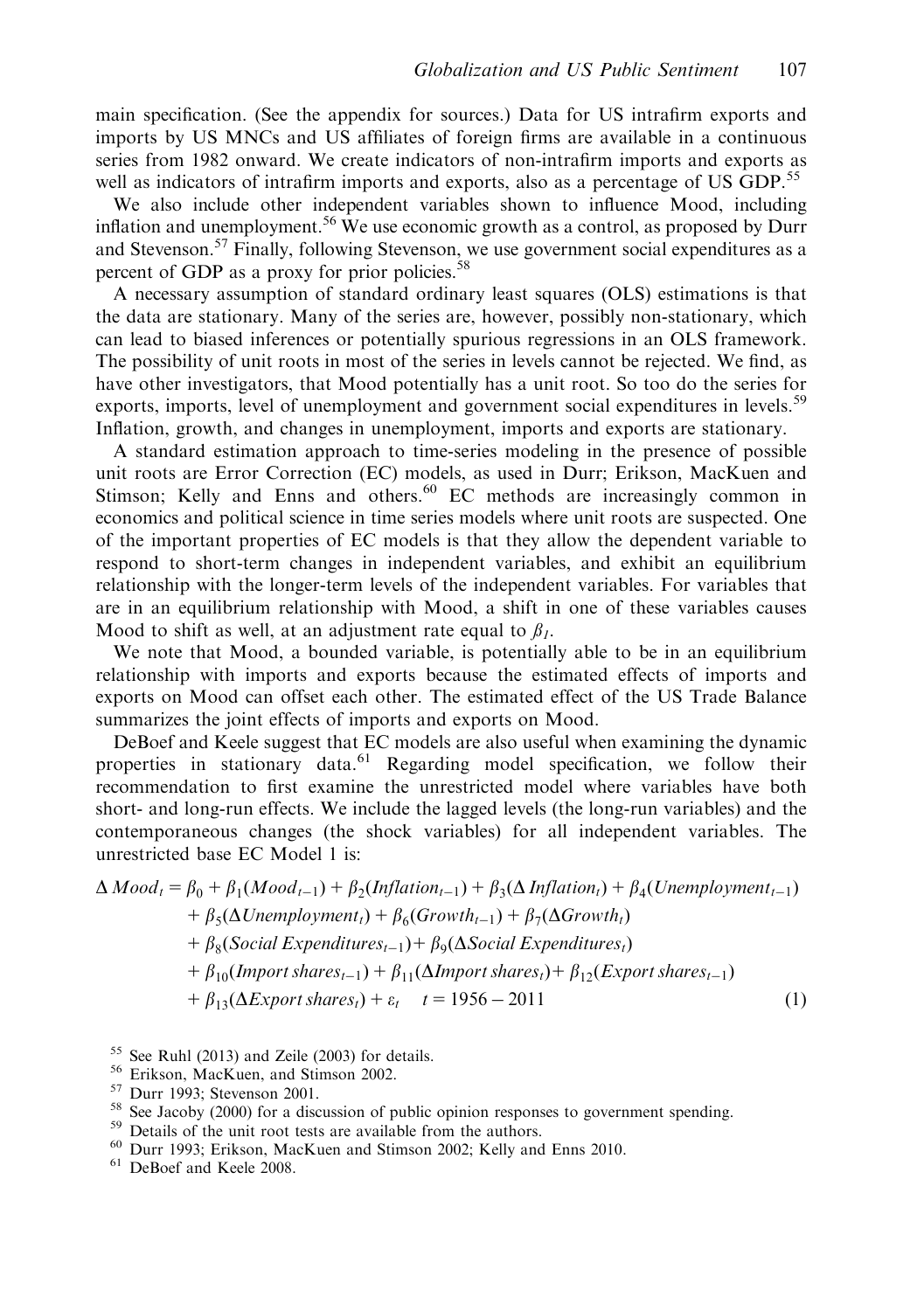An alternate version of the model combines the import and export terms in the Trade Balance:

$$
+\beta_{10}'(Trade\ Balance_{t-1}) + \beta_{11}'(\angle Trade\ Balance_{t})
$$
\n(1')

To maintain degrees of freedom, we eliminate short-term adjustment terms if their coefficient estimates have t-statistics that never approach or surpass 1.00.

To explore the possibly divergent effects of intrafirm MNC and non-intrafirm trade flows on Mood, we estimate alternative versions of Model 1. The data on intrafirm trade flows is available from 1982, which limits the degrees of freedom and therefore the number of covariates that can enter the model. For non-intrafirm trade flows, we estimate:

$$
\Delta Mood_t = \beta_0 + \beta_1(Mood_{t-1}) + \beta_2(Inflation_{t-1}) + \beta_3(\Delta Inflation_t) + \beta_4(Unemployment_{t-1}) + \beta_5(\Delta Unemployment_t) + \beta_6(Growth_{t-1}) + \beta_7(\Delta Growth_t) + \beta_8(Social Expenditures_{t-1}) + \beta_9(\Delta Social Expenditures_t) + \beta_{10}(nonIntrafirm Import shares_{t-1}) + \beta_{11}(\Delta nonIntrafirm Import shares_t) + \beta_{12}(nonIntrafirm Export shares_{t-1}) + \beta_{13}(\Delta nonIntrafirm Export shares_t) + \varepsilon_t \quad t = 1983 - 2011
$$
 (2)

For MNC trade flows, we estimate Model 2, substituting:

+ 
$$
\beta_{10}
$$
' (Intrafirm Import shares<sub>t-1</sub>) +  $\beta_{11}$ ' ( $\Delta Intrafirm Import sharest)$   
+  $\beta_{13}$ ' (Intrafirm Export shares<sub>t-1</sub>) +  $\beta_{13}$ ' ( $\Delta Intrafirm Exports harest)$  (2')

Based on the initial results of Models 2 and 2', we empirically establish a best-fit model. We estimate related models for intrafirm and non-intrafirm trade balances, and follow the same procedures as above.

We estimate error correction models using OLS. The standard errors are Newey-West standard errors, which correct for possible autocorrelation and heteroskedasticity in the error terms.

We address the possibility that an unmeasured factor might drive both trade flows and the policy mood, thereby creating a spurious estimated relationship between trade and Mood. Such a concern is warranted when variables observed by respondents (but unobserved by investigators) are present. Firm-specific technologies and strategies are particularly problematic in this setting, since a firm's decision to import or export might be correlated with its decisions regarding technological innovation or other strategies.

The instrumental variable (IV) approach is the standard way to account for possible omitted variable bias. $62$  The instruments used here for imports, exports and trade balances are the global averages (excluding the United States) of government regulatory restrictions on (1) the ability of non-US citizens to receive payments for US and other imports, (2) the ability of non-US citizens to make payments for US and other exports and (3) the ability of non-US citizens to receive or remit payments on trade in services (respectively). These measures are components of the Quinn-Toyoda index of international financial restrictions, which codes laws and regulations pertaining to cross-border flows of capital using the International

 $62$  Endogeneity between changes in Mood and prior trade flows is unlikely, because prior levels of US imports and exports are unlikely to respond in anticipation of future changes in Mood.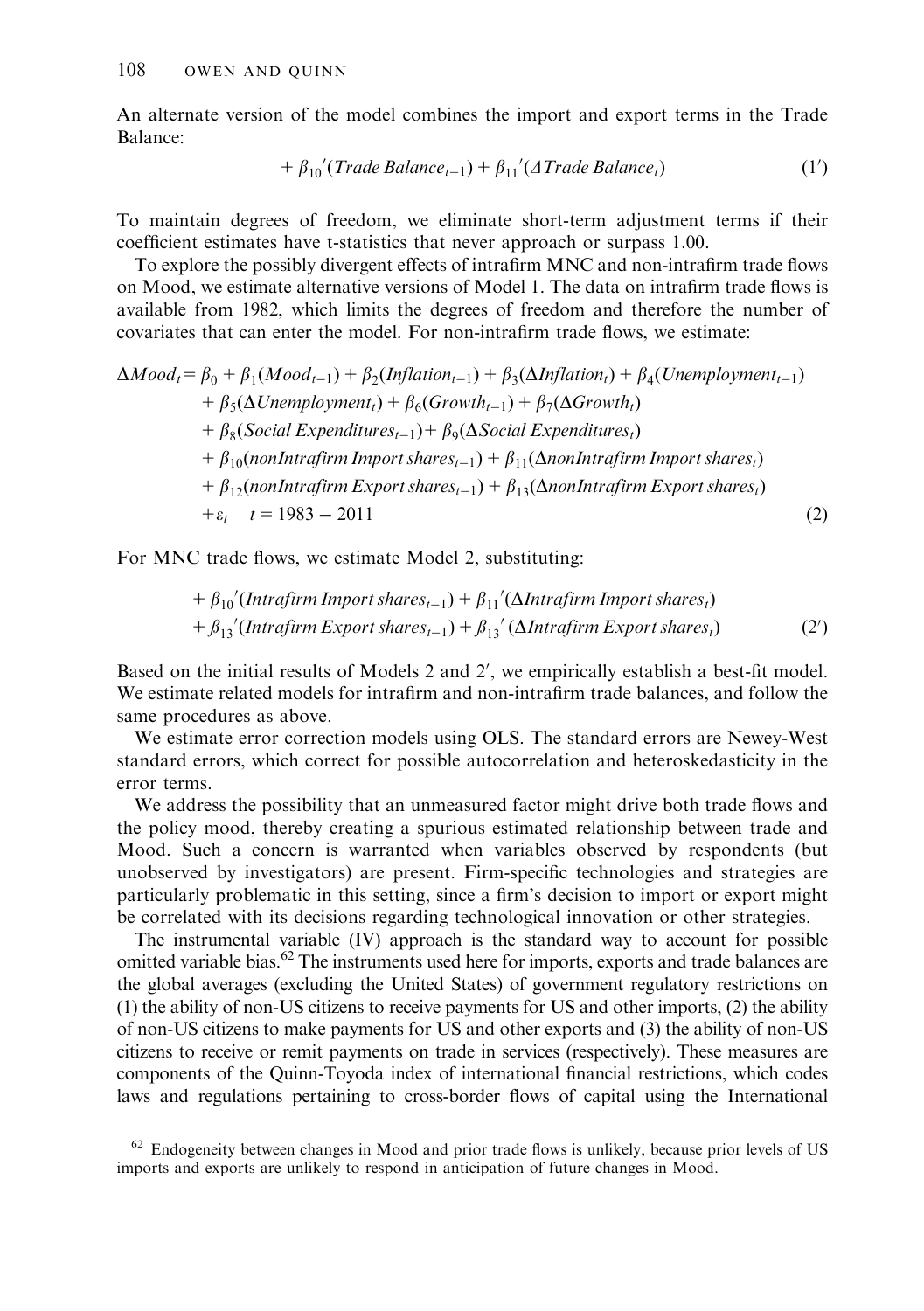Monetary Fund's (IMF) Annual Report on Exchange Arrangements and Exchange *Restrictions* ( $AREAER$ ).<sup>63</sup> We create global averages of restrictions for each of the three payments listed above, excluding data on the United States. We lag these instruments.<sup>64</sup>

The instruments satisfy the exclusion restriction necessary for instrument validity, as the instruments are strongly correlated with the explanatory trade variables but are not correlated with changes in Mood except through the endogenous explanatory variable. That is, the long lags of indicators of global restrictions on exchange payments and receipts for world trade are exceptionally unlikely to be theoretically (or empirically) connected to contemporaneous changes in the US policy mood, but are correlated both theoretically and empirically with US exports and imports: the more liberalized the index, the fewer restrictions there are on trade payments with the United States, and the greater the flow of trade with the United States. In contrast, changes in Mood are unlikely to respond to multiyear lags in global trade financing regulations of countries other than the United States, and global averages of trade financing restrictions are unlikely to respond to expectations about future shifts in the overall US policy mood.

## MAIN RESULTS

To examine our theory, we modify a standard model of the domestic determinants of Mood suggested by Erikson, MacKuen and Stimson and Stevenson.<sup>65</sup> The base variables include inflation, unemployment, economic growth and social spending. In keeping with the recommendation of DeBoef and Keele for error correction models, both short-term change and level terms are entered. $66$ 

In Model 2.1, we include the trade balance as the first test of our argument. We find that the trade balance has a negative and significant effect on the policy mood, as expected. That is, when the trade balance is negative (that is, imports exceed exports), Mood moves in a liberal direction  $(-\beta^*-\mathrm{X})$ , and when the trade balance is positive, Mood moves in a conservative direction  $(-\beta^*X)$ . Change in the trade balance also has a contemporaneous effect; in other words, a shock to the trade balance has an immediate effect on the change in Mood. This provides initial support for our hypothesis that international economic integration affects Mood, though it assumes that exports and imports have a symmetric effect on Mood. In Model 2.2, we test Hypotheses 1 and 2 by including separate measures of imports and exports, as specified in Equation 1. We find that imports have a positive and significant estimated effect on Mood, as hypothesized.

<sup>63</sup> In AREAER, the IMF reviews laws governing current and capital account payments and receipts. It is organized by current account restrictions (e.g., on payments for goods and services) and capital account restrictions (e.g., on payments for capital), and by 'exchange payments' and 'exchange receipts'. Under 'exchange receipts', the IMF reports the restrictions on the proceeds of exports of goods transactions, and under 'exchange payments' it reports restrictions on residents' ability to pay for imports. Quinn [\(1997\)](#page-28-0) created quantitative indicators of the intensity of restrictions from a coding of the texts. Similar indicators are created for trade in services. See Quinn ([1997\)](#page-28-0), Quinn and Toyoda [\(2007](#page-28-0)) and Quinn, Schindler, and Toyoda [\(2011](#page-28-0)) for a detailed description of the procedures used and for a comparison with other indicators.<br><sup>64</sup> Based on information criteria tests, the sixth lags of export receipt restrictions (for imports into the

United States) and services trade restrictions (for trade balance), and the second lag of import payments (for exports from the United States) are used as instruments. Further details available upon request.

 $^{65}$  Erikson, MacKuen, and Stimson [2002;](#page-26-0) Stevenson [2001](#page-28-0).<br> $^{66}$  DeBoef and Keele [2008.](#page-26-0) See Table A1 in the online appendix for a replication and extension of Erikson, MacKuen, and Stimson ([2002](#page-26-0)).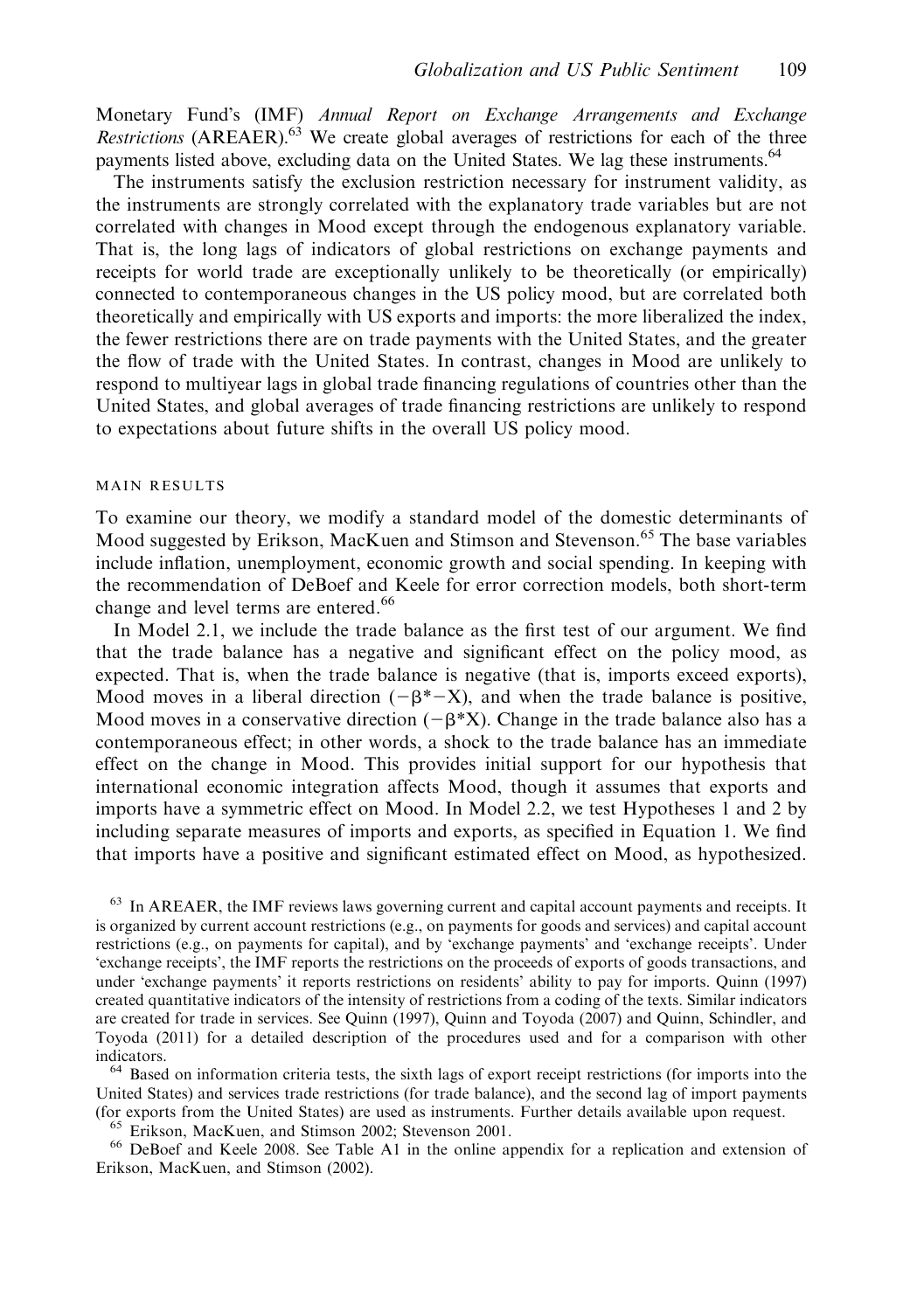The coefficients on both the short- and long-run import terms are positive and statistically significant. Neither exports nor the change in exports have statistically significant effects on Mood, although the coefficient estimate for exports in levels is more than one and a half times the standard error, and the model contains nuisance parameters. In terms of explanatory power, it is difficult to distinguish between the models with the trade balance and separate imports and exports.

Models 2.3 and 2.4 of [Table 2](#page-16-0) present more parsimonious specifications of our main results, eliminating three nuisance parameters and improving the fit of the models.<sup>67</sup> As in Model 2.1, the coefficients on trade balance and change in trade balance are negative and statistically significant. Additionally, the coefficient on growth is now negative and statistically significant at the 90 per cent level.

The significance and magnitude of the main coefficient estimates in Model 2.4 are very similar to those in 2.2, except that the change in unemployment now has a positive and statistically significant coefficient estimate. A 1 per cent increase in unemployment shifts Mood by 0.64 points to the left in the current period, the same direction of effect found in Erikson, MacKuen and Stimson.<sup>68</sup> Imports again have a positive and statistically significant effect on Mood. A 1 per cent increase in imports shifts Mood to the left a total of 2.07 points  $(\beta_{10}/(-\beta_1))$ . Additionally, exports now have a negative and statistically significant effect at the 90 per cent level, as hypothesized. A 1 per cent increase in exports shifts Mood a total of 1.42 points to the right. $^{69}$ 

The other variables are control variables, but we note that inflation in levels always has a negative and highly statistically significant estimated coefficient, which is consistent with prior expectations. Social spending in levels is negative and statistically significant in all models in [Table 2](#page-16-0). This is consistent with previous findings in support of thermostatic response to prior policies, and the 'compensation mechanism', as discussed above. Change in unemployment has a statistically significant and positive coefficient in the parsimonious models that control for trade flows (Models 2.3 and 2.4), as expected. Though growth has the expected sign in all models except Model 2.2, it does not have a robust statistically significant effect on Mood. In a series of robustness checks (available in the online appendix), we control for additional possible confounding variables, including inequality, technological innovation, media effects and the deficit level. We find continued support for our hypotheses.

In Models 2.5 and 2.6, we include the trade balance, imports and exports, respectively, in the logged-level form, rather than as a share of GDP. We again find support for Hypothesis 3, that an improvement in the trade balance shifts Mood to the right, while rising imports lead to a leftward shift in Mood.<sup>70</sup>

The results of our preferred model specification, two-stage least squares instrumental variables regression with Newey-West standard errors, are provided in Models 2.7 and 2.8 of [Table 2](#page-16-0). The first-stage regressions of the IV models, which instrument for trade

 $67$  We eliminate short-term adjustment terms whose coefficient estimates have t-statistics that never approach or surpass 1.00: change in exports, change in economic growth and change in social expenditures. The elimination of nuisance parameters improves the adjusted  $\mathbb{R}^2$ .<br><sup>68</sup> Erikson, MacKuen, and Stimson 2002.

<sup>69</sup> The 95 per cent confidence intervals for imports and exports are [1.12, 3.01] and [-2.88, 0.04], respectively.<br><sup>70</sup> See the Appendix for a discussion of the construction of this series. A conserp might be that what

See the Appendix for a discussion of the construction of this series. A concern might be that when trade flows are measured as a percentage of GDP, changes in the denominator might influence the estimated relationship, a concern that the use of the logged trade series obviates. The core results are also robust to the inclusion of lags of national income, or income and income squared in the estimations.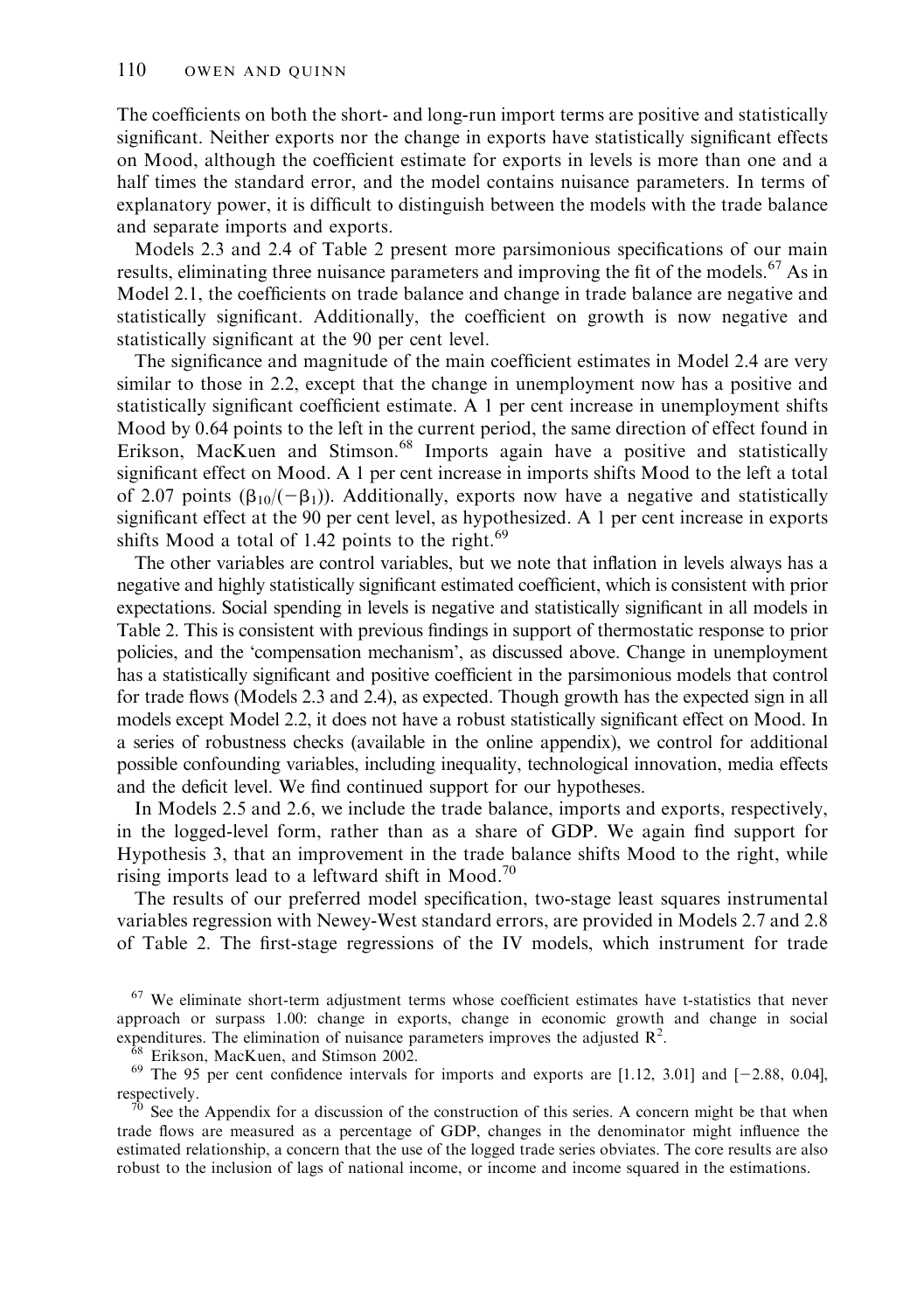<span id="page-16-0"></span>

| $\mathbf 2$<br>ABLE<br>Н                       | f Mood<br>Determinants o                                   |                                                            |                                   |                        |                                                           |                                                              |                        |                                     |
|------------------------------------------------|------------------------------------------------------------|------------------------------------------------------------|-----------------------------------|------------------------|-----------------------------------------------------------|--------------------------------------------------------------|------------------------|-------------------------------------|
|                                                | 2.1<br>Model                                               | Model 2.2                                                  | Model 2.3                         | Model 2.4              | Model 2.5<br>Log trade                                    | Model 2.6<br>Log trade                                       | Model 2.               | Model 2.8                           |
| $\mathbf{Mod}_{t-1}$                           | $-0.325***$<br>(0.091)                                     | $-0.35$ \$***                                              | $-0.307$ ***                      | $-0.333***$            | $-0.313***$<br>(0.049)                                    | $-0.248***$                                                  | $-0.367***$            | $-0.485***$                         |
| Inflation $_{t-1}$                             | $-0.263**$                                                 | $(0.091)$<br>-0.311***                                     | $(0.055)$<br>-0.252***            | $(0.051)$<br>-0.305*** | $-0.356***$                                               | $(0.058)$<br>-0.303***                                       | $(0.057)$<br>-0.307*** | $(0.072)$<br>-0.321**               |
| A Inflation                                    | (0.106)<br>$-0.094$                                        | $(0.114)$<br>$-0.289$                                      | (0.085)                           | $(0.081)$<br>$-0.338*$ | $\begin{array}{c} (0.086) \\ 0.002 \\ 0.180) \end{array}$ | $(0.094)$<br>$-0.284$                                        | $(0.075)$<br>-0.019    | $(0.120)$<br>$-0.373*$<br>$(0.207)$ |
| $Unemplogment_{t-1}$                           | (0.171)                                                    | (0.232)                                                    | $\frac{-0.068}{(0.182)}$<br>0.113 | (0.188)<br>0.200       | 0.030                                                     | (0.193)                                                      | (0.172)<br>0.148       |                                     |
|                                                | $\begin{array}{c} 0.136 \\ 0.196 \end{array}$              | $\begin{array}{c} 0.316 \\ 0.259 \end{array}$<br>0.484     | $0.635**$<br>(0.162)              | $0.716**$<br>(0.171)   | $0.778**$<br>(0.191)                                      | $0.697**$<br>(0.298)<br>0.979**                              | $0.634***$<br>(0.184)  | $0.941**$<br>$\frac{0.225}{0.290}$  |
| A Unemployment                                 | $\begin{array}{c} 0.276 \\ 0.729 \end{array}$              | (0.806)                                                    | (0.255)                           | (0.305)                | (0.301)                                                   | (0.426)                                                      | (0.221)                | $(0.319)$<br>$-0.238*$              |
| $\mbox{Group}_{t-1}$                           | $\begin{array}{c} -0.211 \\ -0.321) \\ -0.027 \end{array}$ | 0.023                                                      | $-0.193*$<br>(0.105)              | (0.110)<br>$-0.140$    | $-0.242*$<br>(0.120)                                      | (0.105)<br>$-0.174$                                          | $-0.257***$<br>(0.093) | (0.127)                             |
| A Growth                                       |                                                            | $\begin{array}{c} (0.384) \\ 0.131 \end{array}$<br>(0.342) |                                   |                        |                                                           |                                                              |                        |                                     |
| Social spending <sub>t-1</sub>                 | $(0.295)$<br>-0.716***                                     | $-1.086***$                                                | $-0.700$ ***                      | $-0.926***$            | $-0.676***$                                               | $-1.858***$                                                  | $-0.837***$<br>(0.226) | $-0.769$                            |
| A Social spending                              | $\frac{(0.136)}{0.785}$                                    | (0.401)<br>1.337                                           | (0.106)                           | (0.275)                | (0.108)                                                   | (0.570)                                                      |                        | (0.556)                             |
| Trade balance $_{t-1}$                         | $(1.663)$<br>$-0.690***$                                   | (1.798)                                                    | $-0.691***$                       |                        | $-15.370***$                                              |                                                              | $-0.780**$             |                                     |
| A Trade balance                                | $(0.171)$<br>-1.015*                                       |                                                            | $-0.900**$<br>(0.140)             |                        | $-21.509**$<br>(3.908)                                    |                                                              | $(0.346)$<br>-0.759*   |                                     |
|                                                | (0.555)                                                    |                                                            | (0.418)                           |                        | (9.148)                                                   |                                                              | (0.449)                |                                     |
| $Imports_{t-1}$                                |                                                            | $0.779***$<br>(0.197)                                      |                                   | $0.687***$<br>(0.135)  |                                                           | $\begin{array}{c} 10.548***\\ (3.248)\\ 26.572* \end{array}$ |                        | $1.524***$<br>(0.448)               |
| $\Delta$ Imports                               |                                                            | $1.363**$                                                  |                                   | $0.983**$              |                                                           |                                                              |                        | $0.963*$                            |
| $Exports_{t-1}$                                |                                                            | (0.651)<br>$-0.433$                                        |                                   | $-0.471*$<br>(0.394)   |                                                           | (13.853)<br>$-0.017$                                         |                        | $-2.273***$<br>(0.547)              |
|                                                |                                                            | (0.279)                                                    |                                   | (0.242)                |                                                           | (5.052)                                                      |                        | (0.665)                             |
| A Exports                                      |                                                            | $^{-0.498}_{(0.699)}$                                      |                                   |                        |                                                           |                                                              |                        |                                     |
| Constant                                       | $25.077***$                                                | 25.626***                                                  | 24.110***                         | 25.306***              | 25.454***                                                 | $-95.326**$                                                  | 28.937***              | 39.847***                           |
| Observations<br>Adjusted R <sup>2</sup>        | $(5.590)$<br>$56$                                          | $(5.314)$<br>56                                            | (4.045)<br>56                     | (3.964)<br>56          | $(3.361)$<br>$56$                                         | (43.595)<br>56                                               | (4.354)<br>54          | $(5.316)$<br>$54$                   |
| Adj. Generalized R                             | 0.37                                                       | 0.37                                                       | 0.39                              | 0.39                   | 0.38                                                      | 0.37                                                         | 0.40                   | 0.34                                |
| ARCH 1 test [p-value]<br>AR 1-2 test [p-value] | [0.29]                                                     | $\begin{bmatrix} 0.22 \\ 0.78 \end{bmatrix}$               | [0.30]                            | [0.37]                 | [0.35]                                                    | $0.05**$<br>[0.47]                                           |                        |                                     |
| * $p < 0.1$ , ** $p < 0.05$ , *** $p < 0.01$   |                                                            | . Parentheses contain Newey-West standard errors           |                                   |                        |                                                           |                                                              |                        |                                     |

Globalization and US Public Sentiment 111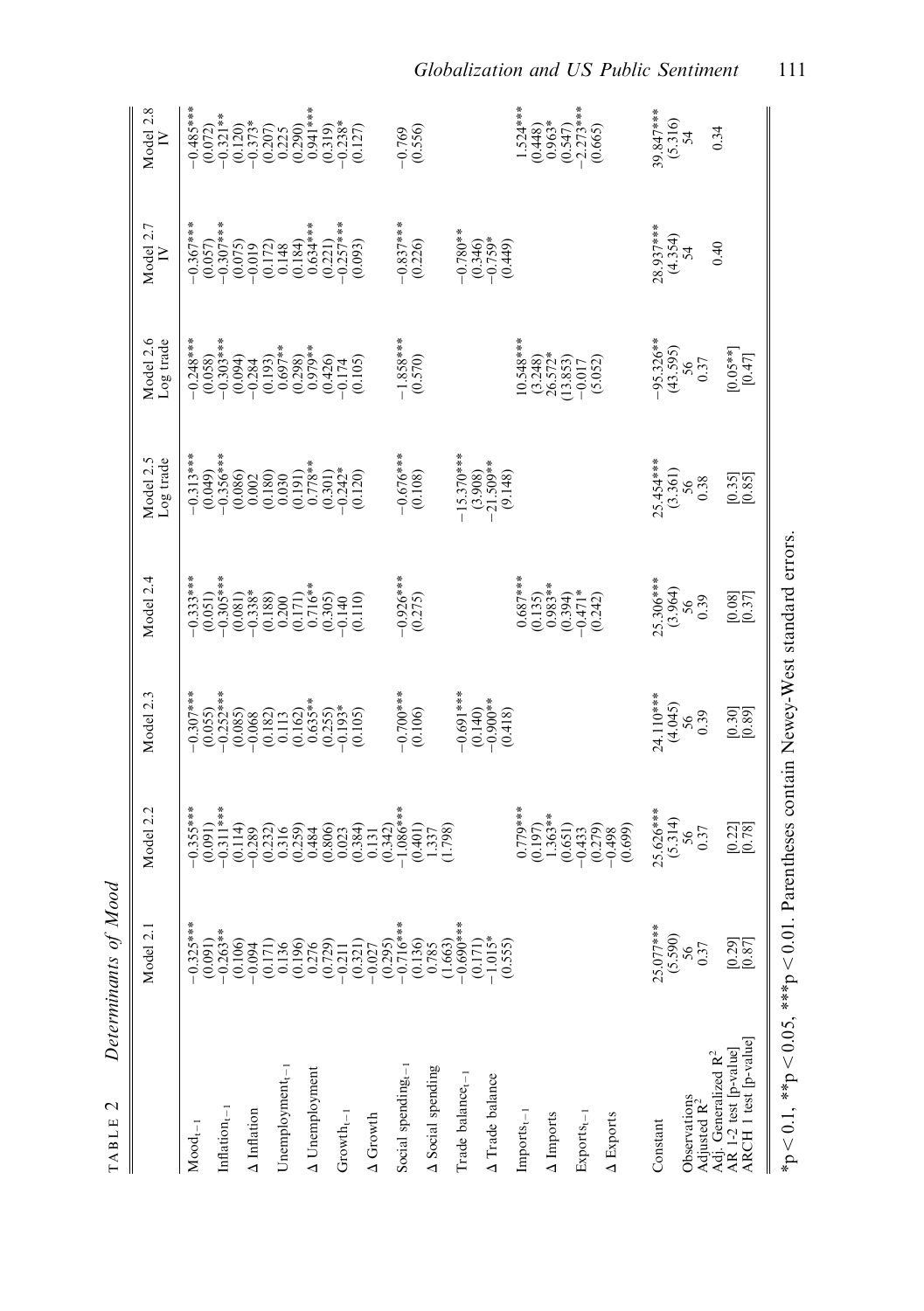balance, imports and exports as a per cent of GDP, are presented in the online appendix, and show that the various instruments have good explanatory power for the trade variables.<sup>71</sup> In the second-stage results in Models 2.7 and 2.8, the instrumented trade variables maintain their signs and levels of statistical significance compared to Models 2.3 and 2.4. The coefficient estimates for the instrumented trade variables are larger, and the standard errors are slightly larger compared to the original variables, but the p-value for the t-statistics on the instrumented trade variable in levels remains at less than 0.05. A 1 per cent improvement in the trade balance shifts Mood a total of 2.13 points to the right and, conversely, a 1 per cent decline shifts Mood a total of 2.13 points to the left.<sup>72</sup> In Model 2.8, the estimated coefficient estimates for exports and imports are larger than for the OLS estimates. A 1 per cent increase in imports shifts Mood a total of 3.14 points to the left, while a 1 per cent increase in exports produces a 4.68-point total shift to the right.<sup>73</sup> This suggests that hard-to-measure variables that are collinear with the trade variables cause a downward bias in the OLS estimates, which we correct with the instrumenting procedure. As a measure of model fit, we calculate the generalized  $\mathbb{R}^2$ developed by Pesaran and Smith for instrumental variables regression and apply a correction for the number of parameters.<sup>74</sup> The results suggest that Model 2.7, which uses the trade balance, performs better than Model 2.8, which uses imports and exports.

In summary, the core results broadly confirm the long-standing view that policy mood is influenced by economic outcomes. New, however, is the finding that *increasing* globalization of the US economy influences Mood. In particular, imports influence Mood in a manner that is consistent with the 'compensation' hypothesis from IPE. When we account for hard-to-measure variables like technological change using IV, exports have a negative and statistically significant effect on Mood. The estimated effects of the trade balance, which summarizes the theorized offsetting effects of exports and imports on Mood, offer modest to substantial improvements in explanatory power compared to the estimated effects of exports and imports separately.

#### INTRAFIRM TRADE

Heterogeneous firms theory suggests that not all imports and exports have the same distributive consequences. Therefore, we separate intrafirm (MNC) trade from nonintrafirm (non-MNC) trade.<sup>75</sup> Intrafirm trade data is available between 1982 and 2010. We follow the same guidelines regarding nuisance parameters as above in order to maximize the degrees of freedom. In the interest of space, we limit our discussion to the main independent variables of interest.

[Tables 3](#page-18-0) and [4](#page-19-0) present the results of our analyses that look at intrafirm and nonintrafirm trade as specified by Equation 2 above. In [Table 3](#page-18-0) we examine the trade balance.

 $71$  To be useful, the IV analysis must satisfy the exclusion restriction, which is that the instrument is strongly correlated with our independent variable but is not correlated with the dependent variable except through the endogenous explanatory variable. The instruments are uncorrelated with changes in Mood. The level of restrictions in the United States is constant from 1960 to 2010, the period for which the data is available.

<sup>74</sup> Pesaran and Smith [1994.](#page-28-0) The code (in STATA 13) necessary to replicate the adjusted generalized  $\mathbb{R}^2$ is available in the online replication data set.<br> $^{75}$  Ruhl [2013](#page-28-0).

<sup>&</sup>lt;sup>72</sup> The 95 per cent confidence interval for the coefficient on the trade balance is  $[-3.83, -0.43]$ .<br><sup>73</sup> The 95 per cent confidence intervals for the effects of imports and exports are [1.19, 5.09] and [-7.60,  $-1.76$ ], respectively.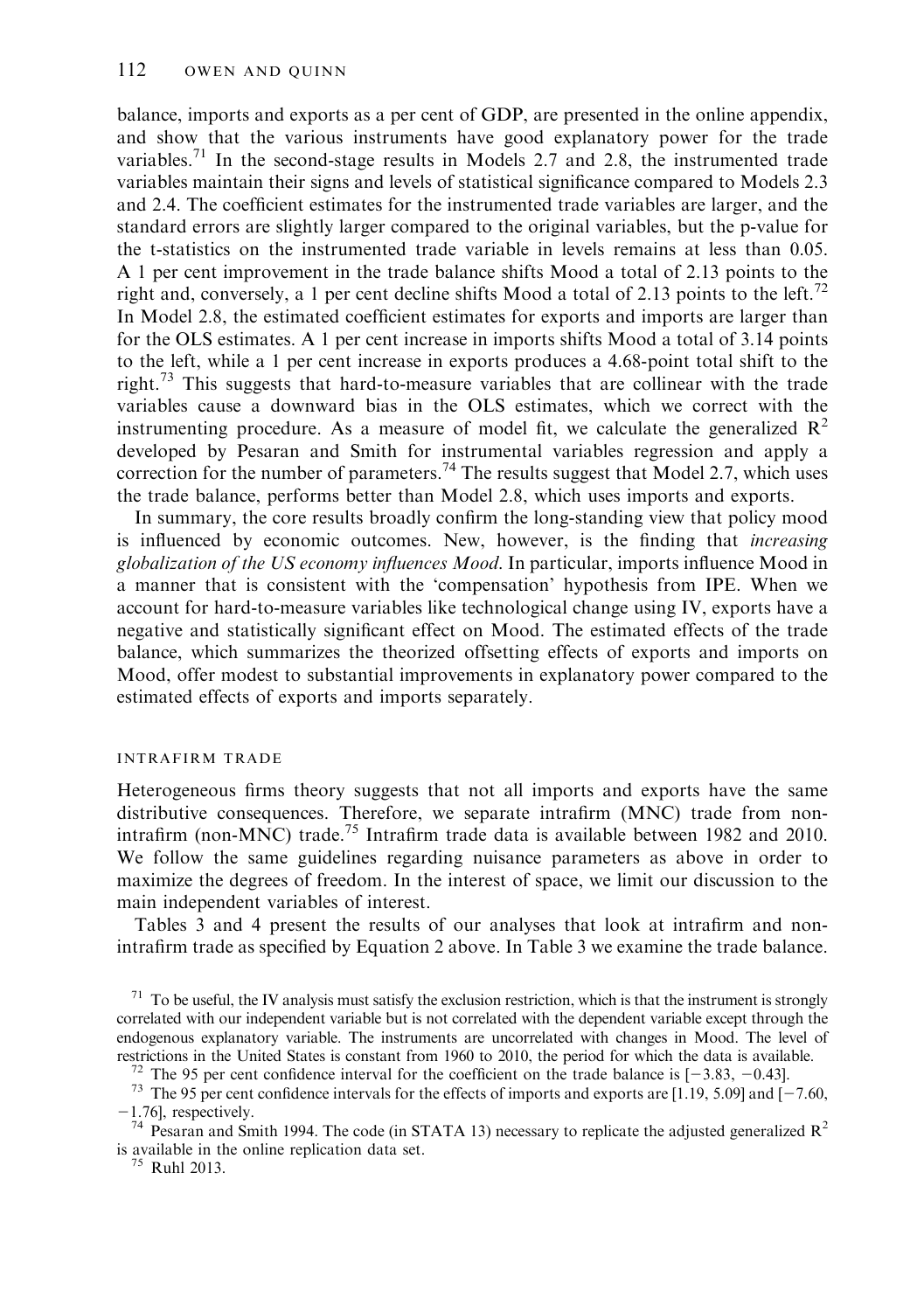<span id="page-18-0"></span>

| Intrafirm/Non-<br>$\mathfrak{c}$<br>TABLE                                  | intrafirm Trade Balance                                                              |                                                                 |                                                                                                                                                                                                                                                                                                                                             |                                                                                                                                                                                                                                                                                                                              |                                                                                                                                                                                                                                                                                                                                                   |                                                                                               |
|----------------------------------------------------------------------------|--------------------------------------------------------------------------------------|-----------------------------------------------------------------|---------------------------------------------------------------------------------------------------------------------------------------------------------------------------------------------------------------------------------------------------------------------------------------------------------------------------------------------|------------------------------------------------------------------------------------------------------------------------------------------------------------------------------------------------------------------------------------------------------------------------------------------------------------------------------|---------------------------------------------------------------------------------------------------------------------------------------------------------------------------------------------------------------------------------------------------------------------------------------------------------------------------------------------------|-----------------------------------------------------------------------------------------------|
|                                                                            | Model 3.1                                                                            | Model 3.2                                                       | Model 3.3                                                                                                                                                                                                                                                                                                                                   | Model 3.4                                                                                                                                                                                                                                                                                                                    | Model 3.5                                                                                                                                                                                                                                                                                                                                         | Model 3.6 (IV)                                                                                |
| $\mathbf{Mod}_{t-1}$                                                       | $-0.413***$                                                                          | $-0.340***$<br>(0.065)                                          |                                                                                                                                                                                                                                                                                                                                             |                                                                                                                                                                                                                                                                                                                              |                                                                                                                                                                                                                                                                                                                                                   |                                                                                               |
| Inflation $_{t-1}$                                                         |                                                                                      |                                                                 |                                                                                                                                                                                                                                                                                                                                             |                                                                                                                                                                                                                                                                                                                              |                                                                                                                                                                                                                                                                                                                                                   |                                                                                               |
| A Inflation                                                                | $\begin{array}{c} (0.091) \\ 0.236 \\ 0.324 \\ 0.467 \\ 0.467 \\ 0.277) \end{array}$ | $\begin{array}{c} 0.106 \\ 0.209 \\ 0.417 \\ 0.034 \end{array}$ |                                                                                                                                                                                                                                                                                                                                             | $-0.377**$<br>$-0.550$<br>$0.272$<br>$0.289$<br>$0.3734$<br>$0.034$<br>$0.094$                                                                                                                                                                                                                                               |                                                                                                                                                                                                                                                                                                                                                   | $-0.363$ ***<br>$(0.064)$<br>$(0.294)$<br>$(0.280)$<br>$(0.260)$<br>$(0.357)$ **<br>$(0.301)$ |
| $Unemployment_{t-1}$                                                       |                                                                                      | $-0.027$                                                        | $\begin{array}{l} \left( \begin{matrix} 46 \\ 11 \\ 20 \\ 30 \\ 40 \\ 50 \\ 60 \\ 70 \\ 80 \\ 90 \\ 100 \\ 110 \\ 101 \\ 101 \\ 100 \\ 101 \\ 100 \\ 100 \\ 100 \\ 100 \\ 100 \\ 100 \\ 100 \\ 100 \\ 100 \\ 100 \\ 100 \\ 100 \\ 100 \\ 100 \\ 100 \\ 100 \\ 100 \\ 100 \\ 100 \\ 100 \\ 100 \\ 100 \\ 100 \\ 100 \\ 100 \\ 100 \\ 100 \\$ |                                                                                                                                                                                                                                                                                                                              | $\begin{array}{l} * \\ 0.59\\ 86\\ - \\ 0.60\\ - \\ 0.60\\ - \\ 0.60\\ - \\ 0.60\\ - \\ 0.60\\ - \\ 0.60\\ - \\ 0.60\\ - \\ 0.60\\ - \\ 0.60\\ - \\ 0.60\\ - \\ 0.60\\ - \\ 0.60\\ - \\ 0.60\\ - \\ 0.60\\ - \\ 0.60\\ - \\ 0.60\\ - \\ 0.60\\ - \\ 0.60\\ - \\ 0.60\\ - \\ 0.60\\ - \\ 0.60\\ - \\ 0.60\\ - \\ 0.60\\ - \\ 0.60\\ - \\ 0.60\\ -$ |                                                                                               |
| A Unemployment                                                             | $\begin{array}{c} 0.162 \\ 0.158) \\ 0.527 \\ 0.527 \\ 0.467) \\ -0.178 \end{array}$ | $(0.154)$<br>$0.407$<br>$(0.479)$                               |                                                                                                                                                                                                                                                                                                                                             | $\begin{array}{c} 0.280 \\ 0.544 \\ 0.649 \\ 0.041 \\ 0.013 \\ 0.049 \\ -0.049 \\ -0.049 \\ -0.049 \\ -0.049 \\ -0.049 \\ -0.000 \\ -0.000 \\ -0.000 \\ -0.000 \\ -0.000 \\ -0.000 \\ -0.000 \\ -0.000 \\ -0.000 \\ -0.000 \\ -0.000 \\ -0.000 \\ -0.000 \\ -0.000 \\ -0.000 \\ -0.000 \\ -0.000 \\ -0.000 \\ -0.000 \\ -0.$ |                                                                                                                                                                                                                                                                                                                                                   | $\begin{array}{c} (0.114) \\ 0.549 \\ 0.346 \\ 0.238 \\ -0.238 \\ \hline \end{array}$         |
| $\mathbf{Group}_{t-1}$                                                     | (0.170)                                                                              | $-0.338***$<br>(0.116)                                          |                                                                                                                                                                                                                                                                                                                                             |                                                                                                                                                                                                                                                                                                                              |                                                                                                                                                                                                                                                                                                                                                   |                                                                                               |
| Social spending-                                                           | $-0.554***$                                                                          | $-0.723***$<br>(0.217)                                          | $\begin{array}{c} (0.126) \\ -0.797** \\ (0.328) \end{array}$                                                                                                                                                                                                                                                                               | (0.301)                                                                                                                                                                                                                                                                                                                      |                                                                                                                                                                                                                                                                                                                                                   | $-0.460**$<br>(0.199)                                                                         |
| $\operatorname{Trade\ balance}_{t-1}$                                      | $(0.242)$<br>-0.712***                                                               |                                                                 |                                                                                                                                                                                                                                                                                                                                             |                                                                                                                                                                                                                                                                                                                              |                                                                                                                                                                                                                                                                                                                                                   |                                                                                               |
| A Trade balance                                                            | $\begin{array}{c} (0.177) \\ 0.029 \end{array}$<br>(0.318)                           |                                                                 |                                                                                                                                                                                                                                                                                                                                             |                                                                                                                                                                                                                                                                                                                              |                                                                                                                                                                                                                                                                                                                                                   |                                                                                               |
| Non-intrafirm trade balance $_{t-1}$                                       |                                                                                      | $-0.950***$                                                     |                                                                                                                                                                                                                                                                                                                                             | $-0.875*$<br>(0.477)                                                                                                                                                                                                                                                                                                         | $-0.958***$<br>(0.210)                                                                                                                                                                                                                                                                                                                            | $-0.990***$                                                                                   |
| A Non-intrafirm trade balance                                              |                                                                                      | $\begin{array}{c} (0.215) \\ 0.061 \end{array}$<br>(0.439)      |                                                                                                                                                                                                                                                                                                                                             |                                                                                                                                                                                                                                                                                                                              |                                                                                                                                                                                                                                                                                                                                                   |                                                                                               |
| Intrafirm trade balance $_{t-1}$                                           |                                                                                      |                                                                 |                                                                                                                                                                                                                                                                                                                                             | $-0.248$<br>(1.495)                                                                                                                                                                                                                                                                                                          |                                                                                                                                                                                                                                                                                                                                                   |                                                                                               |
| A Intrafirm trade balance                                                  |                                                                                      |                                                                 | $-2.267***$<br>$(0.700)$<br>$-1.374$<br>$(0.903)$                                                                                                                                                                                                                                                                                           |                                                                                                                                                                                                                                                                                                                              |                                                                                                                                                                                                                                                                                                                                                   |                                                                                               |
| Constant                                                                   | $26.934***$                                                                          | 27.419***                                                       |                                                                                                                                                                                                                                                                                                                                             |                                                                                                                                                                                                                                                                                                                              |                                                                                                                                                                                                                                                                                                                                                   | $24.507***$                                                                                   |
| Adj. Generalized R <sup>2</sup><br>Observations<br>Adjusted R <sup>2</sup> | $(4.881)$<br>$29$<br>0.38                                                            | $(4.010)$<br>$28$<br>$0.41$                                     | $29.488***$<br>$(7.810)$<br>$28$<br>$28$<br>$0.35$                                                                                                                                                                                                                                                                                          | $25.165***$<br>$(7.238)$<br>$29$<br>$0.39$                                                                                                                                                                                                                                                                                   | $24.277***$<br>(3.701)<br>(3.701)<br>(9.42)                                                                                                                                                                                                                                                                                                       | $(3.571)$<br>$29$<br>0.44                                                                     |
| ARCH 1 test [p-value]<br>AR 1-2 test [p-value]                             | 525<br>1939<br>1939                                                                  | 19.36]<br>P.36]                                                 | 235<br>291<br>201                                                                                                                                                                                                                                                                                                                           | [0.32]<br>[0.10]                                                                                                                                                                                                                                                                                                             | 0.33]<br>[0.3]                                                                                                                                                                                                                                                                                                                                    |                                                                                               |
| * $p < 0.1$ , **p $< 0.05$ , ***p $< 0$                                    |                                                                                      | .01. Newey-West standard errors in parentheses.                 |                                                                                                                                                                                                                                                                                                                                             |                                                                                                                                                                                                                                                                                                                              |                                                                                                                                                                                                                                                                                                                                                   |                                                                                               |

Globalization and US Public Sentiment 113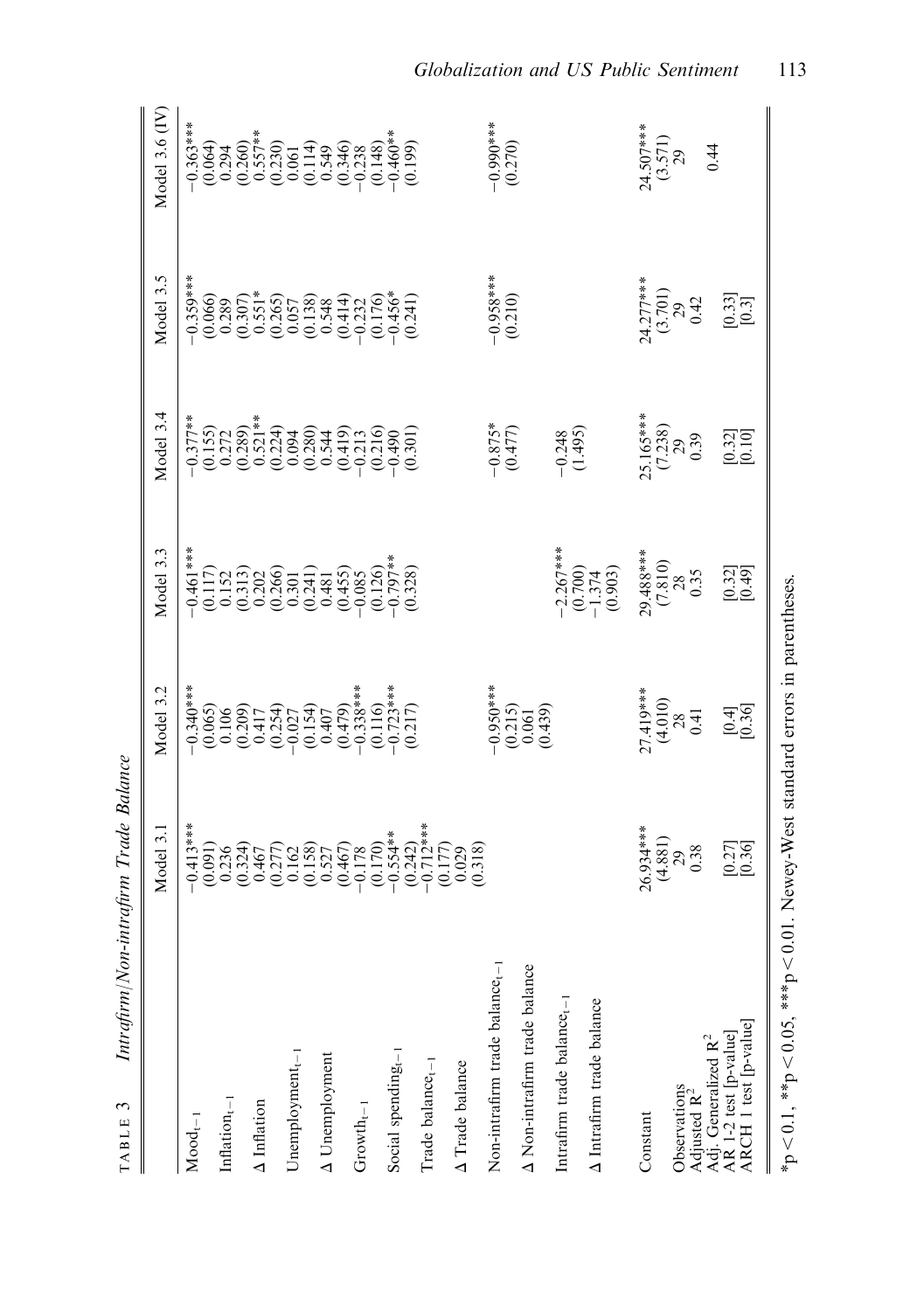<span id="page-19-0"></span>

| TABLE 4                                   |           | Intrafirm/non-Intrafirm Imports and Exports                                                                                                               |                       |                                                                             |                         |                                                                                                                                                                                                                                                                                                                                |                                                                                                                                                                                                                                                                                                                                                            |
|-------------------------------------------|-----------|-----------------------------------------------------------------------------------------------------------------------------------------------------------|-----------------------|-----------------------------------------------------------------------------|-------------------------|--------------------------------------------------------------------------------------------------------------------------------------------------------------------------------------------------------------------------------------------------------------------------------------------------------------------------------|------------------------------------------------------------------------------------------------------------------------------------------------------------------------------------------------------------------------------------------------------------------------------------------------------------------------------------------------------------|
|                                           | Model 4.1 | Model 4.2                                                                                                                                                 | Model 4.3             | Model 4.4                                                                   | Model 4.5               | Model 4.6                                                                                                                                                                                                                                                                                                                      | Model 4.7 (IV)                                                                                                                                                                                                                                                                                                                                             |
| $\mathbf{Mod}_{t-1}$                      |           |                                                                                                                                                           |                       |                                                                             |                         |                                                                                                                                                                                                                                                                                                                                |                                                                                                                                                                                                                                                                                                                                                            |
| Inflation $_{t-1}$                        |           |                                                                                                                                                           |                       |                                                                             |                         |                                                                                                                                                                                                                                                                                                                                |                                                                                                                                                                                                                                                                                                                                                            |
| A Inflation                               |           |                                                                                                                                                           |                       |                                                                             |                         |                                                                                                                                                                                                                                                                                                                                |                                                                                                                                                                                                                                                                                                                                                            |
| $\label{eq:U} \text{Unemplogment}_{t-1}$  |           |                                                                                                                                                           |                       |                                                                             |                         | $\begin{array}{l} \left(-12844\right) \\ -0.164 \\ -0.112 \\ -0.0112 \\ -0.0112 \\ -0.0112 \\ -0.0112 \\ -0.0103 \\ -0.0104 \\ -0.0103 \\ -0.0100 \\ -0.0010 \\ -0.0010 \\ -0.0010 \\ -0.0010 \\ -0.0010 \\ -0.0010 \\ -0.0010 \\ -0.0010 \\ -0.0010 \\ -0.0010 \\ -0.0010 \\ -0.0010 \\ -0.0010 \\ -0.0010 \\ -0.0010 \\ -0.$ | $\begin{array}{c} -0.335^{***} \\ -0.071) \\ -0.081 \\ -0.081 \\ -0.081 \\ -0.0837^{***} \\ -0.0323^{***} \\ -0.0333^{***} \\ -0.0330^{***} \\ -0.030^{***} \\ -0.290^{**} \\ -0.290^{**} \\ -0.0200^{**} \\ -0.030^{***} \\ -0.030^{***} \\ -0.030^{***} \\ -0.030^{***} \\ -0.030^{***} \\ -0.030^{***} \\ -0.030^{***} \\ -0.030^{***} \\ -0.030^{***}$ |
| $\Delta$ Unemployment                     |           |                                                                                                                                                           |                       |                                                                             |                         |                                                                                                                                                                                                                                                                                                                                |                                                                                                                                                                                                                                                                                                                                                            |
| $\mbox{Group}_{t-1}$                      |           |                                                                                                                                                           |                       |                                                                             |                         |                                                                                                                                                                                                                                                                                                                                |                                                                                                                                                                                                                                                                                                                                                            |
| Social spending $_{t-1}$                  |           |                                                                                                                                                           |                       |                                                                             |                         |                                                                                                                                                                                                                                                                                                                                |                                                                                                                                                                                                                                                                                                                                                            |
| $\label{eq:improts} \text{Imports}_{t-1}$ |           |                                                                                                                                                           |                       |                                                                             |                         |                                                                                                                                                                                                                                                                                                                                |                                                                                                                                                                                                                                                                                                                                                            |
| A Imports                                 |           |                                                                                                                                                           |                       |                                                                             |                         |                                                                                                                                                                                                                                                                                                                                |                                                                                                                                                                                                                                                                                                                                                            |
| $Exports_{t-1}$                           |           |                                                                                                                                                           |                       |                                                                             |                         |                                                                                                                                                                                                                                                                                                                                |                                                                                                                                                                                                                                                                                                                                                            |
| A Exports                                 |           |                                                                                                                                                           |                       |                                                                             |                         |                                                                                                                                                                                                                                                                                                                                |                                                                                                                                                                                                                                                                                                                                                            |
| Non-intrafirm Imports <sub>t-1</sub>      |           |                                                                                                                                                           | $1.001***$<br>(0.246) |                                                                             |                         | $0.818*$<br>(0.454)                                                                                                                                                                                                                                                                                                            | $1.022***$<br>(0.253)                                                                                                                                                                                                                                                                                                                                      |
| A Non-intrafirm imports                   |           |                                                                                                                                                           |                       |                                                                             |                         |                                                                                                                                                                                                                                                                                                                                |                                                                                                                                                                                                                                                                                                                                                            |
| Non-intrafirm exports <sub>t-1</sub>      |           |                                                                                                                                                           | $-0.616$<br>$(0.713)$ |                                                                             |                         | $-0.292$<br>(0.897)                                                                                                                                                                                                                                                                                                            |                                                                                                                                                                                                                                                                                                                                                            |
| A Non-intrafirm exports                   |           | $\begin{array}{c} 0.982^{***} \\ 0.239) \\ (0.239) \\ (0.39) \\ (0.491) \\ (0.491) \\ (0.843) \\ (0.845) \\ (0.845) \\ (0.845) \\ (0.845) \\ \end{array}$ |                       |                                                                             |                         |                                                                                                                                                                                                                                                                                                                                |                                                                                                                                                                                                                                                                                                                                                            |
| Intrafirm imports $_{t-1}$                |           |                                                                                                                                                           |                       |                                                                             | $\frac{1.629}{(2.831)}$ | $\frac{-0.426}{(3.078)}$                                                                                                                                                                                                                                                                                                       |                                                                                                                                                                                                                                                                                                                                                            |
| A Intrafirm imports                       |           |                                                                                                                                                           |                       |                                                                             |                         |                                                                                                                                                                                                                                                                                                                                |                                                                                                                                                                                                                                                                                                                                                            |
| Intrafirm $\text{exports}_{t-1}$          |           |                                                                                                                                                           |                       | $\begin{array}{c} 3.015 \\ 2.614) \\ 2.722 \\ -1.836 \\ -1.485 \end{array}$ | $-2.761**$<br>(1.268)   | $-1.130$<br>(2.069)                                                                                                                                                                                                                                                                                                            |                                                                                                                                                                                                                                                                                                                                                            |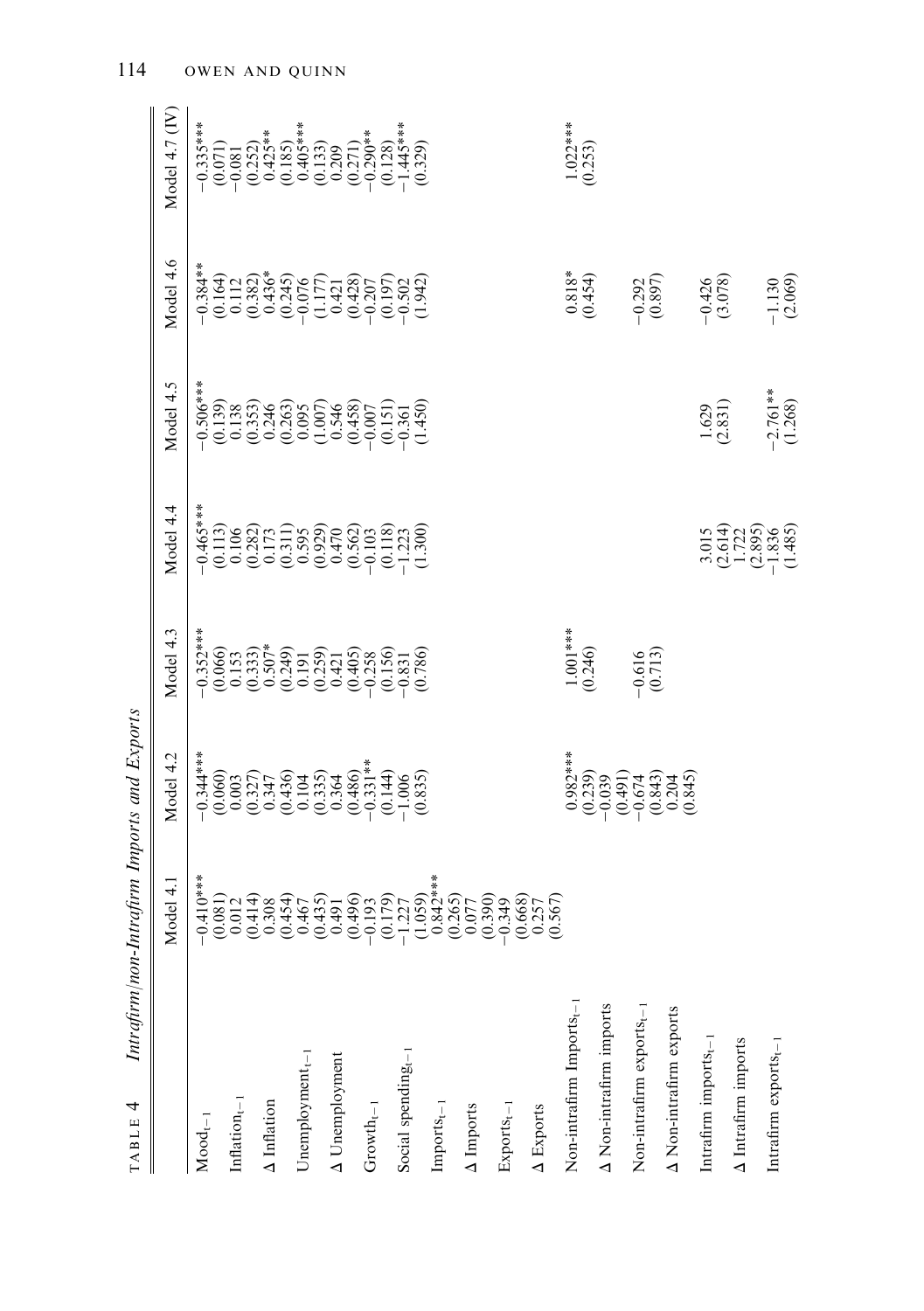\* $p < 0.1$ , \*\* $p < 0.05$ , \*\*\* $p < 0.01$ . Newey-West standard errors in parentheses. \*p  $\leq$  0.1, \*\*p  $\leq$  0.05, \*\*\*p  $\leq$  0.01. Newey-West standard errors in parentheses.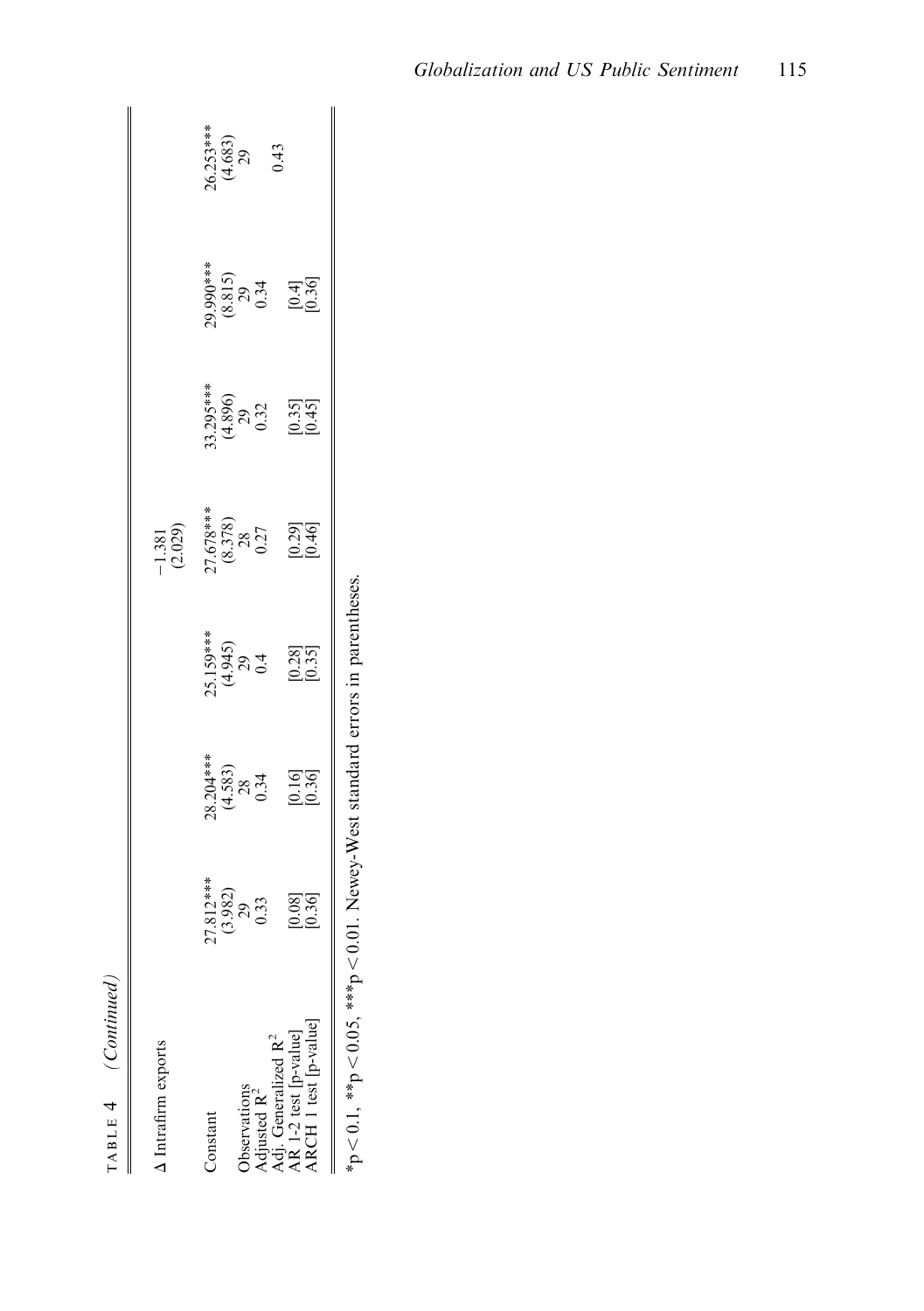Model 3.1 presents the aggregate trade balance model for the sample restricted to 1983–2011 for comparison with the intrafirm models. The trade balance result for the term in levels (3.1) is consistent with the result in [Table 2](#page-16-0) (2.3), showing that the temporal composition of the sample only modestly influences the trade results. In Model 3.2, we include the trade balance for non-intrafirm trade. We expect an improvement in the nonintrafirm trade balance to shift Mood rightward and, indeed, the coefficient on nonintrafirm trade balance in levels is negative and statistically significant. The coefficient on the contemporaneous effect is not statistically significant. In Model 3.3, we instead include the MNC-intrafirm trade balance, which also has a negative and statistically significant effect on Mood in levels. Model 3.2, which includes non-intrafirm trade, explains 41 per cent of the variation in Mood and has greater explanatory power than models of aggregate trade (Model 3.1) and intrafirm trade (Model 3.3) with adjusted  $R^2$ s of 0.38 and 0.35, respectively.

In Model 3.4, we include the levels of both non-intrafirm and intrafirm trade balance (and drop the contemporaneous terms, which are nuisance parameters). Only the effect of non-intrafirm trade balance is negative and statistically significant, and the effect of the intrafirm trade balance is no longer significant.<sup>76</sup> This supports Hypothesis 4, which suggests that it is non-intrafirm trade that largely shapes Mood. In Model 3.5, we present our preferred OLS specification, which includes only non-intrafirm trade balances and which improves model fit. We find that non-intrafirm trade balance again has a negative and statistically significant effect on Mood. Overall, Model 3.5 explains 42 per cent of the variation in Mood, which is the highest of the OLS models.

Finally, in Model 3.6 we instrument for non-MNC trade balance using the same instrument as above, and we again find the hypothesized effect regarding imports. A 1 per cent improvement in the trade balance shifts Mood to the right a total of 2.73 points.<sup>77</sup> The adjusted generalized  $\mathbb{R}^2$  suggests that the model performs well overall.

In [Table 4,](#page-19-0) we present the analogous results for intrafirm and non-intrafirm imports and exports. In Model 4.1, we find that aggregate imports have a positive and statistically significant effect on Mood for the sample period 1983–2011, which is consistent with our findings in [Table 2.](#page-16-0) In Model 4.2, we include the levels and changes of non-intrafirm imports and exports, and find that non-intrafirm imports have a long-run positive and statistically significant effect on Mood. Similar results are found in Model 4.3, which eliminates nuisance parameters. The coefficient on non-intrafirm imports is positive and statistically significant. The coefficient on non-intrafirm exports is not statistically significant.

Turning to MNC intrafirm imports and exports, Model 4.4 includes the changes in (and levels of) intrafirm imports and exports. None of the intrafirm coefficient estimates is statistically significant, which suggests that the effects of intrafirm and non-intrafirm trade on Mood vary accordingly with heterogeneous firms theory. In Model 4.5 we exclude nuisance parameters and find that the coefficient on intrafirm exports in levels is negative and statistically significant. However, this effect is dominated by the effect of non-intrafirm imports, as shown in Model 4.6, which includes both intrafirm and non-intrafirm imports and exports. The coefficient on non-intrafirm imports is positive and statistically significant, as suggested by Hypothesis 4, while the coefficient on intrafirm imports is not statistically

 $76$  A linear hypothesis test is able to reject the null hypothesis that the coefficients on intrafirm and nonintrafirm trade balance are the same. This helps alleviate concerns about multicollinearity.<br><sup>77</sup> The 95 per cent confidence interval is  $[-3.73, -1.72]$ .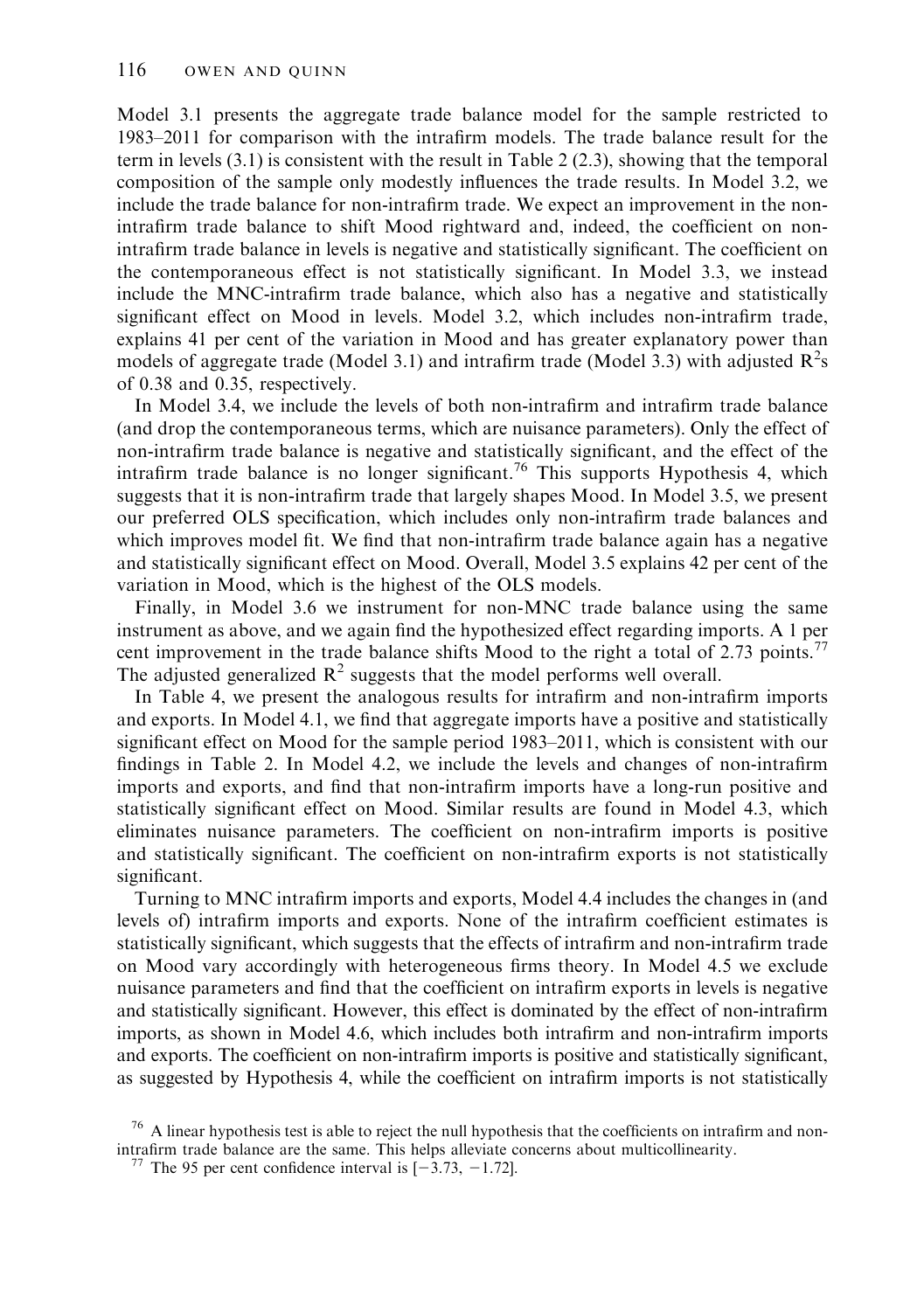significant, as suggested by Hypothesis  $5.^{78}$  Neither of the estimates for the export terms is statistically significant. A comparison of adjusted  $\mathbb{R}^2$  suggests that Model 4.3, which contains only the level of non-intrafirm imports, has superior explanatory power.

Finally, in Model 4.7, we instrument for non-intrafirm imports using the instrument described above. We again find that non-intrafirm imports have a positive and statistically significant effect on Mood. A 1 per cent increase in non-intrafirm imports shifts Mood leftward 3.05 points in the long run.<sup>79</sup> A comparison of the adjusted generalized  $\mathbb{R}^2$ suggests that Model 3.6 instrumenting for the non-intrafirm trade balance performs slightly better than Model 4.7, which instruments for non-intrafirm imports.

In summary, the results presented in [Tables 3](#page-18-0) and [4](#page-19-0) suggest that intrafirm and nonintrafirm trade flows have different effects on Mood, as hypothesized. We show that underlying the aggregate trade effects, non-intrafirm imports (rather than intrafirm imports) are responsible for producing a leftward shift in Mood. Intrafirm trade flows do not have a robust effect on policy mood.

We note that the effects of inflation and unemployment have changed in [Tables 3](#page-18-0) and [4](#page-19-0), compared to [Table 2](#page-16-0) and previous findings. In the shorter sample, the estimated coefficient for change in unemployment is no longer statistically significant. Additionally, the coefficient estimate for inflation no longer has a negative long-run effect on Mood; indeed, the contemporaneous effect of inflation is positive and statistically significant in several models in [Tables 3](#page-18-0) and [4](#page-19-0). This is an area for further research.

#### EXTENSIONS

One possible extension of the analysis is to explore whether changes in US trade flows moderate the relationship between changes in Mood and government social spending.<sup>80</sup> Scholars have shown that government policy responds to changes in public preferences, particularly regarding government spending. For example, Kang and Powell demonstrate that the median voter's ideology is an important determinant of welfare spending.<sup>81</sup> The above findings lead us to expect that trade will moderate the effect of Mood on social spending.<sup>82</sup>

Here we present exploratory results that suggest that imports condition the impact of policy mood on changes in social spending. We use error correction methods to model changes in social spending, measured as a percent of GDP. In our basic model specification, we include political and economic variables that routinely appear in studies of spending.<sup>83</sup> We control for government partisanship using a dummy variable to indicate whether the

 $78$  We thank an anonymous reviewer for raising the point that multicollinearity may explain why the coefficient on the intrafirm imports is no longer statistically significant and thus limit our ability to find support for Hypotheses 4 and 5. Although a linear hypothesis test is unable to distinguish between the coefficients on intrafirm and non-intrafirm imports in this model, results from the analysis of the trade balance in Model 3.4 suggests that it is the non-intrafirm trade balance which shapes Mood.<br><sup>79</sup> The 95 per cent confidence interval is [2.09, 4.01].<br><sup>80</sup> We thank an anonymous reviewer for this suggestion.<br><sup>81</sup> Kang and P

representation have examined the responsiveness of prior policies and budget appropriations to aggregate public opinion. See, for example, Erikson, MacKuen, and Stimson ([2002\)](#page-26-0) and Wlezien ([2004\)](#page-28-0),

respectively.<br><sup>82</sup> We find no evidence of Mood either moderating or mediating the effects of trade flows on social expenditures. Additional details are available upon request.

See, for example, Burgoon [2001](#page-26-0); Hays [2009](#page-27-0); Rickard [2006](#page-28-0); Soroka and Wlezien [2010](#page-28-0).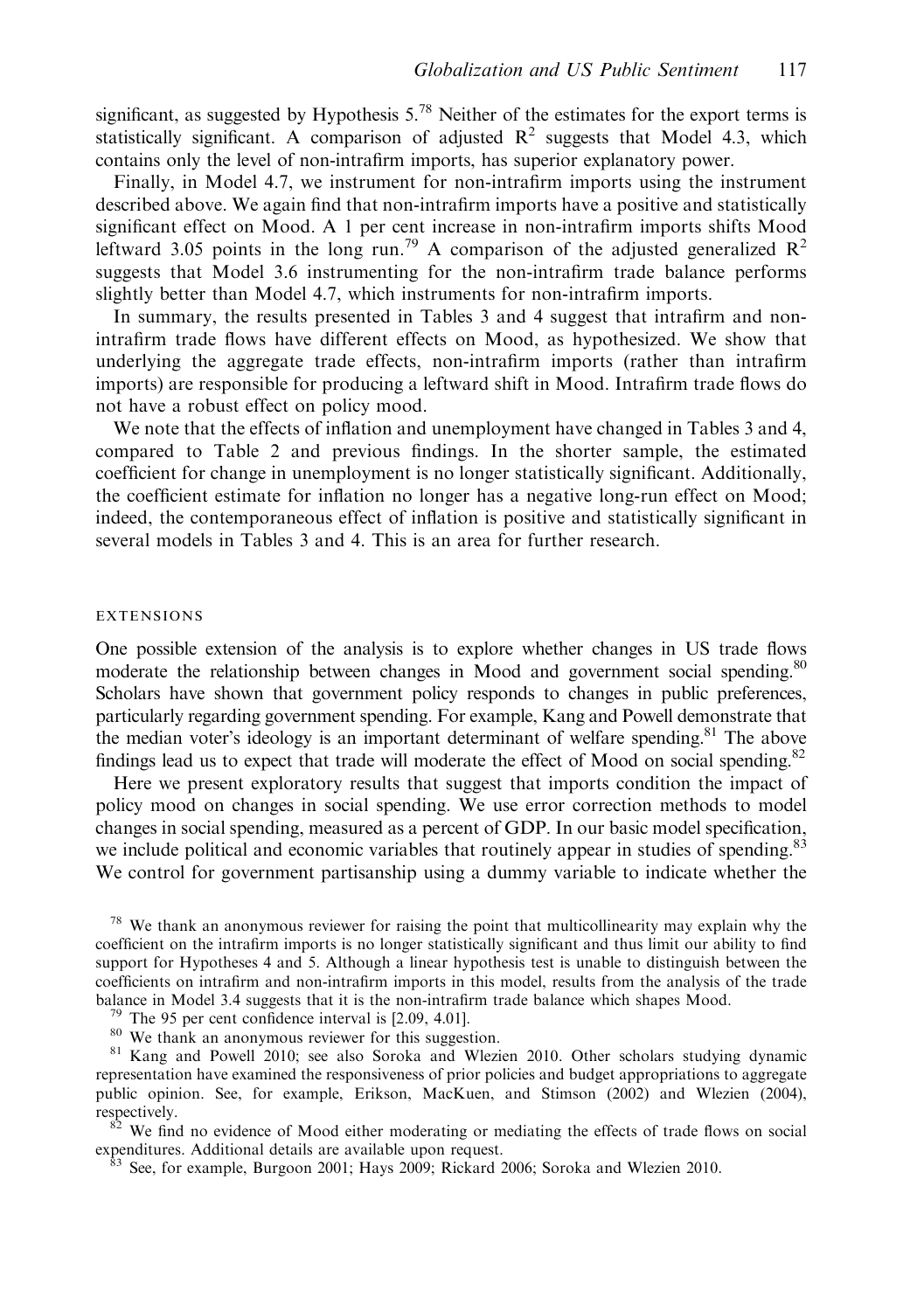|                                                                                           | Model 5.1                                 | Model 5.2                                 | Model 5.3                                 | Model 5.4                                 | Model 5.5                                 | Model 5.6                                 |
|-------------------------------------------------------------------------------------------|-------------------------------------------|-------------------------------------------|-------------------------------------------|-------------------------------------------|-------------------------------------------|-------------------------------------------|
| Social spending $_{t-1}$                                                                  | $-0.042$<br>(0.031)                       | $-0.031$<br>(0.027)                       | $-0.022$<br>(0.033)                       | $-0.028$<br>(0.033)                       | 0.024<br>(0.041)                          | 0.008<br>(0.039)                          |
| Inflation $_{t-1}$                                                                        | 0.017<br>(0.020)                          | 0.014<br>(0.015)                          | 0.009<br>(0.014)                          | 0.008<br>(0.015)                          | 0.017<br>(0.016)                          | 0.019<br>(0.015)                          |
| $\Delta$ Inflation                                                                        | 0.024<br>(0.021)                          |                                           |                                           |                                           |                                           |                                           |
| Unemployment <sub>t-1</sub>                                                               | $-0.030$<br>(0.037)                       | $-0.045$<br>(0.040)                       | $-0.063$<br>(0.045)                       | $-0.056$<br>(0.046)                       | $-0.066$<br>(0.041)                       | $-0.033$<br>(0.039)                       |
| $\Delta$ Unemployment                                                                     | $0.391***$                                | $0.426***$<br>(0.052)                     | $0.421***$<br>(0.053)                     | $0.423***$<br>(0.054)                     | $0.450***$<br>(0.056)                     | $0.458***$<br>(0.049)                     |
| $Growth_{t-1}$                                                                            | (0.086)<br>$-0.041$<br>(0.044)            | $-0.001$<br>(0.017)                       | $-0.002$<br>(0.016)                       | $-0.001$<br>(0.017)                       | 0.001<br>(0.018)                          | 0.005<br>(0.016)                          |
| $\Delta$ Growth                                                                           | $-0.027$<br>(0.036)                       |                                           |                                           |                                           |                                           |                                           |
| $Republican_{t-1}$                                                                        | 0.045<br>(0.085)                          | 0.027<br>(0.054)                          | 0.047<br>(0.061)                          | 0.040<br>(0.060)                          | $-0.007$<br>(0.071)                       | $-0.089$<br>(0.071)                       |
| $\Delta$ Republican                                                                       | $-0.040$<br>(0.163)                       |                                           |                                           |                                           |                                           |                                           |
| Population over $65_{t-1}$                                                                | $0.109*$                                  | $0.112*$                                  | $0.129**$                                 | $0.125*$                                  | $0.158**$                                 | $0.124**$                                 |
| $\Delta$ Population over 65                                                               | (0.061)<br>0.285<br>(0.665)               | (0.058)<br>0.713<br>(0.713)               | (0.063)<br>0.972<br>(0.687)               | (0.063)<br>0.821<br>(0.764)               | (0.066)<br>0.726<br>(0.704)               | (0.060)<br>$-0.322$<br>(0.686)            |
| $Mod_{t-1}$                                                                               | $0.028**$<br>(0.014)                      | $0.029**$<br>(0.011)                      | $0.028**$<br>(0.011)                      | $0.024*$<br>(0.013)                       | $0.031***$<br>(0.011)                     | $-0.042$<br>(0.028)                       |
| $\Delta M$ ood                                                                            | $-0.008$<br>(0.023)                       |                                           |                                           |                                           |                                           |                                           |
| Trade balance $_{t-1}$                                                                    |                                           |                                           | 0.025                                     | 0.237                                     |                                           |                                           |
| $Mood \times$ trade balance <sub>-1</sub>                                                 |                                           |                                           | (0.030)                                   | (0.431)<br>$-0.004$<br>(0.007)            |                                           |                                           |
| $Imports_{t-1}$                                                                           |                                           |                                           |                                           |                                           | $-0.025$<br>(0.028)                       | $-0.503***$<br>(0.173)                    |
| $Mod \times$ imports <sub>t-1</sub>                                                       |                                           |                                           |                                           |                                           |                                           | $0.008***$<br>(0.003)                     |
| $Exports_{t-1}$                                                                           |                                           |                                           |                                           |                                           | $-0.042$<br>(0.054)                       | $-0.052$<br>(0.050)                       |
| Constant                                                                                  | $-2.171*$                                 | $-2.375**$                                | $-2.447**$                                | $-2.155*$                                 | $-2.797**$                                | 2.048                                     |
| Observations<br>Adjusted $\mathbb{R}^2$<br>AR 1-2 test [p-value]<br>ARCH 1 test [p-value] | (1.155)<br>51<br>0.88<br>[0.14]<br>[0.30] | (1.083)<br>51<br>0.89<br>[0.14]<br>[0.39] | (1.014)<br>51<br>0.89<br>[0.15]<br>[0.27] | (1.144)<br>51<br>0.88<br>[0.15]<br>[0.29] | (1.056)<br>51<br>0.89<br>[0.23]<br>[0.14] | (1.984)<br>51<br>0.90<br>[0.13]<br>[0.43] |

<span id="page-23-0"></span>TABLE 5 Determinants of Social Spending, 1961–2011

 $*p < 0.1$ ,  $**p < 0.05$ ,  $***p < 0.01$ . Newey-West standard errors in parentheses.

president is Republican. To capture demand for social spending, we include the percent of the population that is sixty-five year or older. The baseline model is:

$$
\Delta Social Expenditures_t = \beta_0 + \beta_1 (Social Expenditures_{t-1}) + \beta_2 (Republican President_{t-1})
$$
  
+  $\beta_3 (\Delta Republican President) + \beta_4 (PopOver65_{t-1})$   
+  $\beta_5 (\Delta PopOver65_t) + \beta_6 (Inflation_{t-1}) + \beta_7 (\Delta Inflation_t)$   
+  $\beta_8 (Unemployment_{t-1}) + \beta 9 (\Delta Unemployment_t) + \beta_{10} (Growth_{t-1})$   
+  $\beta_{11} (\Delta Growth_t) + \beta_{12} (Mod_{t-1}) + \beta_{13} (\Delta Wood_t) + \varepsilon_t$   
 $t = 1961 - 2011$  (3)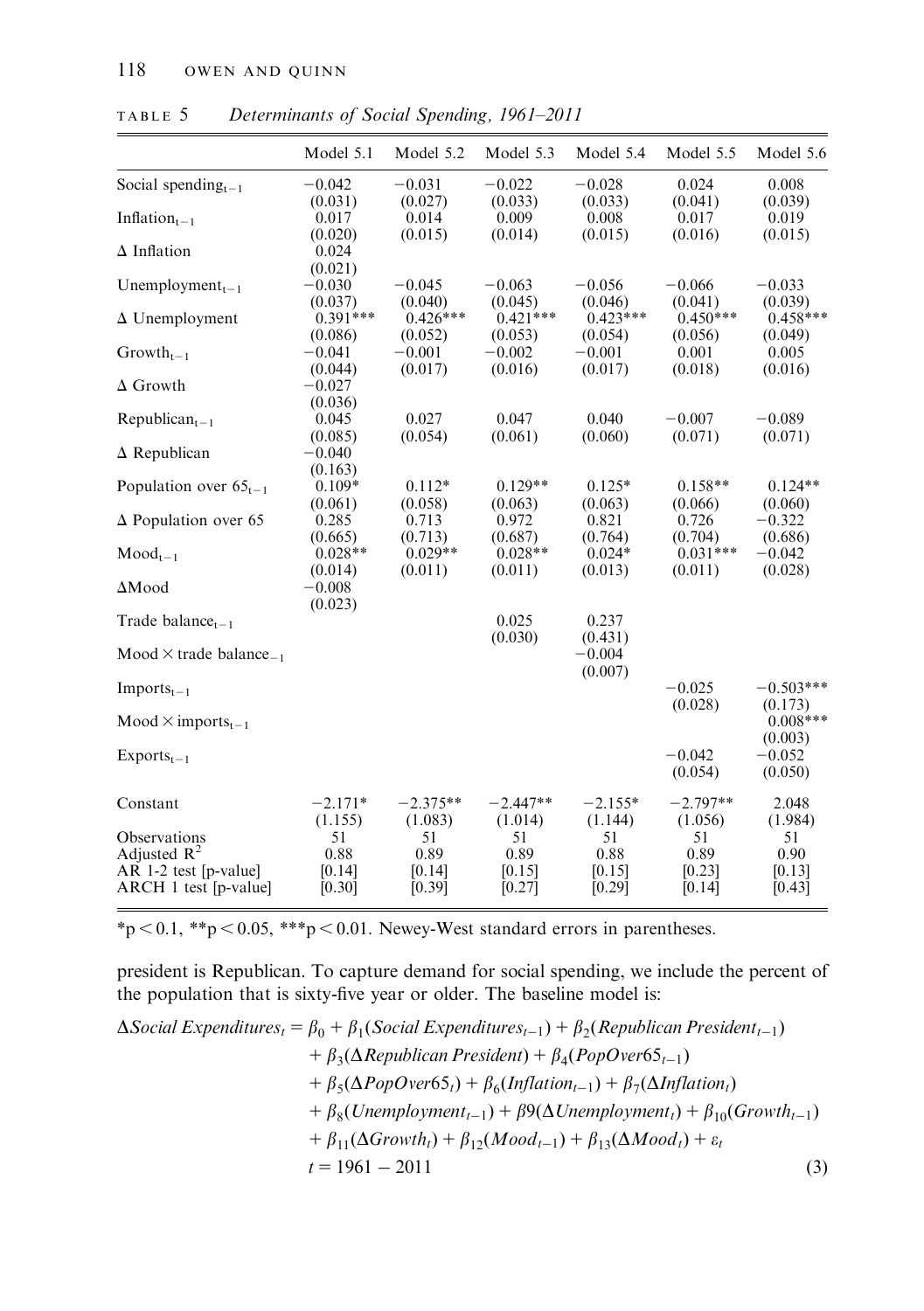<span id="page-24-0"></span>

Fig. 1. Marginal effect of mood on change in social spending, conditional on imports. Note: estimates based on Model 5.6, for observed levels of imports, 1961–2011. Dashed lines represent 95 per cent confidence interval.

To this specification, we add imports and exports, as well as the interaction between imports and Mood. The main results are presented in [Table 5](#page-23-0). Robustness checks, including additional measures of partisanship and alternative controls, such as deindustrialization, can be found in the online appendix. We limit the discussion to key variables in the interest of space.

Model 5.1 presents our base model of change in social spending. The estimated coefficient on Mood is positive and statistically significant, which is consistent with previous literature and suggests that a liberal shift in preferences leads to an increase in social spending. Unemployment has a positive and immediate effect on spending. The coefficient on the percent of the population over sixty-five is also positive, as expected, and statistically significant. Model 5.2 eliminates nuisance parameters from Model 5.1, and the coefficient on Mood is again positive and statistically significant.

Next we introduce the trade balance in Models 5.3 and 5.4. The coefficient on trade balance in levels is not statistically significant in Model 5.3, nor is the interaction with Mood statistically significant in Model 5.4.

In Model 5.5, we include the levels of imports and exports; the coefficient estimates on imports and exports in levels are negative, though not statistically significant. Trade flows appear to have no direct effect on changes in social spending, while Mood again has a positive and statistically significant estimated effect on social spending.

In Model 5.6, we include an interaction between Mood and imports. Mood's coefficient estimate is now negative, though the conditional interpretation of the estimate is when imports as a percentage of GDP take the value of zero, which is out of sample. The conditional coefficient on imports is negative and statistically significant, though Mood never approaches zero. The coefficient on the interaction between Mood and imports is positive and statistically significant.

In Figure 1, we present the marginal effect of Mood on spending, conditional on observed levels of imports (accounting for the covariances of the coefficient in computing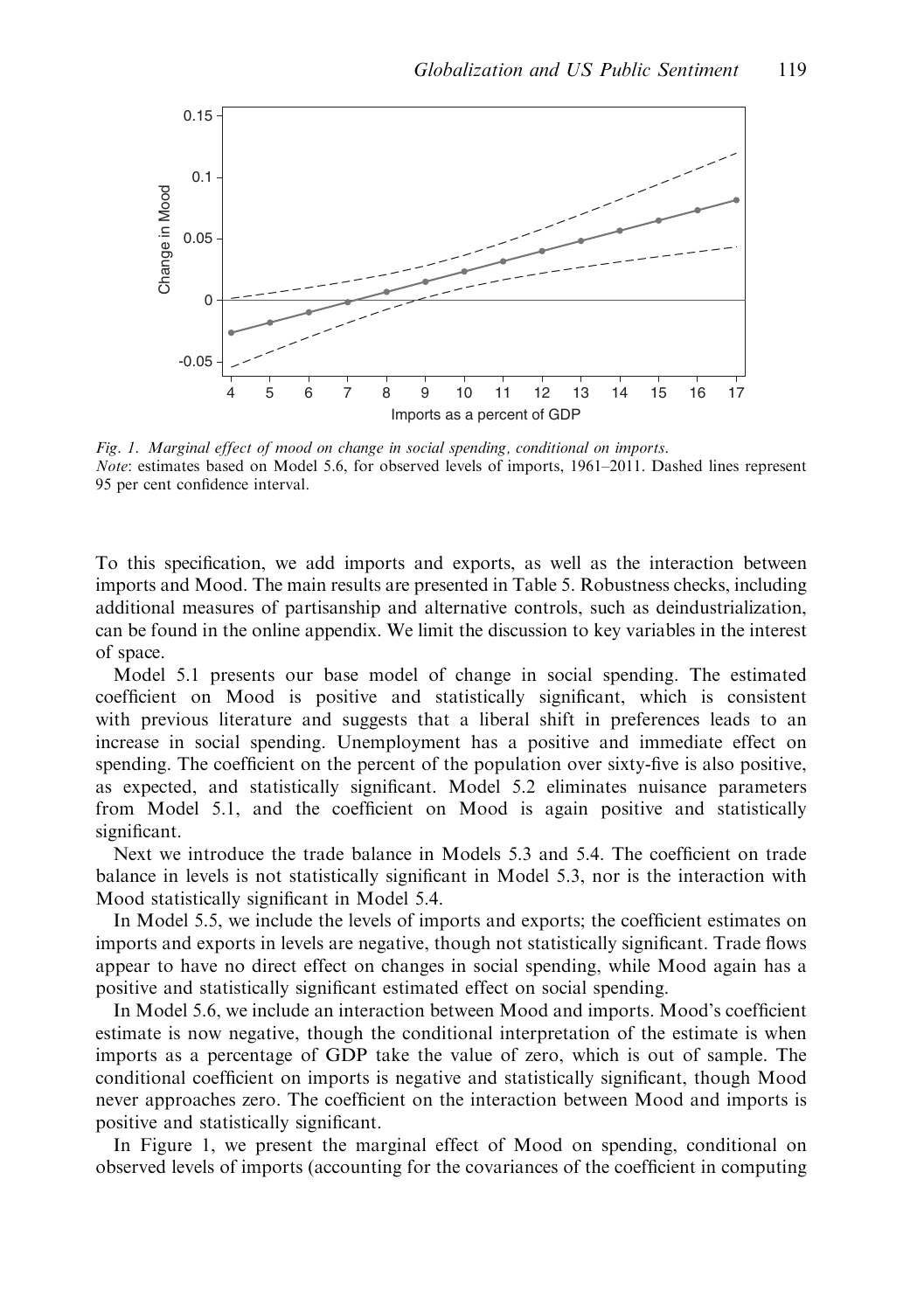<span id="page-25-0"></span>the standard errors).<sup>84</sup> The estimated effect of Mood on changes in social spending increases with the level of imports. The marginal effect of Mood is statistically different from zero at levels of imports above approximately 8 per cent of GDP, which has been true for the United States since the mid-1970s. Substantively, a one standard deviation increase in Mood (4.62 points) increases spending by 0.18 per cent and 0.51 per cent at the mean (9.99 per cent) and maximum (17.89 per cent) levels of imports, respectively. (For reference, the dependent variable, change in social spending, ranges from  $-0.80$  to 2.15, with a mean of 0.21 and a standard deviation of 0.52.) The increase in explanatory power in Model 5.6 over the other models is, however, modest.

These exploratory results suggest that the effect of policy mood on social spending is conditional on the level of imports. In the online appendix, we present analogous results for the shorter sample that look separately at intrafirm and non-intrafirm trade. This is an area for further scholarly investigation.

#### CONCLUSIONS

The theory and findings presented here have important implications for the relationship between public sentiment and trade globalization in the United States. We ask if, and how, the policy mood of the public toward the role of government responds to the changing nature of the US economy and its trade integration into the world economy. We hypothesize that increasing imports directly shifts the policy mood in a more liberal direction, and that increasing exports shifts it in a more conservative direction.

The evidence strongly shows that Mood responds to rising imports in a manner consistent with our hypotheses, which are derived from findings in the 'heterogeneous firms' literature (also known as the 'new new' trade theory literature) in international economics and the 'compensation' hypothesis studies from the IPE literature. Citizens appear to prefer higher levels of government involvement in the face of deterioration in the US trade position. In particular, rising imports lead to an immediate and long-term leftward shift in Mood. In contrast, rising exports appear to influence Mood in some specifications, though those results appear in specifications (instrumental variable models) that address omitted variable bias. The effects of trade are centered on non-intrafirm imports and exports, a result that is suggested by the 'new new' trade theory. We use various methods and changes in the conditioning information in the models to assess the reliability and robustness of the results.

This analysis provides an important link, not only between separate literatures in American politics and IPE, but also between studies of individual preferences and domestic policy outcomes. One area of future research is whether shifts in policy mood, influenced by increasing economic integration, are systematically reflected in domestic spending outcomes. In that vein, we offer some exploratory work showing that imports potentially moderate the effect of Mood on social spending. Exploring whether and how other facets of economic integration, especially international financial integration, influence Mood is another important direction for further work.

#### **REFERENCES**

Acemoglu, Daron, and David Autor. 2011. Skills, Tasks and Technologies: Implications for Employment and Earnings. In Handbook of Labor Economics, Volume 4, edited by Orley Ashenfelter and David E. Card, 1043–171. Amsterdam: Elsevier.

<sup>84</sup> See Friedrich [1982.](#page-27-0)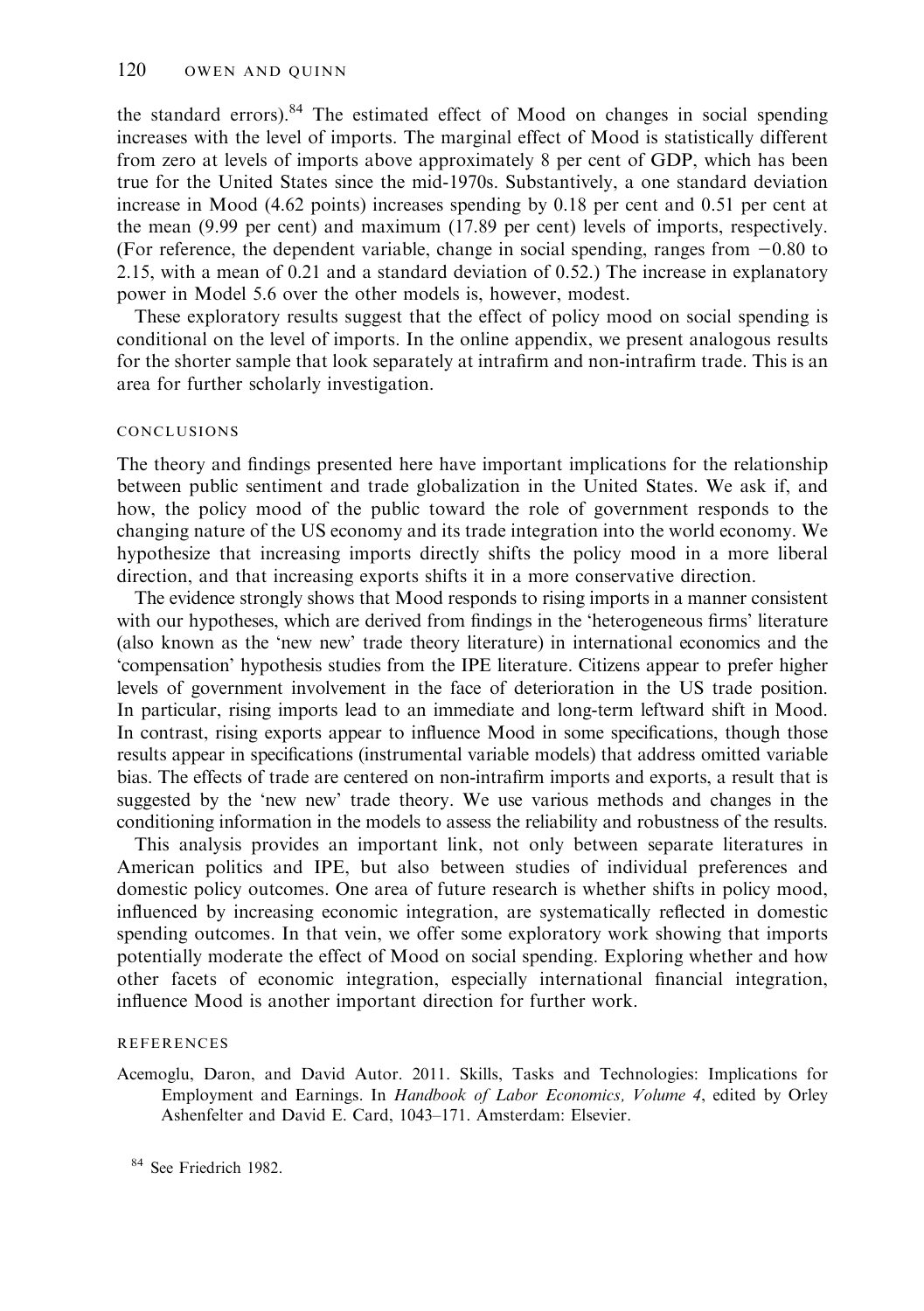- <span id="page-26-0"></span>Aldrich, John, Claire Kramer, Peter Lange, Renan Levine, Jennifer Merrolla, Laura Stephenson, and Elizabeth Zechmeister. ND. In Pursuit of the Missing Link. Presented at the 2002 Annual Meeting of the Political Science Association, Boston, MA.
- Althaus, Scott. 2003. Collective Preferences in Democratic Politics. Cambridge: Cambridge University Press.
- Autor, David H., David Dorn, and Gordon H. Hanson. 2013. The China Syndrome: Local Labor Market Effects of Import Competition in the United States. American Economic Review 103 (6):2121–68.
- Baker, Andrew. 2005. Who Wants to Globalize? Consumer Tastes and Labor Markets in a Theory of Trade Policy Beliefs. American Journal of Political Science 49 (4):924–38.
- Bernard, Andrew B., and J. Bradford Jensen. 1999. Exceptional Exporter Performance: Cause, Effect, or Both? Journal of International Economics 47:1–25.
- Bernard, Andrew B., J. Bradford Jensen, Stephen J. Redding, and Peter K. Schott. 2007. Firms in International Trade. The Journal of Economic Perspectives 21 (3):105–30.
- Bernard, Andrew, J. Bradford Jensen, and Peter K. Schott. 2006. Survival of the Best Fit: Exposure to Low-Wage Countries and the (Uneven) Growth of U.S. Manufacturing Plants. Journal of International Economics 68:219–37.
- Bernard, Andrew B., J. Bradford Jensen, and Peter K. Schott. 2009. Importers, Exporters, and Multinationals: A Portrait of Firms in the U.S. that Trade Goods. In *Producer Dynamics:* New Evidence from Micro Data, edited by T. Dunne, J. Bradford Jensen, and M. J. Roberts, 133–63. Chicago: University of Chicago Press.
- Bølstad, Jørgen. 2012. Thermostatic Voting: Presidential Elections in Light of New Policy Data. PS: Political Science and Politics 45 (1):44–50.
- Bureau of the Census. 2010 [2006]. U.S. Goods Trade: Imports and Exports by Related-Parties. Washington, DC: US Census Department News.
- Bureau of Economic Analysis (BEA). 2011. National Economic Accounts: Table 3. Available from http://www.bea.gov/newsreleases/national/gdp/gdpnewsrelease.htm, accessed 13 April 2014.
- Bureau of Labor Statistics (BLS). 2011. Multifactor Productivity Tables: Historical Multifactor Productivity Measures. Available from http://www.bls.gov/mfp/mprdload.htm, accessed 13 April 2014.
- Burgoon, Brian. 2001. Globalization and Welfare Compensation: Disentangling the Ties That Bind. International Organization 55 (3):509–51.
- Burstein, Ariel, and Jonathan Vogel. 2010. Globalization, Technology, and the Skill Premium: A Quantitative Analysis. NBER Working Paper No. 16459. Department of Economics, University of California, Los Angeles.
- Burstein, Paul. 2003. The Impact of Public Opinion on Public Policy: A Review and an Agenda. Political Research Quarterly 56:29–40.
- Campa, Jose M., and Linda S. Goldberg. 2001. Employment Versus Wage Adjustments and the U.S. Dollar. Review of Economics and Statistics 83 (3):477–89.
- Chicago Council on Foreign Relations (CCFR). 2006 [2004]. Global Views 2004: American Public Opinion and Foreign Policy. Chicago: CCFR.
- De Neve, Jan-Emmanuel. 2014. Ideological Change and the Economics of Voting Behavior in the US, 1920–2008. Electoral Studies 34 (4):27–38.
- DeBoef, Suzanna, and Luke Keele. 2008. Taking Time Seriously. American Journal of Political Science 52 (1):184–200.
- Durr, Robert H. 1993. What Moves Policy Sentiment? American Political Science Review 87:158–70.
- Ehrlich, Sean. 2010. Who Supports Compensation? Individual Preferences for Trade-Related Unemployment Insurance. Business and Politics 12 (1):1–24.
- Enns, Peter K., and Paul M. Kellstedt. 2008. Policy Mood and Political Sophistication: Why Everybody Moves Mood. British Journal of Political Science 38 (3):433–54.
- Erikson, Robert S., Michael B. MacKuen, and James A. Stimson. 2002. The Macro Polity. New York: Cambridge University Press.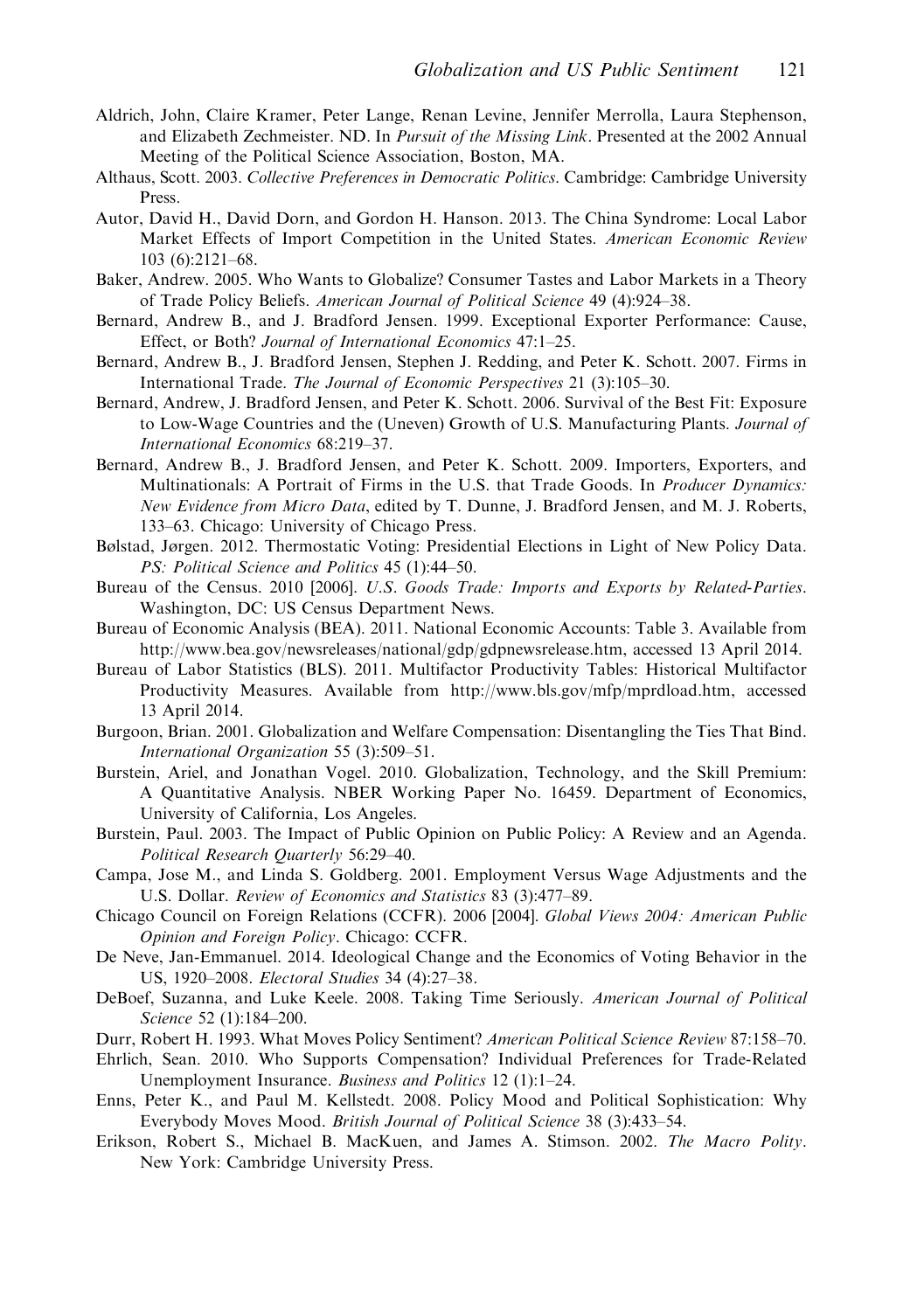- <span id="page-27-0"></span>Franklin, Mark N., and Christopher Wlezien. 1997. The Responsive Public: Issue Salience, Policy Change, and Preferences for European Unification. Journal of Theoretical Politics 9 (3): 347–63.
- Friedrich, Robert J. 1982. In Defense of Multiplicative Terms in Multiple Regression Equations. American Journal of Political Science 26:797–833.
- Gawande, Kishore, Bernard Hoekman, and Yue Cui. 2014. Global Supply Chains and Trade Policy Responses to the 2008 Crisis. World Bank Economic Review doi: 10.1093/wber/lht040.
- Guisinger, Alexandra. 2009. Determining Trade Policy: Do Voters Hold Politicians Accountable? International Organization 63 (3):553–57.
- Hays, Jude. 2009. Globalization and the New Politics of Embedded Liberalism. New York: Oxford University Press.
- Helpman, Elhanan. 2014. ''Foreign Trade and Investment: Firm-Level Perspectives''. Economica 81 (1):1–14.
- Helpman, Elhanan, Marc J. Melitz, and S. R. Yeaple. 2004. Export Versus FDI with Heterogeneous Firms. American Economic Review 94 (1):300–16.
- Heston, A., R. Summers, and B. Aten. 2006. The Penn World Table, Version 6.2. Center for International Comparisons of Production, Income and Prices at the University of Pennsylvania, September.
- Hobolt, Sara Binzer, and Robert Klemmensen. 2008. Government Responsiveness and Political Competition in Comparative Perspective. Comparative Political Studies 41 (3):309–37.
- Jacoby, William. 2000. Issue Framing and Public Opinion on Government Spending. American Journal of Political Science 44:750–67.
- Jensen, J. Bradford, Dennis P. Quinn, and Stephen Weymouth 2013. Global Supply Chains, Currency Undervaluation, and Firm Protectionist Demands. NBER Working Paper No. 19239. McDonough School of Business, Georgetown University, Washington, D.C.
- Jones Arthur, F., Jr., and Daniel H. Weinberg. 2000. The Changing Shape of the Nation's Income Distribution, 1947–1998. Current Population Reports. Washington, DC: US Census Bureau.
- Kang, Shin-Goo, and G. Bingham Powell, Jr. 2010. Representation and Policy Responsiveness: The Median Voter, Election Rules, and Redistributive Welfare Spending. Journal of Politics 72 (4):1014–28.
- Kelly, Nathan J., and Peter K. Enns. 2010. Inequality and the Dynamics of Public Opinion: The Self-Reinforcing Link Between Economic Inequality and Mass Preferences. American Journal of Political Science 54 (4):855–70.
- Kim, Heemin, and Richard Fording. 1998. Voter Ideology in Western Democracies, 1946–89. European Journal of Political Research 33:73–98.
- Kim, So Young. 2007. Openness, External Risk, and Volatility: Implications for the Compensation Hypothesis. International Organization 61 (1):181–216.
- Kletzer, Lori. 2001. Job Loss from Imports: Measuring the Costs. Washington, DC: Institute for International Economics.
- Krugman, Paul R. 2000. Trade, Technology and Factor Prices. Journal of International Economics 50 (1):51–71.
- Kull, Stephen. 2004. Americans on Globalization, Trade, and Farm Subsidies. The American Public on International Issues: The PIPA/Knowledge Networks Poll. Available from http:// www.worldpublicopinion.org, accessed 13 April 2014.
- Margalit, Yotam. 2011. Costly Jobs: Trade-Related Layoffs, Government Compensation, and Voting in U.S. Elections. American Political Science Review 105 (1):166–88.
- Mayda, Anna Maria, and Dani Rodrik. 2005. Why are Some People (and Countries) More Protectionist than Others? European Economic Review 49:1393–430.
- Melitz, Marc J. 2003. The Impact of Intra-Industry Reallocations and Aggregate Industry Productivity. Econometrica 71 (6):1695–725.
- Page, Benjamin I., and Robert Y. Shapiro. 1983. Effects of Public Opinion on Policy. American Political Science Review 77:175–90.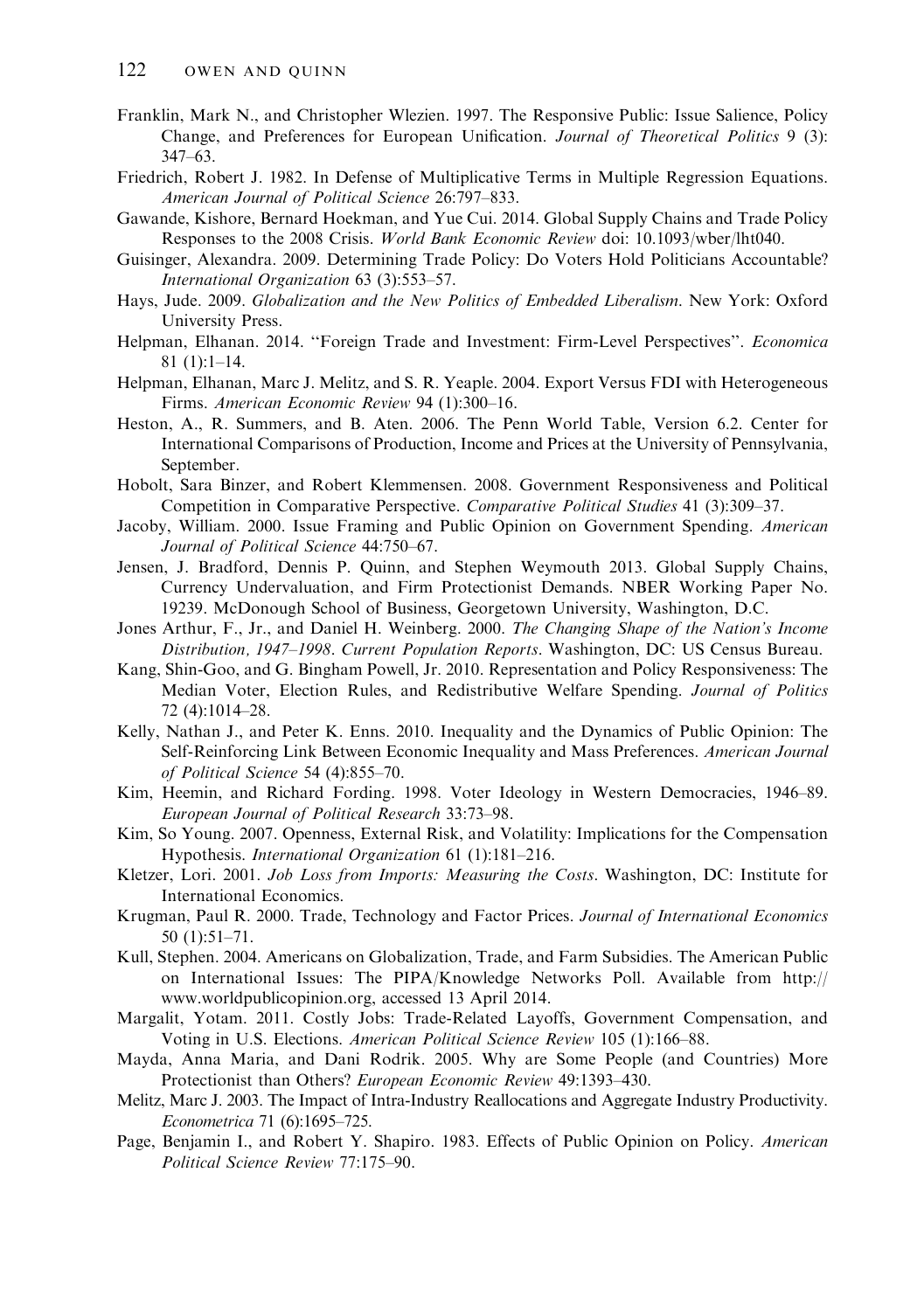- <span id="page-28-0"></span>Page, Benjamin L., and Robert Y. Shapiro. 1992. The Rational Public: Fifty Years of Trends in Americans' Policy Preferences. Chicago: University of Chicago Press.
- Pesaran, M. Hashem, and Richard J. Smith. 1994. A Generalized  $R^2$  Criterion for Regression Models Estimated by the Instrumental Variables Method. Econometrica 62 (3):705–10.
- Program on International Policy Attitudes (PIPA). 2002. Americans on Globalization: Questionnaire and Results. Washington, D.C.: Program on International Policy Attitudes.
- Quinn, Dennis. 1997. The Correlates of Change in International Financial Regulation. American Political Science Review 91 (3):531–51.

Quinn, Dennis P., and A. Maria Toyoda. 2007. Ideology and Voter Sentiment as Determinants of Financial Globalization. American Journal of Political Science 51:344–63.

- Quinn, Dennis P., Martin Schindler, and A. Maria Toyoda. 2011. Assessing Measures of Financial Openness and Integration. IMF Economic Review 56 (3):488–522.
- Ramondo, Natalia, Veronica Rappoport, and Kim J. Ruhl. 2013. Horizontal Versus Vertical Foreign Direct Investment: Evidence from U.S. Multinationals. Working Paper, University of California at San Diego.
- Rehm, Philipp. 2010. Risk Inequality and the Polarized American Electorate. British Journal of Political Science 41 (2):363–87.
- Rehm, Phillipp, Jacob Hacker, and Mark Schlesinger. 2012. Insecure Alliances: Risk, Inequality and Support for the Welfare State. American Political Science Review 106 (2):386–406.
- Rickard, Stephanie J. 2006. The Costs of Risk: Examining the Missing Link Between Globalization and Social Spending. Institute for International Integration Studies Discussion Paper No. 185. Department of Government, London School of Economics.
- ——. 2012. Globalization with Compensation: Congressional Votes on Trade and Spending. Working Paper, London School of Economics.
- Ruggie, John. 1982. International Regimes, Transactions, and Change: Embedded Liberalism in the Postwar Economic Order. International Organization 36 (2):203–23.
- Ruhl, Kim J. 2013. An Overview of U.S. Intrafirm-Trade Data Sources. Working Paper, New York University.
- Scheve, Kenneth, and Matthew J. Slaughter. 2001. What Determines Individual Trade-Policy Preferences? Journal of International Economics 54 (2):267–92.
- . 2004. Economic Insecurity and the Globalization of Production. American Journal of Political Science 48:662–74.
- Shapiro, Robert Y. 2011. Public Opinion and American Democracy. Public Opinion Quarterly 75 (5):982–1015.
- Soroka, Stuart, and Christopher Wlezien. 2010. Degrees of Democracy: Politics, Public Opinion and Policy. New York: Cambridge University Press.
- Stevenson, Randolph. 2001. The Economy and Policy Preference: A Fundamental Dynamic of Democratic Politics. American Journal of Political Science 45 (3):620–33.
- Stimson, James A. 1999 [1991]. Public Opinion in America: Moods, Cycles, and Swings, 2nd Edition. Boulder, CO: Westview Press.
- ——. 2004. Tides of Consent: How Public Opinion Shapes American Politics. Cambridge: Cambridge University Press.
- Stimson, James A., Michael B. MacKuen, and Robert S. Erikson. 1995. Dynamic Representation. American Political Science Review 89:543–65.
- Swank, Duane. 2006. Tax Policy in an Era of Internationalization: Explaining the Spread of Neoliberalism. International Organization 60 (4):847–82.
- Tomiura, Eiichi. 2007. Foreign Outsourcing, Exporting, and FDI: A Productivity Comparison at the Firm Level. Journal of International Economics 72 (1):113–27.
- Walter, Stephanie. 2010. Globalization and the Welfare State: Testing the Microfoundations of the Compensation Hypothesis. International Studies Quarterly 54 (2):403–26.
- Wlezien, Christopher. 1995. The Public as Thermostat: Dynamics of Preferences for Spending. American Journal of Political Science 40:981–1000.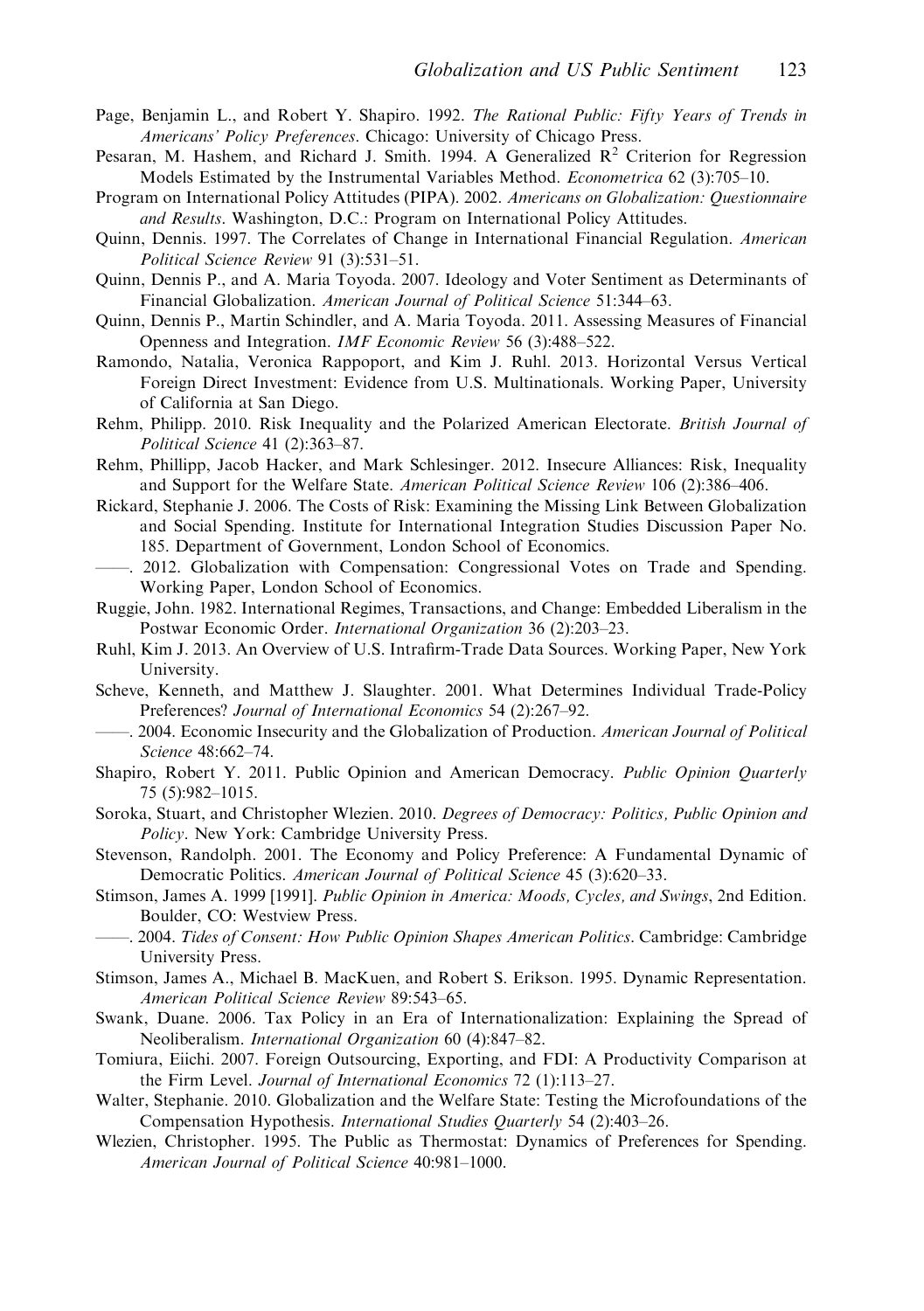- <span id="page-29-0"></span>**-------** 2004. Patterns of Representation: Dynamics of Public Preferences and Policy. Journal of Politics 66 (1):1–24.
- Yeaple, Stephen Ross. 2009. Firm Heterogeneity and the Structure of U.S. Multinational Activity. Journal of International Economics 78 (2):206–15.
- Zeile, William J. 2003. Trade in Goods Within Multinational Companies: Survey-Based Data and Findings for the United States of American. Paper prepared for the Working Party on Statistics, OECD Committee on Industry and Business Environment, 3–4 November.

### APPENDIX: MEASURES AND DATA SOURCES

Economic growth. We estimate models with real growth per capita, which is available from the IMF's International Financial Statistics.

Exports and imports. Exports and imports are as a percentage of GDP from the IMF's International Financial Statistics. These are standard indicators in IPE.<sup>85</sup> In robustness checks of logged trade flows, for data on aggregate imports and exports prior to 1960 we use UN historical data on trade in goods, and adjust the measure to account for trade in services. However, results are robust to the sample limited to 1960.

US intrafirm exports and imports; non-US intrafirm exports and imports. Intrafirm exports equal the sum of exports from US parents to their foreign affiliates and exports from US affiliates of foreign parents to the foreign parent group. Similarly, intrafirm imports equal the sum of imports of US parents from foreign affiliates and imports by US affiliates of foreign parents. After 2001, the Bureau of Economic Analyses (BEA) surveys were asked only of majority-owned US affiliates of foreign firms. Therefore our data from 2002–10 is based on Ruhl's calculation, which includes non-majority US affiliates of foreign firms. Also note that related party data from the census includes foreign MNC affiliates. See also Bureau of the Census [2006, 2010](#page-26-0).

Prior government policies. We follow Stevenson [\(2001](#page-28-0)) and use government social expenditures as the indicator of prior government policies. The data are government social benefits as a percentage of GDP, and are taken from the BEA website (Table 3.12, line 1).

Inflation and unemployment. The unemployment series is the unemployment rate of economically active individuals from the BEA website; the Consumer Price Index is from the Bureau of Labor Statistics.

**GINI coefficients.** We take GINI data from the US Census Bureau,<sup>86</sup> which changed methodology between 1992 and 1993. The Census Bureau notes that it was 'unable to determine precisely the proportion of the increase in income inequality between 1992 and 1993 that is attributable to this change'.<sup>87</sup> See Appendix [Figure A1](#page-30-0) for a visual representation of the magnitude of the effect. To offset the methodological change, we estimate the GINI models with a step indicator starting in 1993.

Media. The Vanderbilt University Television News Archive<sup>88</sup> is used to construct an index of the salience of international trade. Using ABC, NBC and CBS news broadcasts from 1968 until the present, we collected headline and abstract-level mentions of 'trade', 'trade deficit', 'trade surplus' and 'trade balance', and aggregated them by year. We similarly experimented with 'exports' and 'imports' in the headlines and story abstracts. Data available upon request.

Patents. We use the number of patents awarded, measured in 1,000s.<sup>89</sup>

- 
- 
- 
- <sup>85</sup> See Swank [2006.](#page-28-0)<br>
<sup>86</sup> http://www.census.gov/hhes/www/income/data/historical/inequality/taba2.pdf.<br>
<sup>87</sup> Jones and Weinberg [2000](#page-27-0), 1.<br>
<sup>88</sup> http://tvnews.vanderbilt.edu/.<br>
<sup>89</sup> The data are available at http://www.uspt